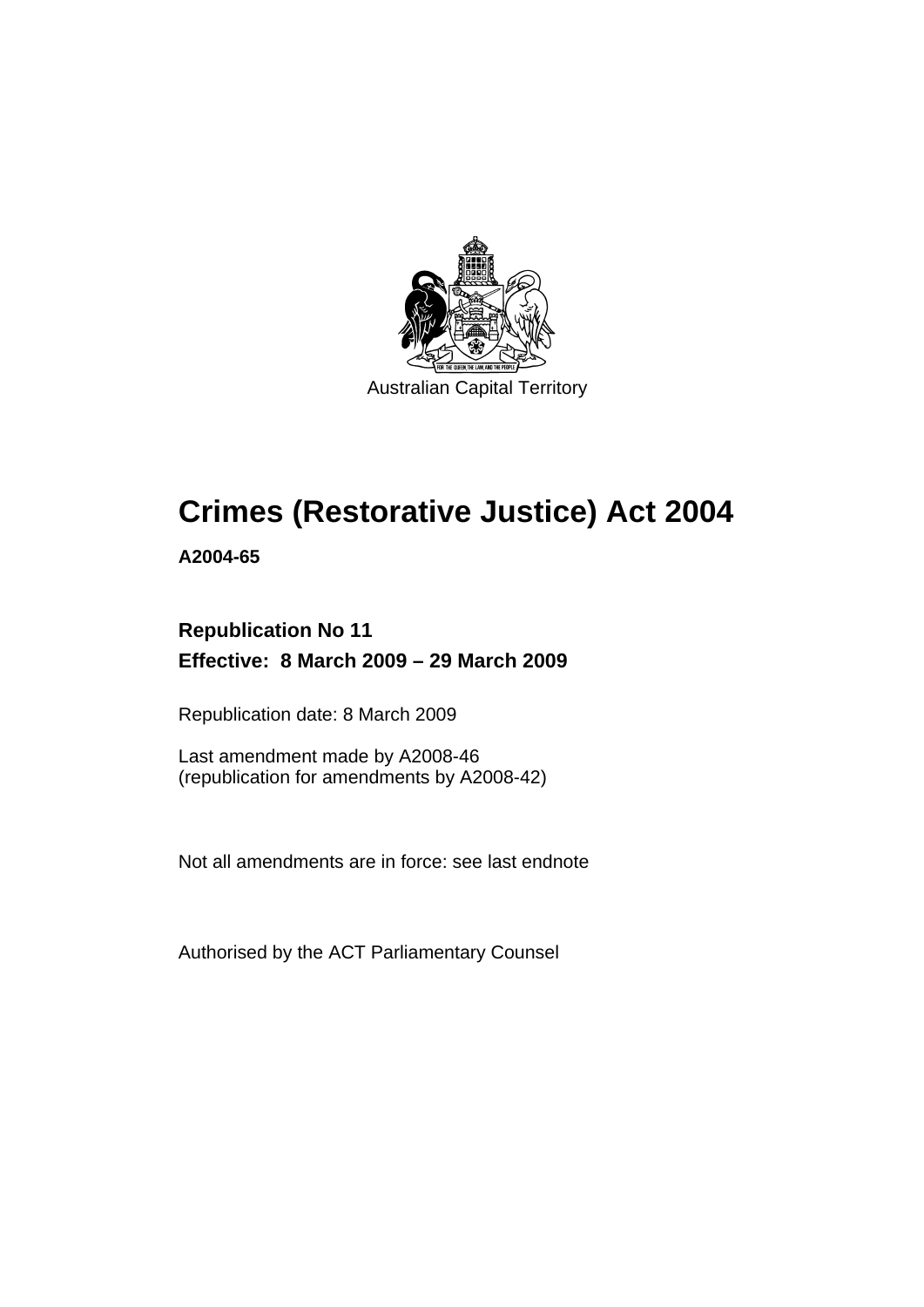#### **About this republication**

#### **The republished law**

This is a republication of the *Crimes (Restorative Justice) Act 2004* (including any amendment made under the *Legislation Act 2001*, part 11.3 (Editorial changes)) as in force on 8 March 2009*.* It also includes any amendment, repeal or expiry affecting the republished law to 8 March 2009.

The legislation history and amendment history of the republished law are set out in endnotes 3 and 4.

#### **Kinds of republications**

The Parliamentary Counsel's Office prepares 2 kinds of republications of ACT laws (see the ACT legislation register at www.legislation.act.gov.au):

- authorised republications to which the *Legislation Act 2001* applies
- unauthorised republications.

The status of this republication appears on the bottom of each page.

#### **Editorial changes**

The *Legislation Act 2001*, part 11.3 authorises the Parliamentary Counsel to make editorial amendments and other changes of a formal nature when preparing a law for republication. Editorial changes do not change the effect of the law, but have effect as if they had been made by an Act commencing on the republication date (see *Legislation Act 2001*, s 115 and s 117). The changes are made if the Parliamentary Counsel considers they are desirable to bring the law into line, or more closely into line, with current legislative drafting practice.

This republication does not include amendments made under part 11.3 (see endnote 1).

#### **Uncommenced provisions and amendments**

If a provision of the republished law has not commenced or is affected by an uncommenced amendment, the symbol  $\mathbf{U}$  appears immediately before the provision heading. The text of the uncommenced provision  $\overline{or}$  amendment appears only in the last endnote.

#### **Modifications**

If a provision of the republished law is affected by a current modification, the symbol  $\mathbf{M}$ appears immediately before the provision heading. The text of the modifying provision appears in the endnotes. For the legal status of modifications, see *Legislation Act 2001*, section 95.

#### **Penalties**

The value of a penalty unit for an offence against this republished law at the republication date is—

- (a) if the person charged is an individual—\$100; or
- (b) if the person charged is a corporation—\$500.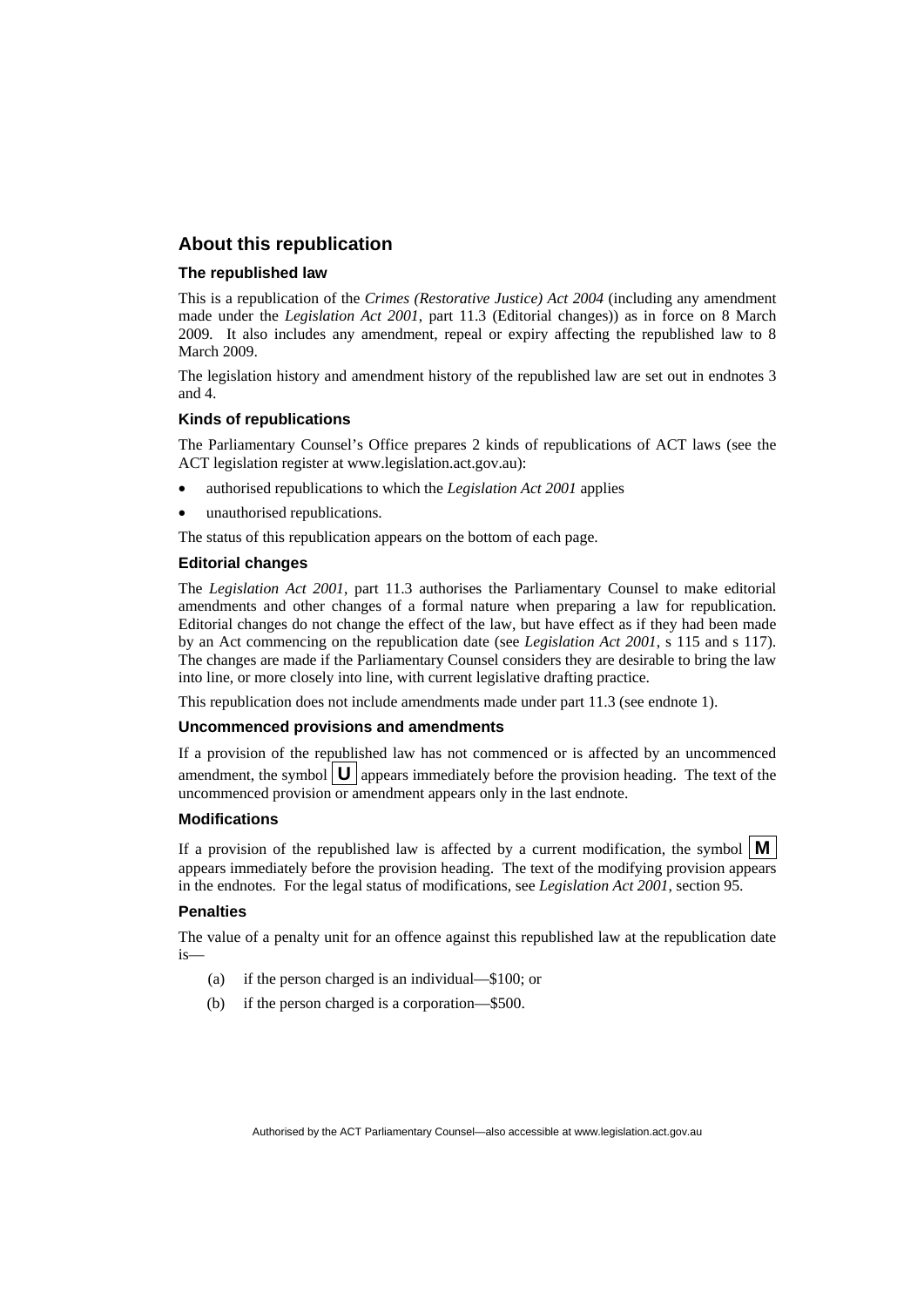

## **[Crimes \(Restorative Justice\) Act 2004](#page-8-0)**

## **Contents**

|                             |                                                                       | Page          |
|-----------------------------|-----------------------------------------------------------------------|---------------|
| Part 1                      | <b>Preliminary</b>                                                    |               |
| 1                           | Name of Act                                                           | 2             |
| 3                           | Dictionary                                                            | $\mathcal{P}$ |
| 4                           | <b>Notes</b>                                                          | 2             |
| 5                           | Offences against Act-application of Criminal Code etc                 | 3             |
| Part 2                      | Underlying principles                                                 |               |
| 6                           | Objects of Act                                                        | 4             |
| 7                           | Application of restorative justice                                    | 4             |
| 8                           | When restorative justice is available                                 | 5             |
| 9                           | No obligation to participate                                          | 6             |
| Part 3                      | Key concepts                                                          |               |
| 10                          | Definitions-restorative justice                                       | 7             |
| R <sub>11</sub><br>08/03/09 | Crimes (Restorative Justice) Act 2004<br>Effective: 08/03/09-29/03/09 | contents 1    |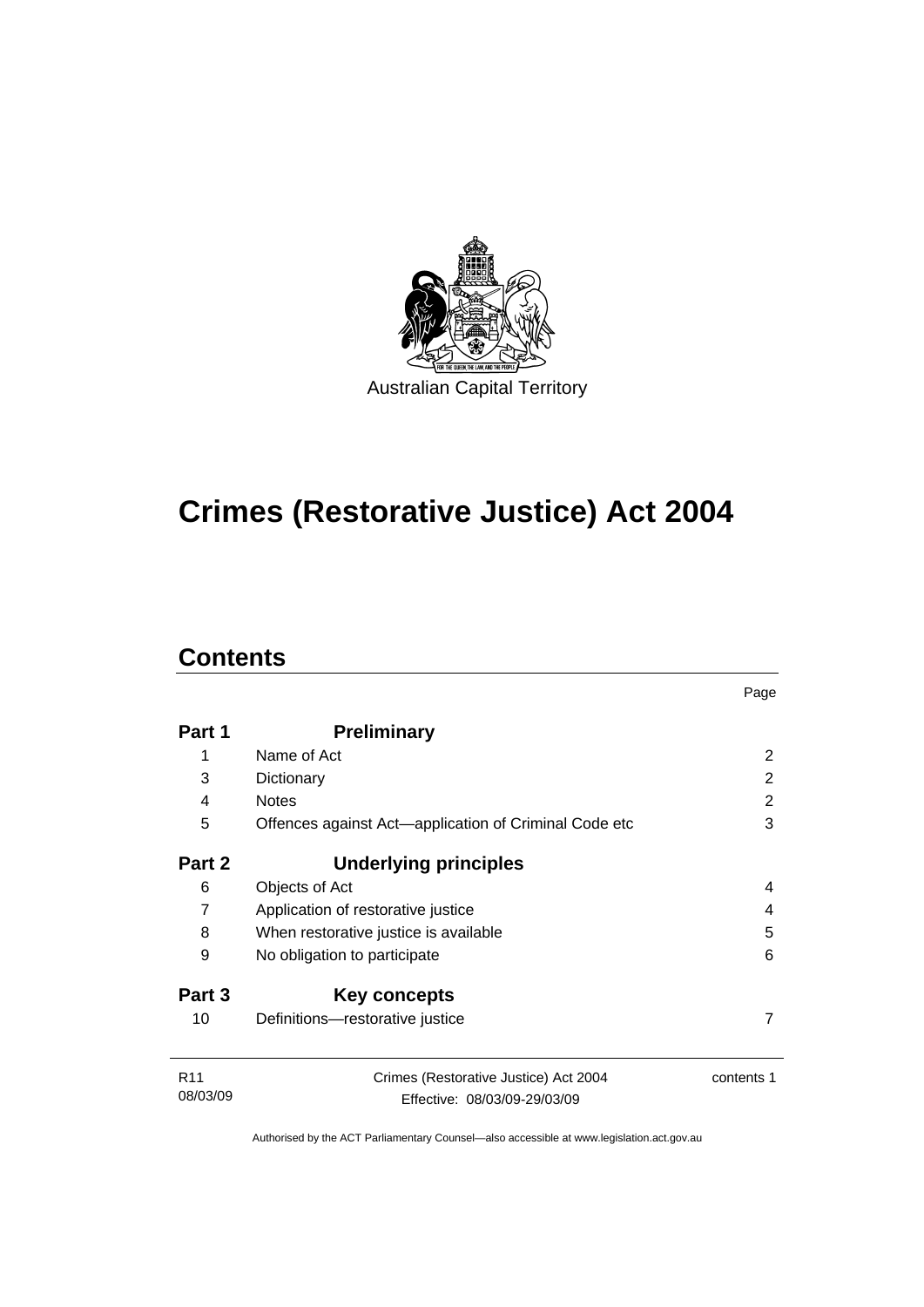|                     |                                                                            | Page            |  |
|---------------------|----------------------------------------------------------------------------|-----------------|--|
| 11                  | Definitions-child victim, parent and victim                                | 8               |  |
| 12                  | Definitions-offences and offenders                                         |                 |  |
| 13                  | Definition-sentence-related order                                          | 10              |  |
| Part 4              | <b>Application of Act</b>                                                  |                 |  |
| 14                  | Application of Act-young offenders and less serious offences               | 11              |  |
| 15                  | Application of Act-generally                                               | 12              |  |
| 16                  | Application of Act-domestic violence offences                              | 13              |  |
| Part 5              | <b>Eligibility for restorative justice</b>                                 |                 |  |
| 17                  | Eligible victims                                                           | 15              |  |
| 18                  | Eligible parents                                                           | 16              |  |
| 19                  | Eligible offenders                                                         | 17              |  |
| 20                  | Accepting responsibility for offences                                      | 17              |  |
| Part 6              | Referral for restorative justice                                           |                 |  |
| <b>Division 6.1</b> | Preliminary                                                                |                 |  |
| 21                  | Definitions-referral                                                       | 19              |  |
| <b>Division 6.2</b> | General                                                                    |                 |  |
| 22                  | Referring entities                                                         | 19              |  |
| 23                  | Referral-procedure                                                         | 23              |  |
| 24                  | Referral power                                                             | 23              |  |
| 25                  | Explanation of restorative justice                                         | 24              |  |
| 26                  | Referral by DPP-domestic violence offences committed by young<br>offenders | 25              |  |
| Division 6.3        | <b>Referral by courts</b>                                                  |                 |  |
| 27                  | Referral during court proceeding                                           | 26              |  |
| 28                  | Court referral orders-reports                                              | 28              |  |
| Part 7              | <b>Suitability for restorative justice</b>                                 |                 |  |
| 29                  | Meaning of personal characteristics for pt 7                               | 30              |  |
| 30                  | Suitability-eligibility requirement                                        |                 |  |
| 31                  | Finding of eligibility by referring entity                                 | 30              |  |
| contents 2          | Crimes (Restorative Justice) Act 2004                                      | R <sub>11</sub> |  |
|                     | Effective: 08/03/09-29/03/09                                               | 08/03/09        |  |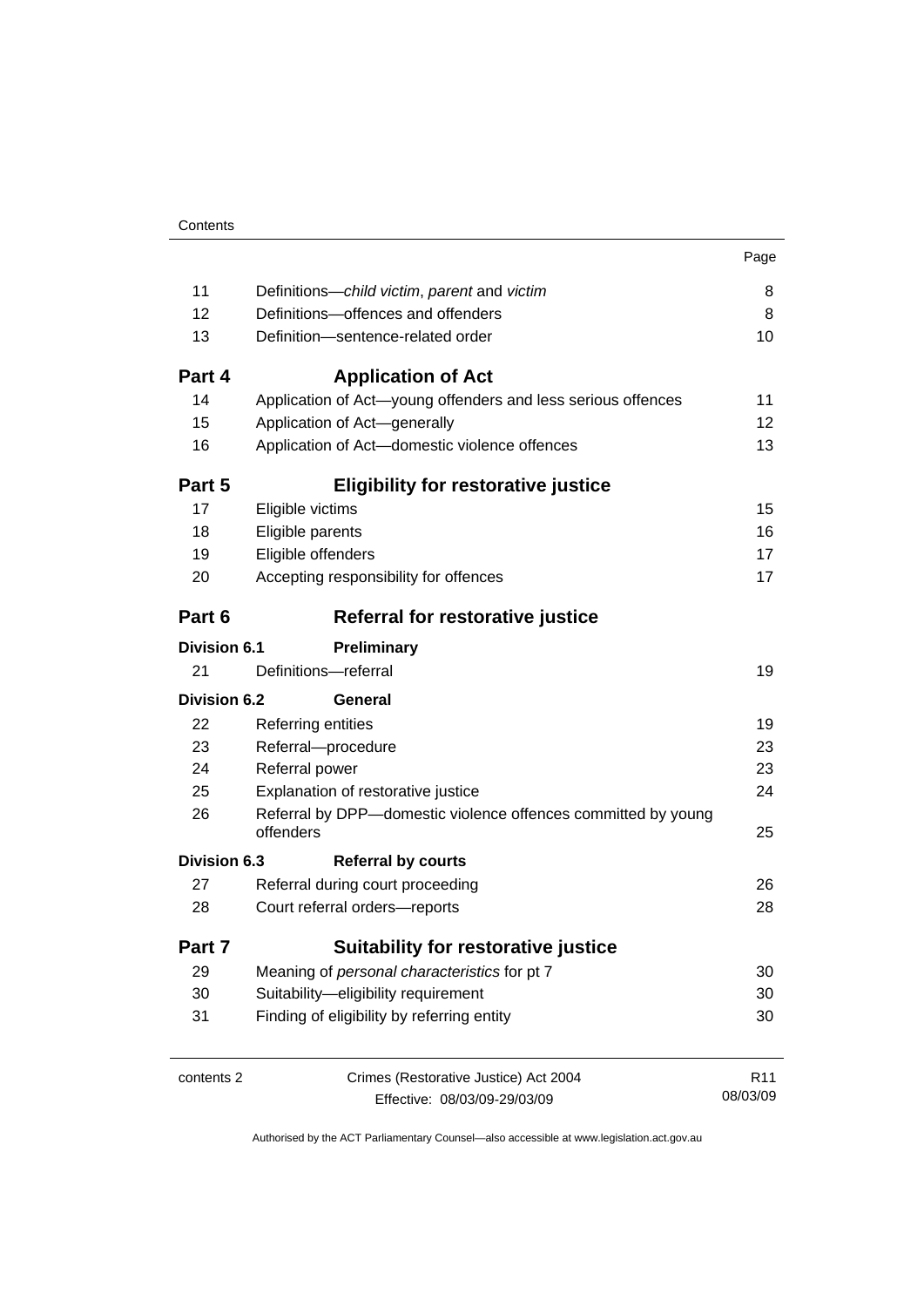| Contents |
|----------|
|----------|

|                     |                                                   | Page |  |  |
|---------------------|---------------------------------------------------|------|--|--|
| 32                  | Suitability-decision                              | 31   |  |  |
| 32A                 | Explanation of restorative justice-before consent |      |  |  |
| 33                  | Suitability-general considerations                | 32   |  |  |
| 34                  | Suitability-victims                               | 34   |  |  |
| 35                  | Suitability-eligible parents                      | 34   |  |  |
| 36                  | Suitability-offenders                             | 35   |  |  |
| Part 8              | Restorative justice conferences and<br>agreements |      |  |  |
| <b>Division 8.1</b> | General                                           |      |  |  |
| 37                  | Definitions-pt 8                                  | 36   |  |  |
| 38                  | Meaning of referring entity-pt 8                  | 36   |  |  |
| 39                  | Decision to call conference                       | 36   |  |  |
| <b>Division 8.2</b> | <b>Convenors</b>                                  |      |  |  |
| 40                  | Appointment of convenors                          | 37   |  |  |
| 41                  | What a convenor does                              | 38   |  |  |
| <b>Division 8.3</b> | <b>Conduct of conference</b>                      |      |  |  |
| 42                  | Required participants                             | 39   |  |  |
| 43                  | Substitute participants                           | 39   |  |  |
| 44                  | Invited participants                              |      |  |  |
| 45                  | <b>Explanation for participants</b>               | 41   |  |  |
| 46                  | Form of conference                                | 42   |  |  |
| 47                  | Discontinuance of restorative justice             | 43   |  |  |
| 48                  | Report to referring entity about outcome          | 43   |  |  |
| <b>Division 8.4</b> | <b>Restorative justice agreements</b>             |      |  |  |
| 49                  | Application-div 8.4                               | 44   |  |  |
| 50                  | Agreement as object of conference                 |      |  |  |
| 51                  | Nature of agreement                               |      |  |  |
| 52                  | Form of agreement                                 |      |  |  |
| 53                  | Explanation of effect of agreement                |      |  |  |
| 54                  | Notice of agreement                               | 47   |  |  |
| 55                  | Amendment of agreement                            | 47   |  |  |
|                     |                                                   |      |  |  |

| R11      | Crimes (Restorative Justice) Act 2004 | contents 3 |
|----------|---------------------------------------|------------|
| 08/03/09 | Effective: 08/03/09-29/03/09          |            |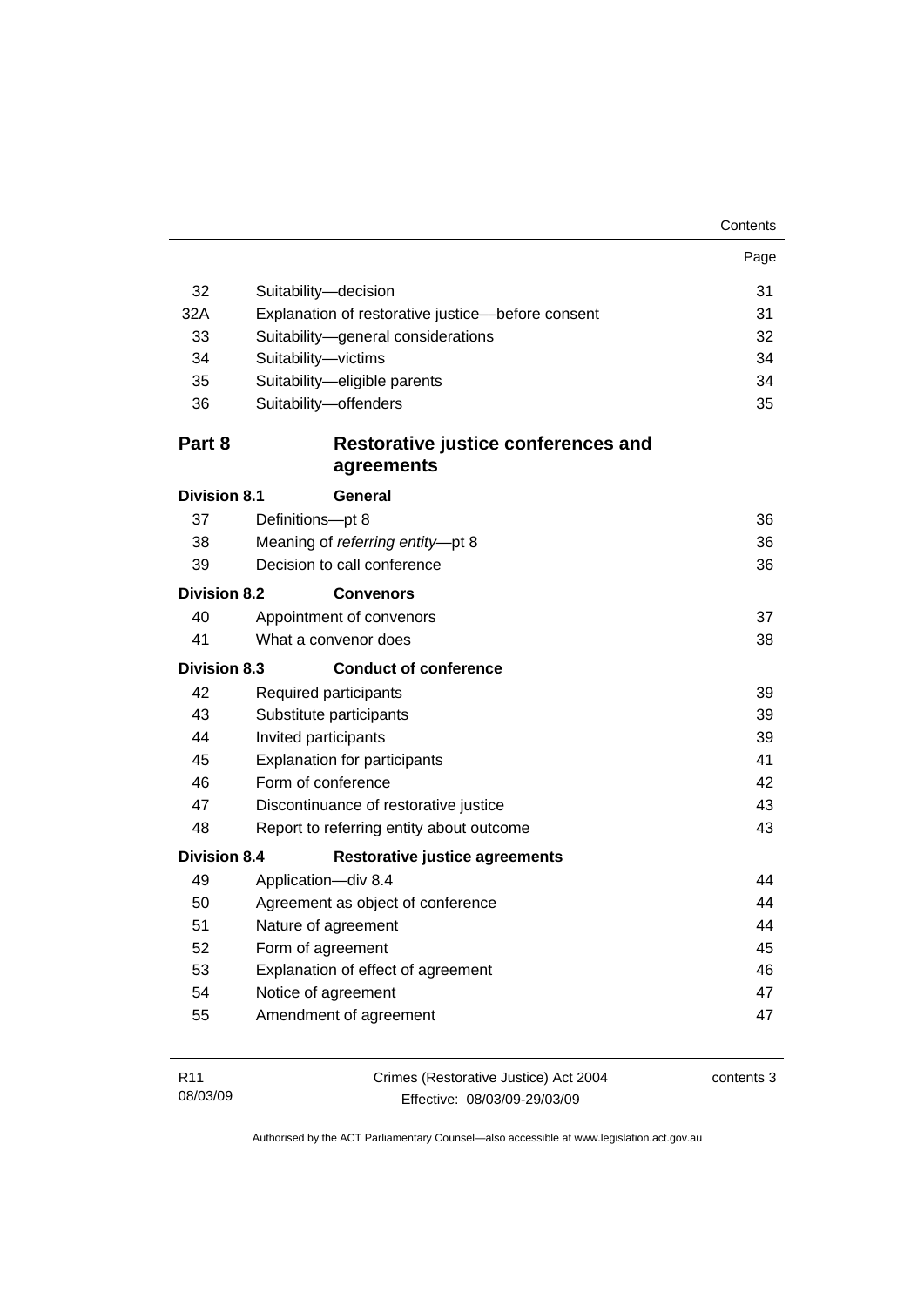|                     |                                                              | Page |
|---------------------|--------------------------------------------------------------|------|
| <b>Division 8.5</b> | Monitoring compliance with restorative justice<br>agreements |      |
| 56                  | Application-div 8.5                                          | 49   |
| 57                  | Monitoring compliance-chief executive (restorative justice)  | 49   |
| 58                  | Monitoring compliance-referring entities                     | 50   |
| <b>Division 8.6</b> | Evidence of statements made at conferences                   |      |
| 59                  | Evidence of offences                                         | 51   |
| 60                  | Evidence of future offences                                  | 52   |
| Part 9              | <b>Administration</b>                                        |      |
| <b>Division 9.1</b> | <b>General administration</b>                                |      |
| 61                  | Restorative justice guidelines                               | 53   |
| 62                  | Police participation in restorative justice                  | 54   |
| 63                  | Information sharing                                          | 54   |
| 64                  | Secrecy                                                      | 54   |
| 65                  | Secrecy about information acquired under other Acts          | 56   |
| 66                  | Protection from liability                                    | 57   |
| <b>Division 9.2</b> | <b>Reporting and records</b>                                 |      |
| 67                  | Meaning of referring entity-div 9.2                          | 57   |
| 68                  | Quarterly reporting by chief executive                       | 57   |
| 69                  | Record-keeping by referring entities                         | 59   |
| 70                  | Record-keeping by chief executive                            | 59   |
| 71                  | Restorative justice database                                 | 60   |
| Part 10             | <b>Miscellaneous</b>                                         |      |
| 72                  | Exercise of functions by chief executive                     | 61   |
| 73                  | Approved forms                                               | 62   |
| 74                  | Regulation-making power                                      | 62   |
| <b>Dictionary</b>   |                                                              | 63   |
|                     |                                                              |      |

| contents 4 | Crimes (Restorative Justice) Act 2004 | R <sub>11</sub> |
|------------|---------------------------------------|-----------------|
|            | Effective: 08/03/09-29/03/09          | 08/03/09        |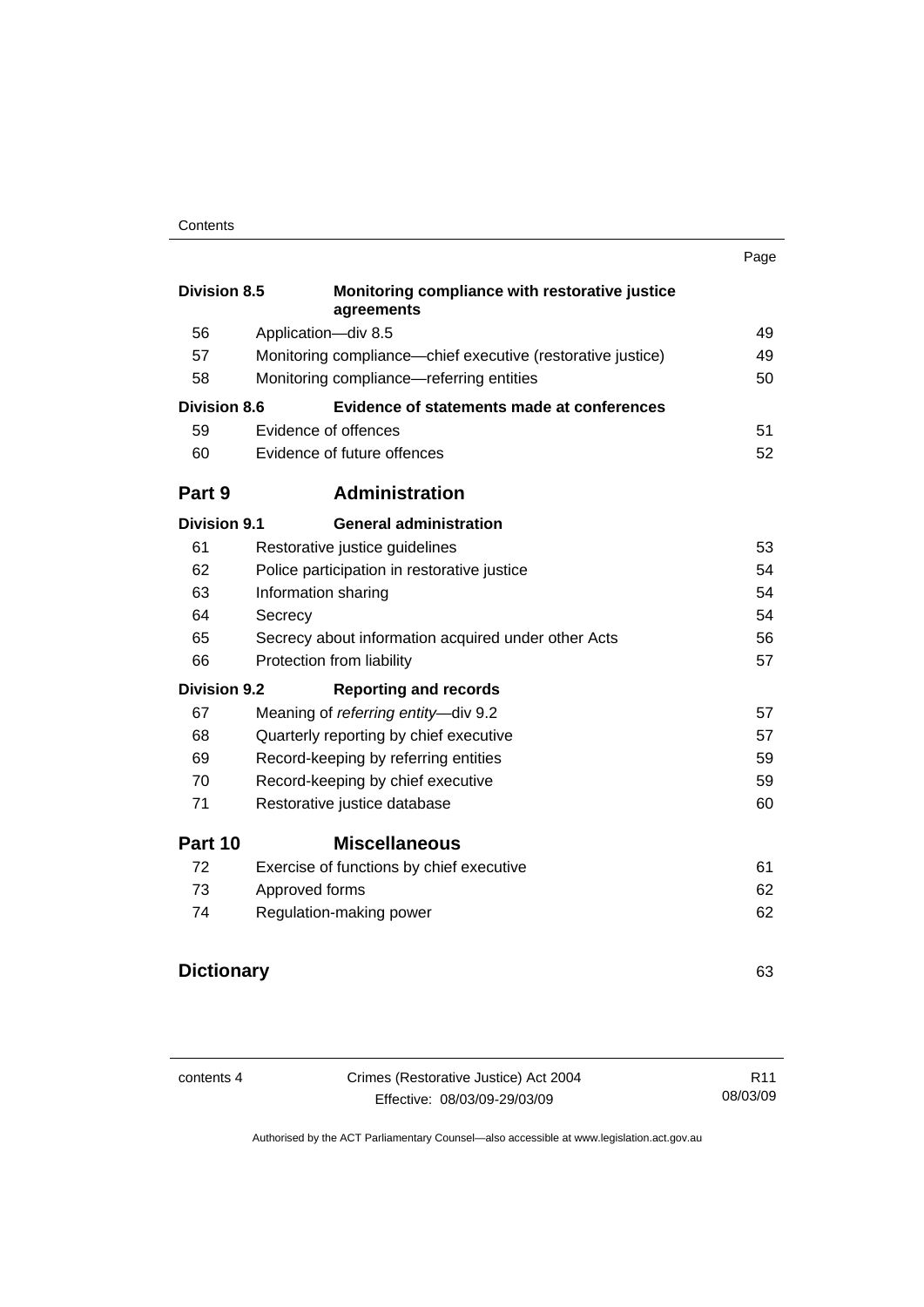|                 |                        | Page |
|-----------------|------------------------|------|
| <b>Endnotes</b> |                        |      |
| 1               | About the endnotes     | 66   |
| 2               | Abbreviation key       | 66   |
| 3               | Legislation history    | 67   |
| 4               | Amendment history      | 68   |
| 5               | Earlier republications | 70   |
| 6               | Uncommenced amendments | 72   |
|                 |                        |      |

contents 5

**Contents**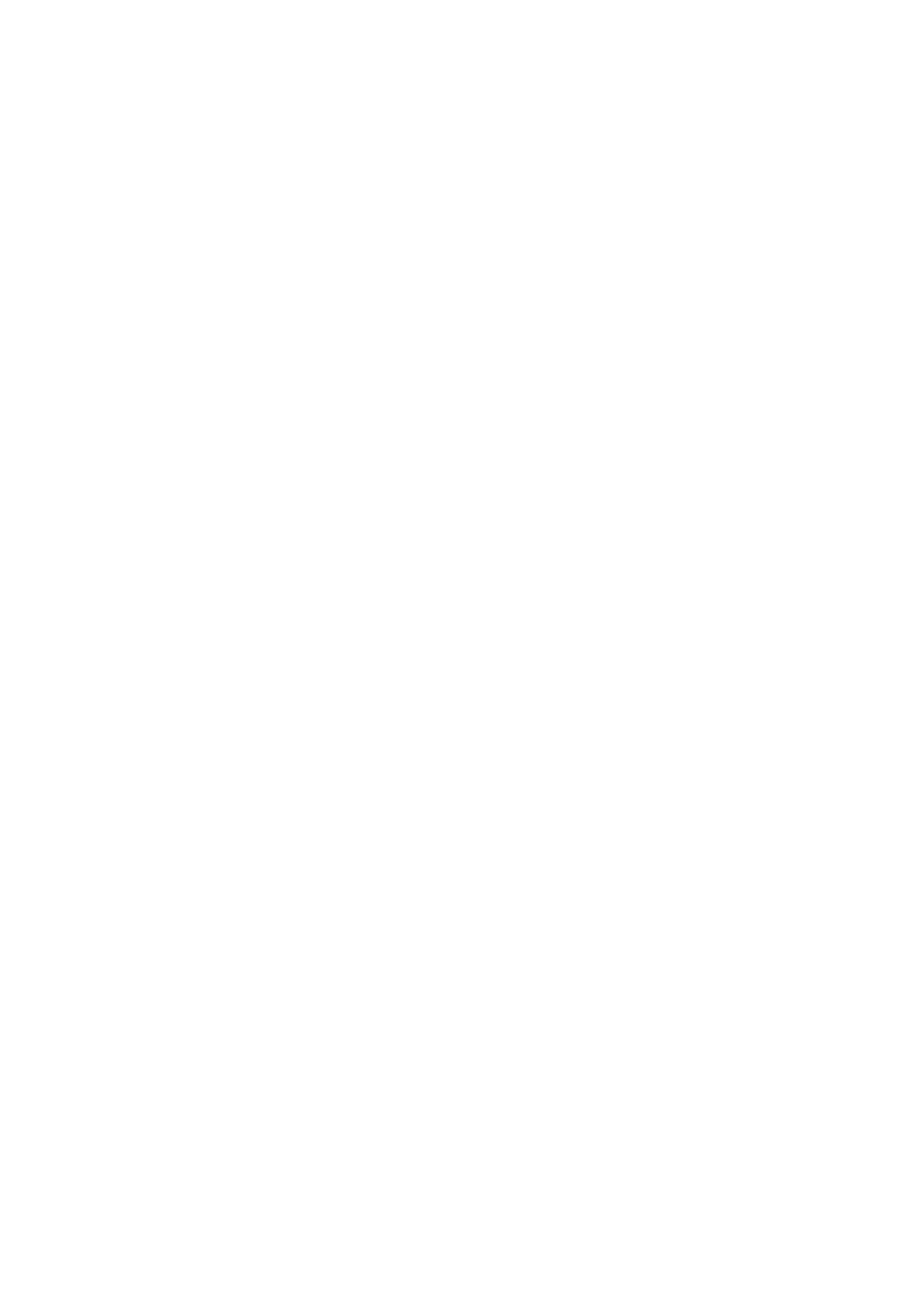<span id="page-8-0"></span>

# **Crimes (Restorative Justice) Act 2004**

An Act to provide a process of restorative justice for victims, offenders and the community, and for other purposes

R11 08/03/09

l

Crimes (Restorative Justice) Act 2004 Effective: 08/03/09-29/03/09

page 1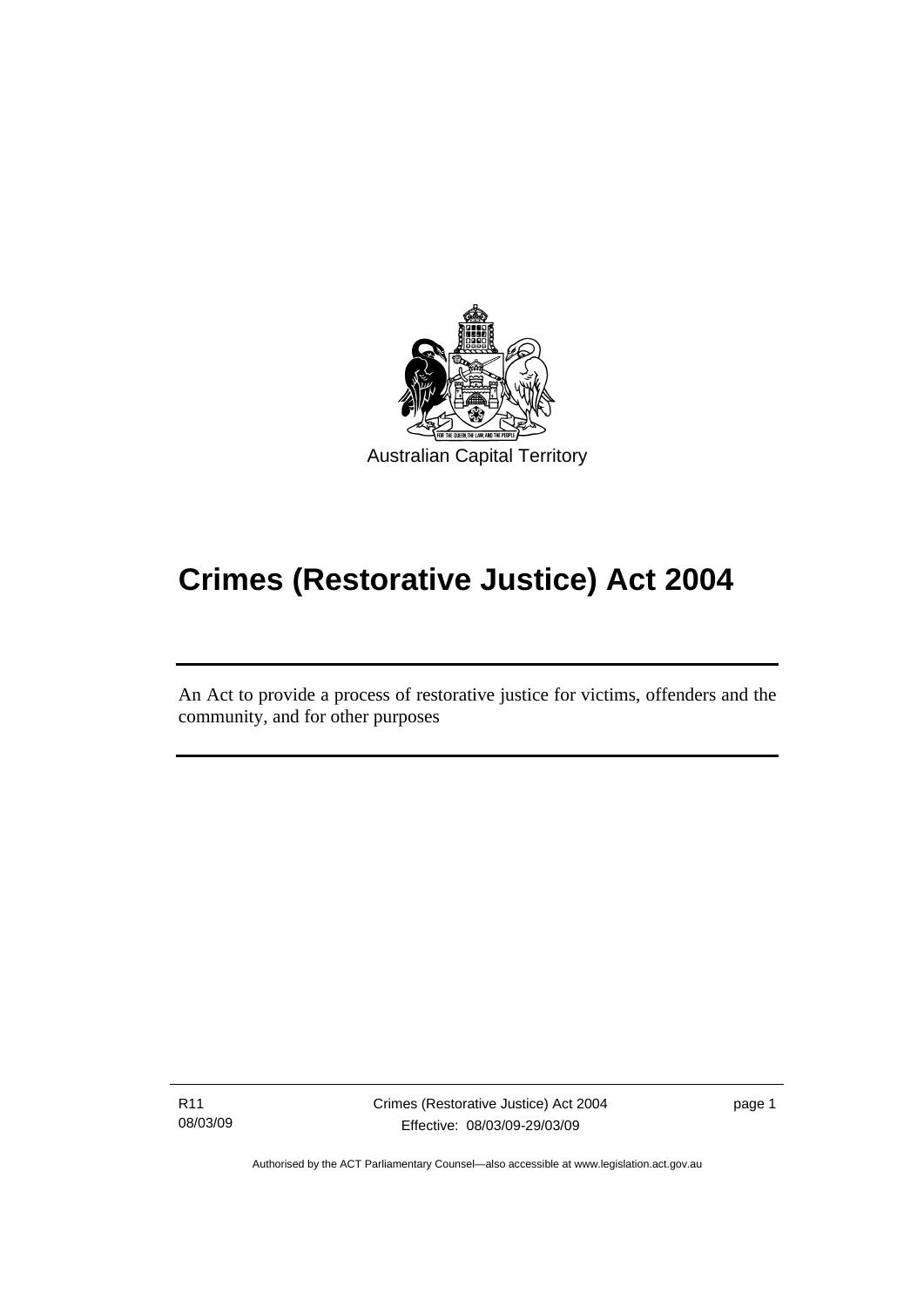#### <span id="page-9-0"></span>Part 1 **Preliminary**

Section 1

## **Part 1** Preliminary

#### **1 Name of Act**

This Act is the *Crimes (Restorative Justice) Act 2004*.

#### **3 Dictionary**

The dictionary at the end of this Act is part of this Act.

*Note 1* The dictionary at the end of this Act defines certain terms used in this Act, and includes references (*signpost definitions*) to other terms defined elsewhere in this Act.

> For example, the signpost definition '*adult offender*—see section 12.' means that the term 'adult offender' is defined in s 12.

*Note 2* A definition in the dictionary (including a signpost definition) applies to the entire Act unless the definition, or another provision of the Act, provides otherwise or the contrary intention otherwise appears (see Legislation Act, s 155 and s 156 (1)).

#### **4 Notes**

A note included in this Act is explanatory and is not part of this Act.

*Note* See Legislation Act, s 127 (1), (4) and (5) for the legal status of notes.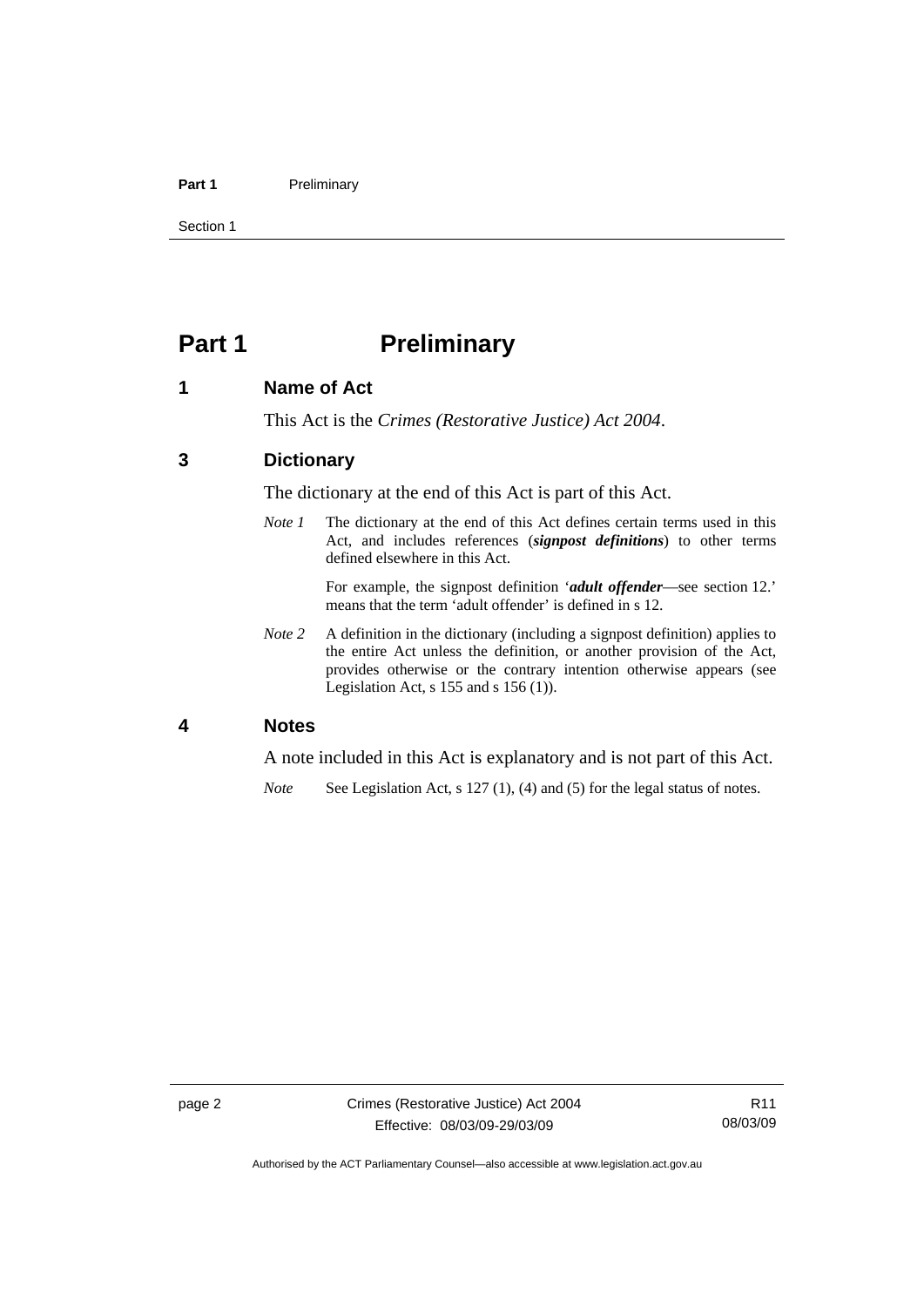#### <span id="page-10-0"></span>**5 Offences against Act—application of Criminal Code etc**

Other legislation applies in relation to offences against this Act.

#### *Note 1 Criminal Code*

The Criminal Code, ch 2 applies to all offences against this Act (see Code, pt 2.1).

The chapter sets out the general principles of criminal responsibility (including burdens of proof and general defences), and defines terms used for offences to which the Code applies (eg *conduct*, *intention*, *recklessness* and *strict liability*).

*Note 2 Penalty units* 

The Legislation Act, s 133 deals with the meaning of offence penalties that are expressed in penalty units.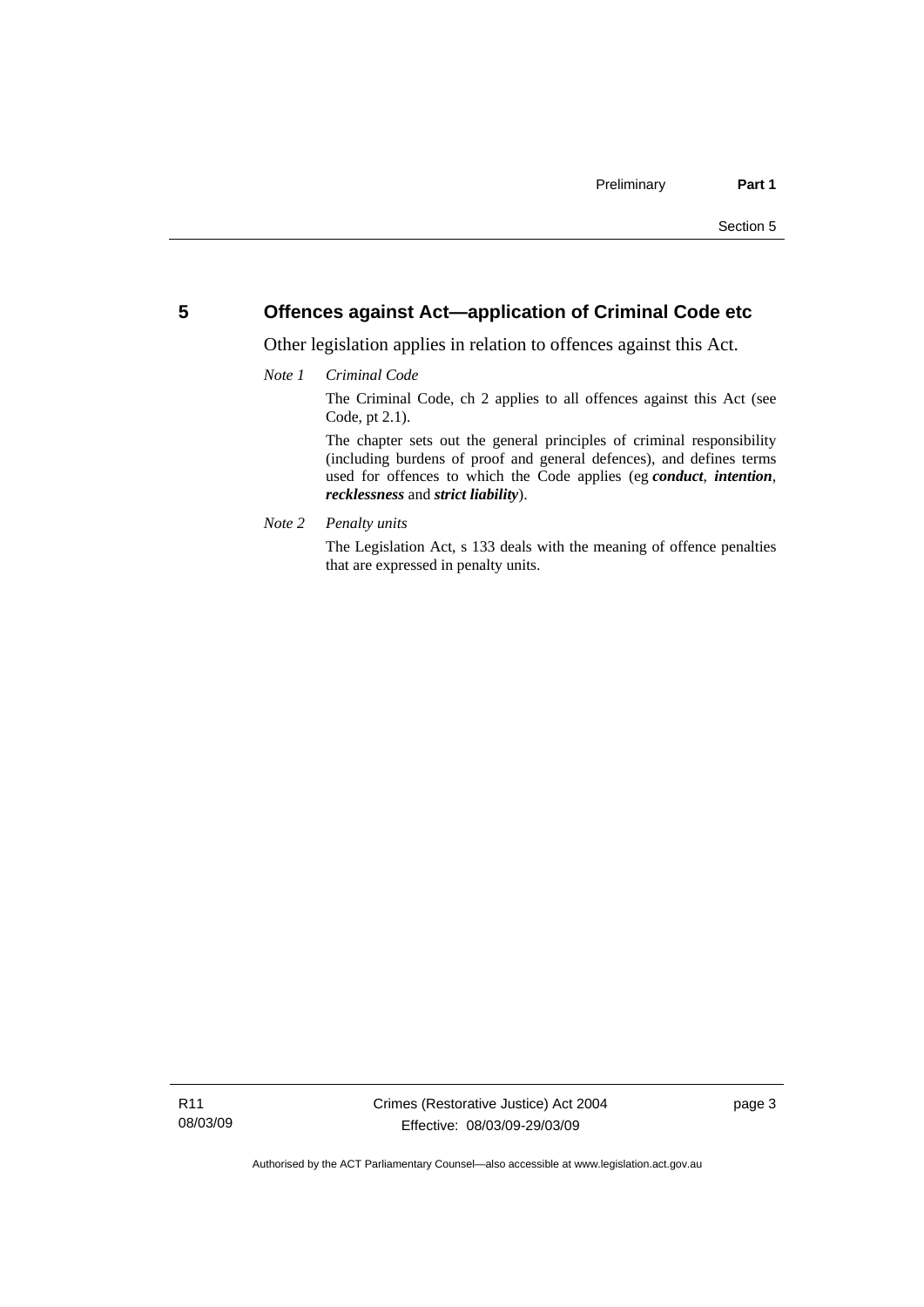#### <span id="page-11-0"></span>**Part 2** Underlying principles

Section 6

## **Part 2 Underlying principles**

#### **6 Objects of Act**

The objects of this Act are as follows:

- (a) to enhance the rights of victims of offences by providing restorative justice as a way of empowering victims to make decisions about how to repair the harm done by offences;
- (b) to set up a system of restorative justice that brings together victims, offenders and their personal supporters in a carefully managed, safe environment;
- (c) to ensure that the interests of victims of offences are given high priority in the administration of restorative justice under this Act;
- (d) to enable access to restorative justice at every stage of the criminal justice process without substituting for the criminal justice system or changing the normal process of criminal justice;
- (e) to enable agencies that have a role in the criminal justice system to refer offences for restorative justice.
- *Note Offence* includes an offence that is alleged to have been committed, but has not yet been tried in court, or proven (see s 12).

#### **7 Application of restorative justice**

- (1) In deciding how to deal with an offence, a referring entity may consider whether it is appropriate to refer the offence for restorative justice before considering other action.
	- *Note Referring entities* are listed at table 22. They represent the agencies responsible for the various stages of the criminal justice process in relation to an offence.

R11 08/03/09

Authorised by the ACT Parliamentary Counsel—also accessible at www.legislation.act.gov.au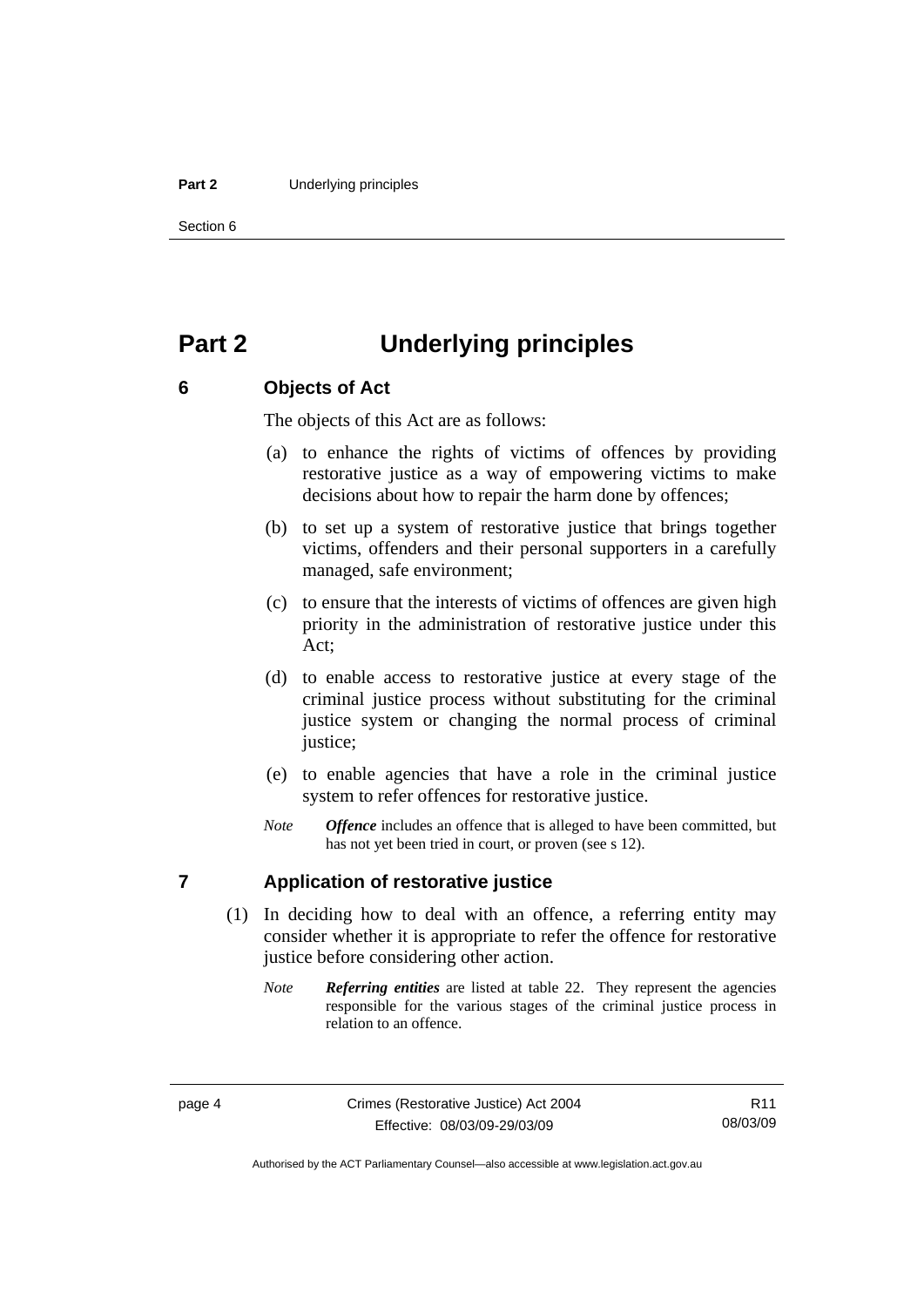<span id="page-12-0"></span> (2) However, if an offence is referred for restorative justice, the referral is to have no effect on any other action or proposed action in relation to the offence or the offender by the referring entity.

#### **Example**

Sían is arrested and charged with an offence. The chief police officer refers the offence for restorative justice. The referral of the offence does not prevent Sían being required to attend court to answer the charge.

*Note* An example is part of the Act, is not exhaustive and may extend, but does not limit, the meaning of the provision in which it appears (see Legislation Act, s 126 and s 132).

#### **8 When restorative justice is available**

Restorative justice is available for an offence if all of the following requirements are satisfied:

- (a) there is an eligible victim or eligible parent in relation to the offence;
- (b) the offender is an eligible offender;
- (c) the offence is referred for restorative justice by a referring entity;
- (d) the chief executive decides that restorative justice is suitable for the offence.
- *Note 1* Victims, parents and offenders are *eligible* for restorative justice if they qualify under part 5.
- *Note 2* The chief executive may only decide that restorative justice is *suitable*  for an offence according to the requirements of pt 7 (see s 10, def).
- *Note 3* The restorative justice process is provided for by this Act as follows:
	- pt 5 (Eligibility for restorative justice) deals with eligibility of victims (or their parents) and offenders for restorative justice
	- pt 6 (Referral for restorative justice) deals with the referral of offences for restorative justice
	- pt 7 (Suitability for restorative justice) deals with the suitability of restorative justice for an offence.

page 5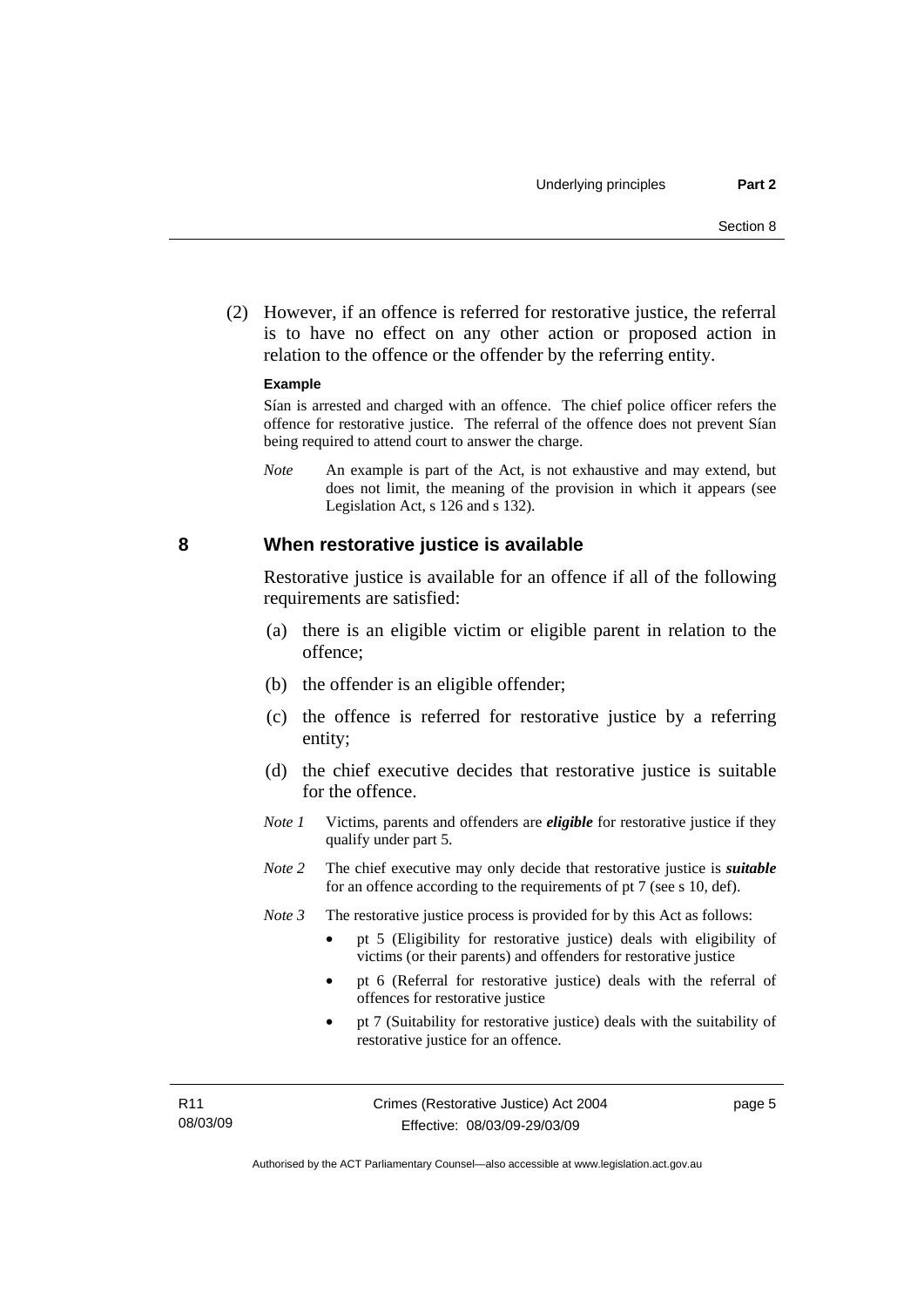#### <span id="page-13-0"></span>**Part 2** Underlying principles

Section 9

• pt 8 (Restorative justice conferences and agreements) deals with the calling of restorative justice conferences and the making of restorative justice agreements for an offence

#### **9 No obligation to participate**

There is no obligation on a victim, a parent of a child victim or an offender—

- (a) to take part in restorative justice; or
- (b) to continue to take part in restorative justice after it has started.
- *Note* Victims (or their parents) and offenders must be given clear explanations of the purpose and procedures involved in the restorative justice process before agreeing to take part. In addition, the legal status of the process and the legal effect of entering into a restorative justice agreement must be clearly explained to victims (or their parents) and offenders. See the following:
	- s 25 (Explanation of restorative justice)
	- s 45 (Explanation for participants)
	- s 53 (Explanation of effect of agreement).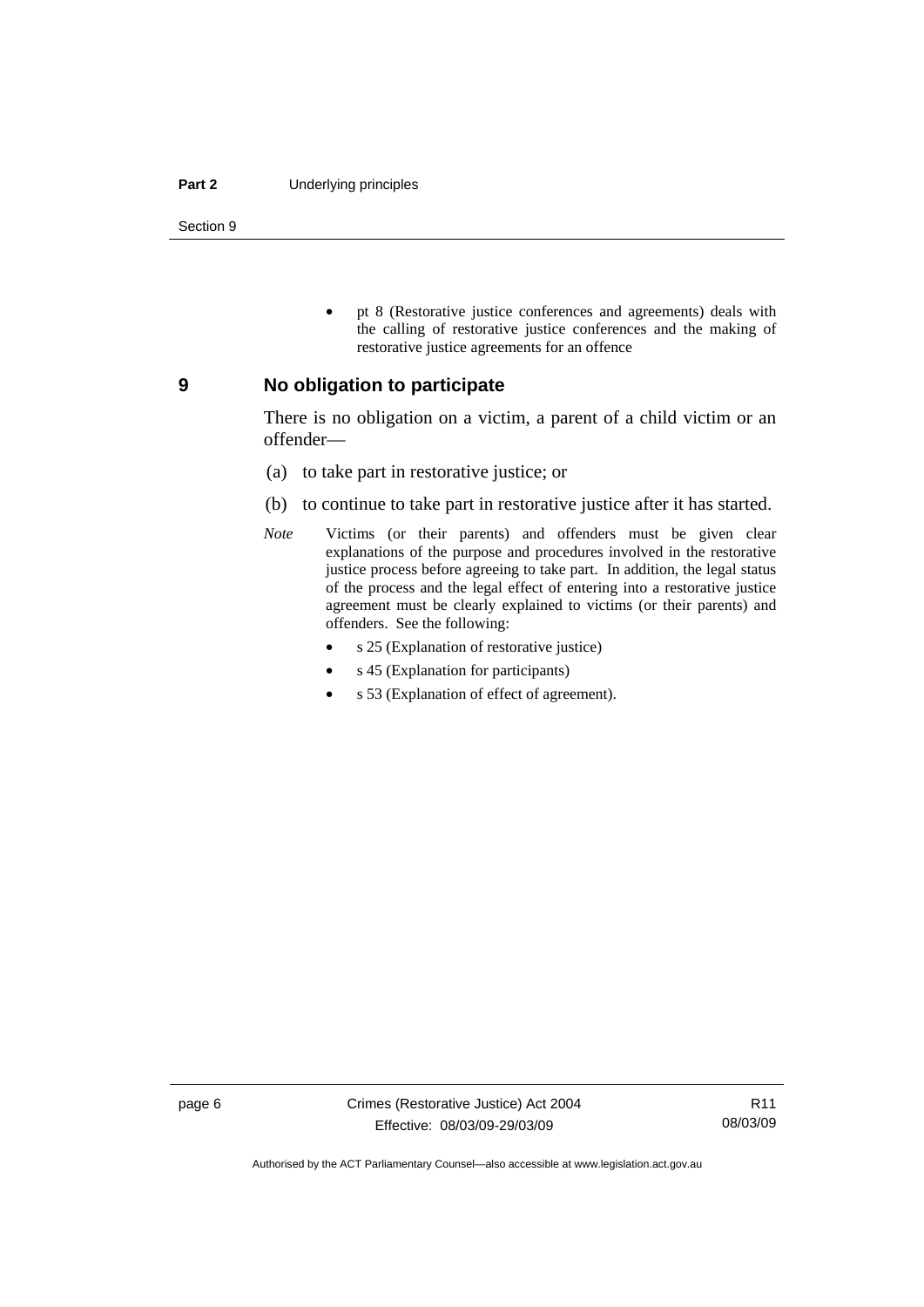## <span id="page-14-0"></span>**Part 3 Key concepts**

#### **10 Definitions—restorative justice**

In this Act:

*eligible offender*—see section 19.

*eligible parent*—see section 18.

*eligible victim*— see section 17.

*referred*, for restorative justice—an offence is *referred* for restorative justice if a referring entity proposes that consideration be given to whether restorative justice is suitable for the offence.

#### *referring entity*—

- (a) see section 22; but
- (b) for part 8 (Restorative justice conferences and agreements) see section 38; and
- (c) for division 9.2 (Reporting and records)—see section 67.

*restorative justice* means the process of restorative justice provided under this Act, including a restorative justice conference under this Act.

*suitable*—restorative justice is *suitable* for an offence, or an eligible victim, parent or offender in relation to an offence, if the chief executive decides under part 7 that restorative justice is suitable for the offence, victim, parent or offender.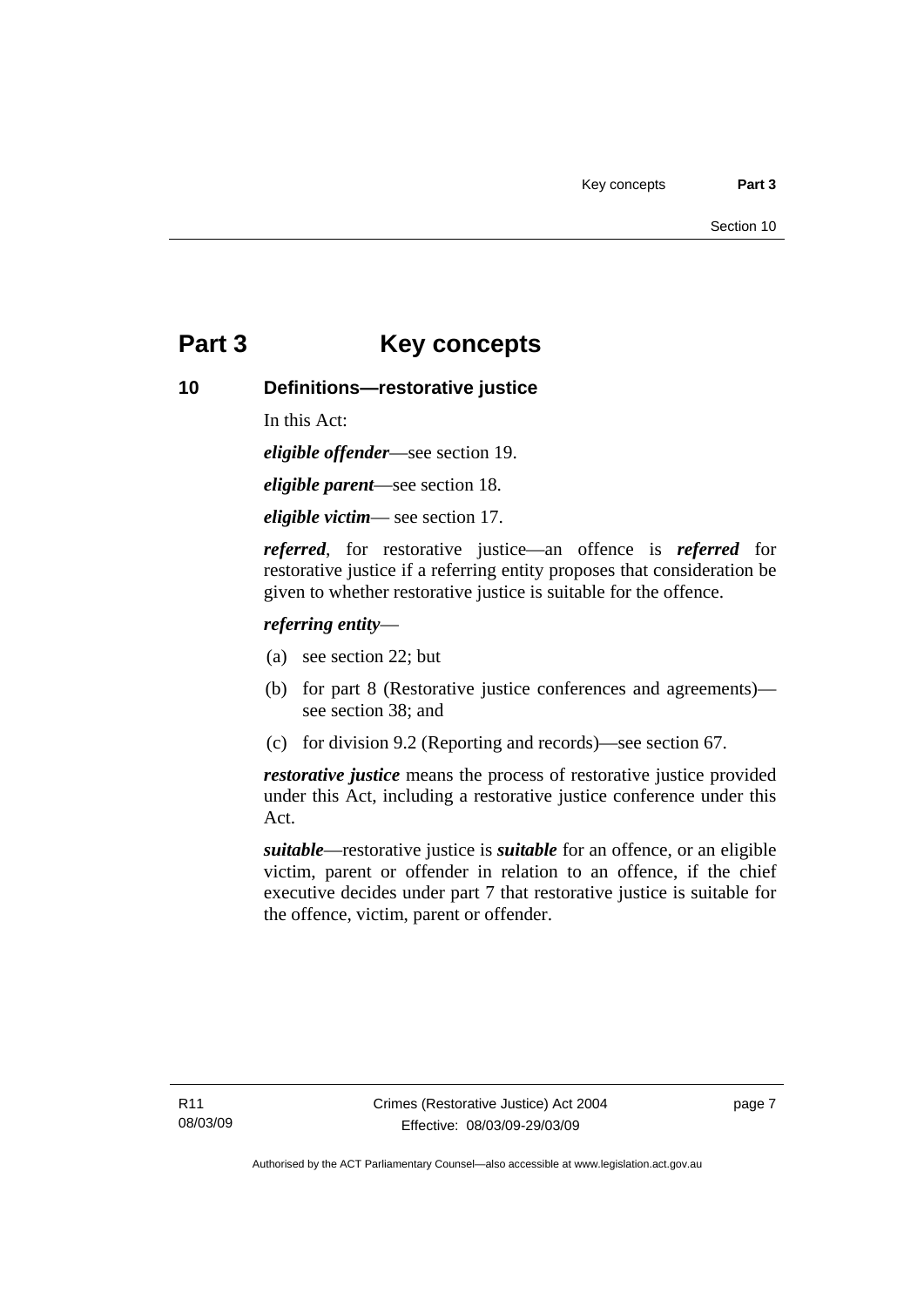<span id="page-15-0"></span>Section 11

#### **11 Definitions—***child victim***,** *parent* **and** *victim*

In this Act:

*child victim*, of an offence, means a victim of an offence who is a child.

*Note* A *child* is an individual under 18 years old (see Legislation Act, dict, pt 1, def *child*).

*parent*, of a child, means a person with parental responsibility for the child within the meaning of the *Children and Young People Act 2008*, division 1.3.2 (Parental responsibility).

#### *victim*—

- (a) has the meaning given by the *Victims of Crime Act 1994*, dictionary; and
- (b) includes a person who would be a victim if a reference in that Act to an *offence* included a reference to an offence that is alleged to have been committed.

#### **U 12 Definitions—offences and offenders**

In this Act:

*adult offender*, in relation to an offence, means an offender who was an adult when the offence was committed.

*Note* An *adult* is an individual who is at least 18 years old (see Legislation Act, dict, pt 1, def *adult*).

*commission*, of an offence that is alleged to have been committed, includes the alleged commission of the offence.

*Note Offence* is defined to include an offence that is alleged to have committed. *Offender* is defined in similar terms. See definitions of *offence* and *offender* in this section.

*domestic violence offence*—an offence is a *domestic violence offence* if the conduct making up the offence is domestic violence under the *Domestic Violence and Protection Orders Act 2001*.

R11 08/03/09

Authorised by the ACT Parliamentary Counsel—also accessible at www.legislation.act.gov.au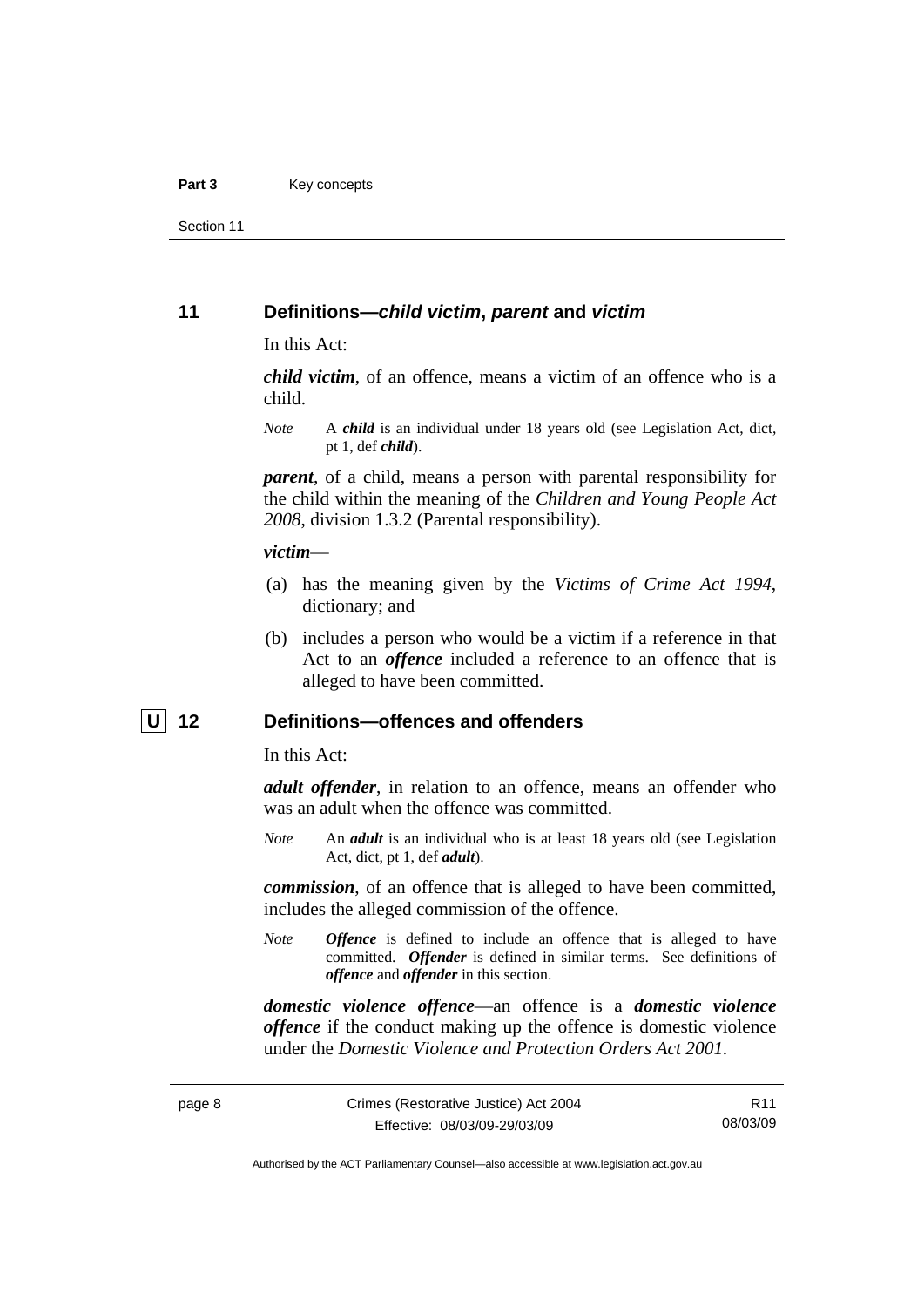*less serious offence* means an offence other than a serious offence.

#### *offence*—

- (a) means an offence against a territory law; and
- (b) includes an offence against a territory law that is alleged to have been committed by a person, unless—
	- (i) a court has acquitted the person of the offence; or
	- (ii) a court has dismissed a proceeding against the person for the offence without finding the person guilty.

#### *offender*—

- (a) means a person who has been convicted or found guilty of an offence against a territory law; and
- (b) includes a person who is alleged to have committed an offence against a territory law, unless—
	- (i) a court has acquitted the person of the offence; or
	- (ii) a court has dismissed a proceeding against the person for the offence without finding the person guilty.

*serious offence* means an offence punishable by imprisonment for a term longer than—

- (a) if the offence relates to money or other property—14 years; or
- (b) in any other case—10 years.

*young offender*, in relation to an offence, means an offender who was less than 18 years old, but at least 10 years old, when the offence was committed or allegedly committed.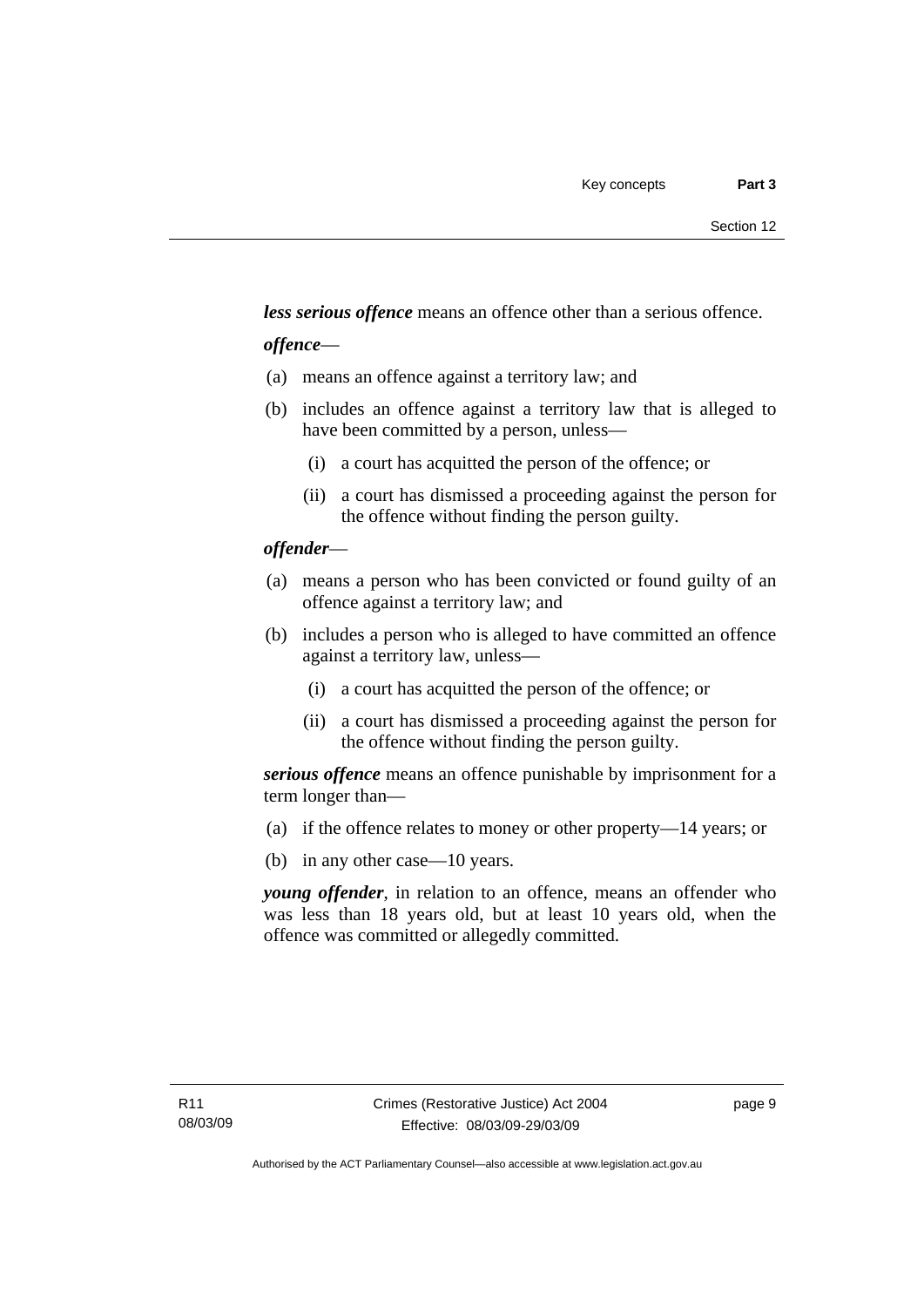#### <span id="page-17-0"></span>**Part 3** Key concepts

Section 13

#### **13 Definition—sentence-related order**

#### In this Act:

*sentence-related order*, for an offender who is found guilty of an offence, means any of the following orders of the court:

- (a) an order sentencing the offender;
- (b) an order under the *Crimes (Sentencing) Act 2005*, section 12 (Suspended sentences) or section 17 (Non-conviction orders general).

#### **Examples—par (a)**

- 1 an order for a sentence of imprisonment
- 2 an order for periodic detention under the *Crimes (Sentencing) Act 2005*
- 3 a good behaviour order under the *Crimes (Sentencing) Act 2005*, including an order subject to a community service condition
- *Note 1* Orders under the *Crimes Act 1900*, s 402 (Conditional release of offenders without proceeding to conviction) (repealed) and s 403 (Conditional release of offenders) (repealed) are taken to be orders under the *Crimes (Sentencing) Act 2005*, s 12 or s 17 (see *Crimes (Sentence Administration) Act 2005*, s 336 to s 338).
- *Note 2* An example is part of the Act, is not exhaustive and may extend, but does not limit, the meaning of the provision in which it appears (see Legislation Act, s 126 and s 132).

page 10 Crimes (Restorative Justice) Act 2004 Effective: 08/03/09-29/03/09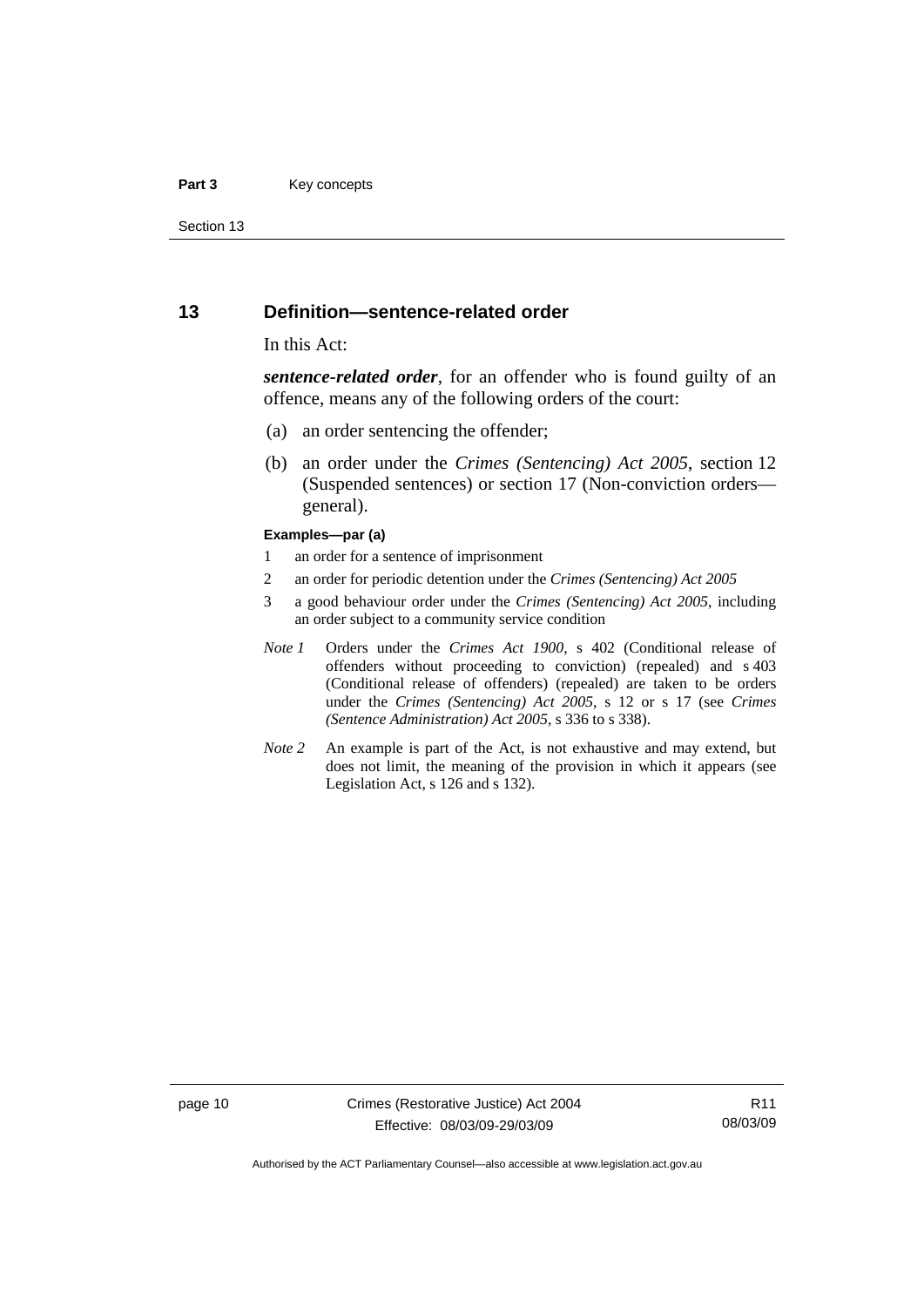## <span id="page-18-0"></span>**Part 4 Application of Act**

#### **14 Application of Act—young offenders and less serious offences**

- (1) This Act applies to a less serious offence committed by a young offender.
- (2) This Act applies to a less serious offence committed by a young offender even if the offence was committed before the day this section commenced.
- (3) Despite subsections (1) and (2), this Act does not apply to a domestic violence offence, or a less serious sexual offence, before the phase 2 application day.
- (4) Subsections (2) to (6) (including this subsection) expire on the phase 2 application day.
	- *Note* A provision of an Act expires at the end of the day fixed for its expiry (see Legislation Act, s 85 (3); *repeal* in s 85 includes expiry—see s 82).
- (5) Subsections (2) to (6) (including this subsection) are laws to which the Legislation Act, section 88 (Repeal does not end effect of transitional laws etc) applies.
- (6) In this section:

*less serious sexual offence* means an offence against any of the following provisions of the *Crimes Act 1900*:

- (a) section 59 (Act of indecency in the third degree);
- (b) section 60 (Act of indecency without consent);
- (c) section 61 (2) (Acts of indecency with young people);
- (d) section 62 (3) (Incest and similar offences);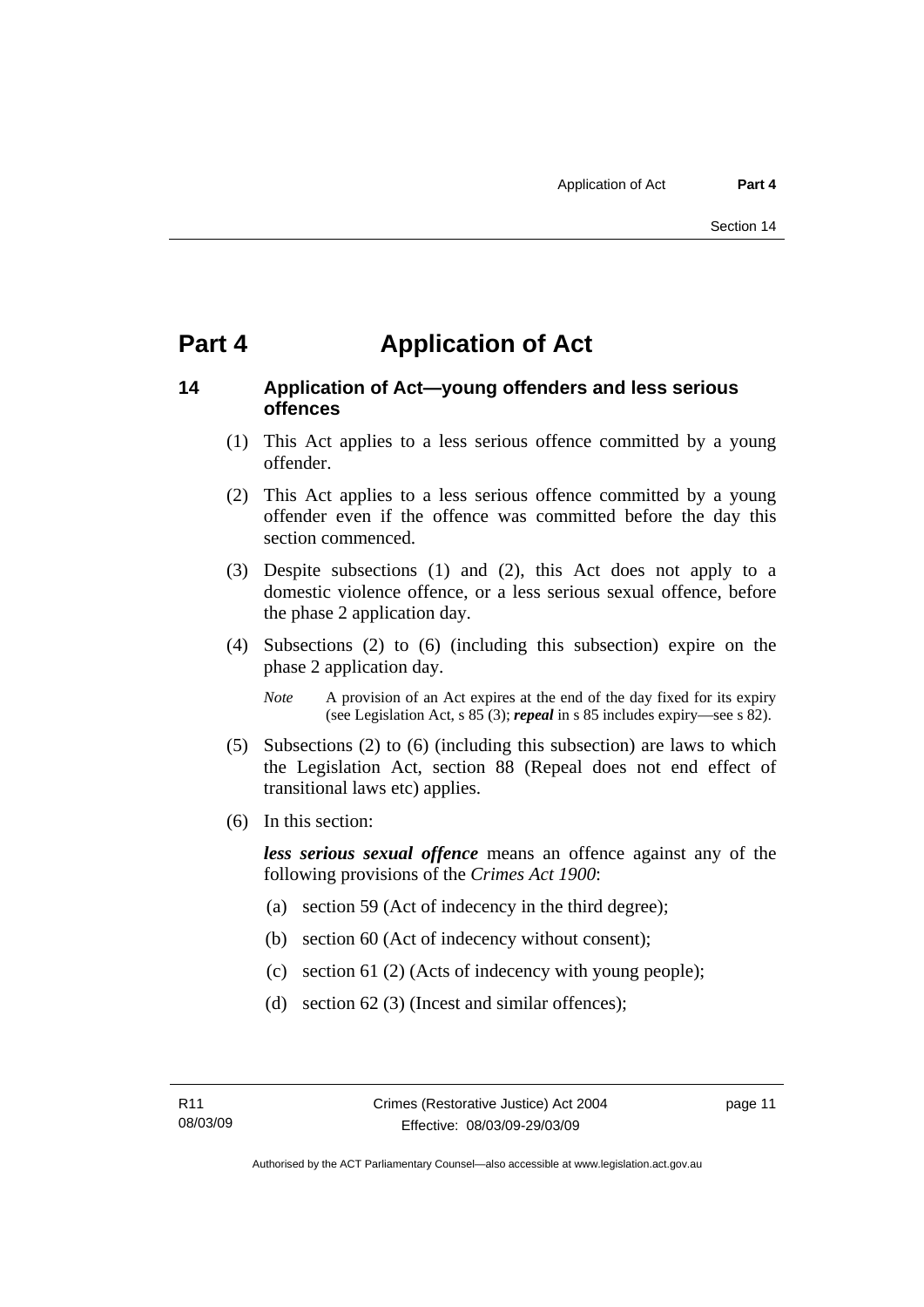#### <span id="page-19-0"></span>**Part 4 Application of Act**

Section 15

(e) section 63 (Abduction).

*phase 2 application day*—see section 15 (4).

#### **15 Application of Act—generally**

- (1) This Act applies to a less serious offence committed by an adult offender.
- (2) This Act applies to a serious offence (whether committed by a young offender or an adult offender) if—
	- (a) the offender is charged with the offence; and
	- (b) either—
		- (i) the offender pleads guilty to the offence; or
		- (ii) the offender is found guilty of the offence (whether or not the offender is convicted or sentenced for the offence).
- (3) This section does not apply to a domestic violence offence.

*Note* For the application of the Act to domestic violence offences, see s 16.

- (4) Subsections (1), (2) and (3) do not apply before a day (the *phase 2 application day*) declared by the Minister by written notice.
- (5) However, subsections (1) and (2) may apply to an offence even if the offence was committed before the phase 2 application day.
- (6) A declaration under subsection (4) is a notifiable instrument.

*Note* A notifiable instrument must be notified under the Legislation Act.

- (7) To remove any doubt, the Legislation Act, section 79 (Automatic commencement of postponed law) does not apply to subsections (1), (2) and (3).
	- *Note* If the Legislation Act, s 79 applied to subsection (1), (2) or (3), the subsection would automatically commence 6 months after the commencement of this Act (apart from s 1 and s 2) if it had not already been effectively commenced by the declaration of the phase 2 application day.

Authorised by the ACT Parliamentary Counsel—also accessible at www.legislation.act.gov.au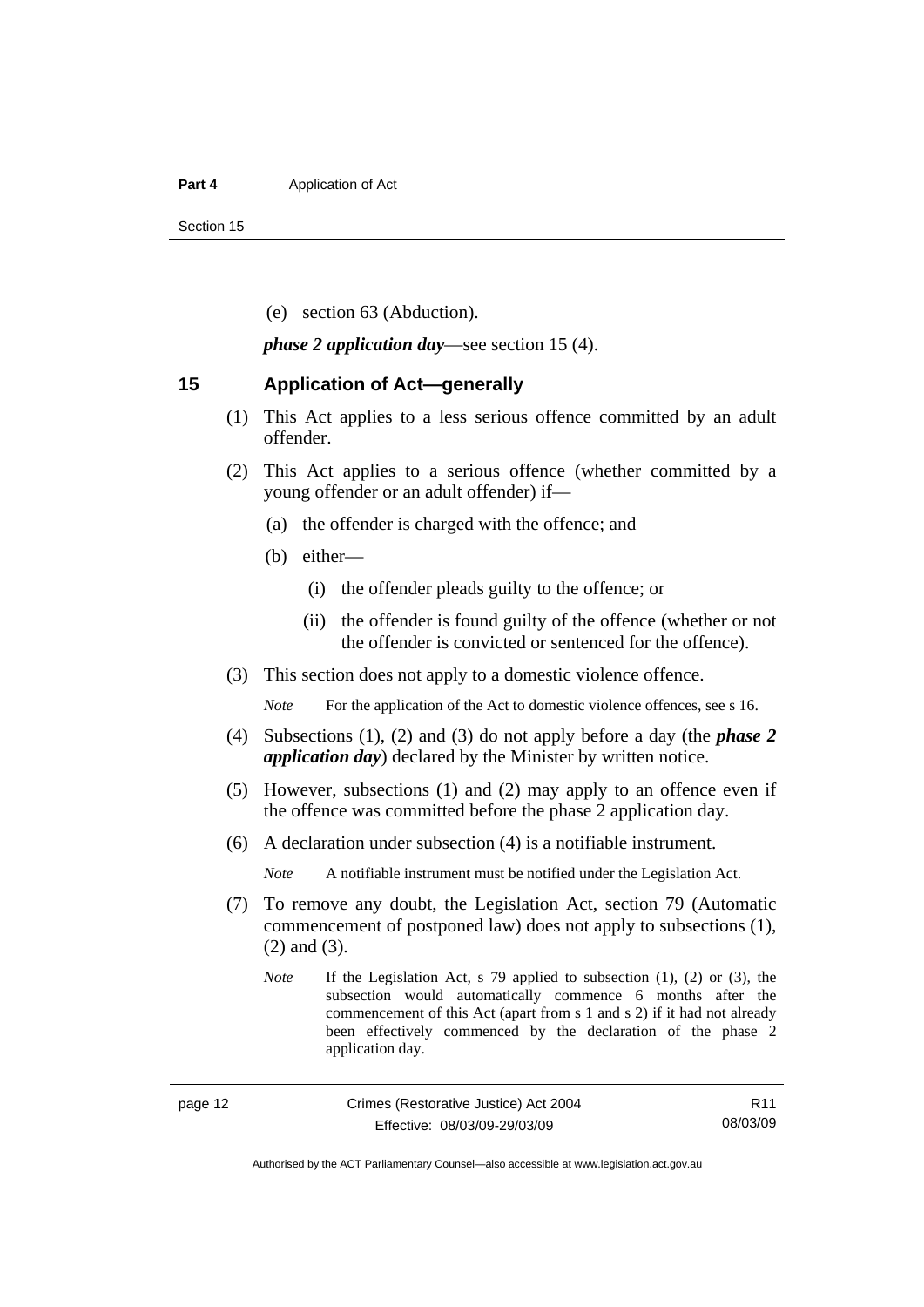- <span id="page-20-0"></span> (8) Subsections (4) to (9) (including this subsection) expire on the phase 2 application day.
	- *Note* A provision of an Act expires at the end of the day fixed for its expiry (see Legislation Act, s 85 (3); *repeal* in s 85 includes expiry—see s 82).
- (9) Subsections (4) to (8), and this subsection, are laws to which the Legislation Act, section 88 (Repeal does not end effect of transitional laws etc) applies.

#### **16 Application of Act—domestic violence offences**

- (1) This Act applies to a domestic violence offence committed by a young offender.
- (2) Subsection (1) applies whether or not the young offender is charged with the offence.
	- *Note 1* An offence may have been *committed* if it is alleged that the offence was committed (see s 12, def *commission*).
	- *Note* 2 For the chief executive to decide that a domestic violence offence committed (or allegedly committed) by a young offender is suitable for restorative justice under pt 7, the chief executive must be satisfied that exceptional circumstances exist for the calling of a restorative justice conference (see s 33 (2)).
- (3) This Act applies to a domestic violence offence committed by an adult offender if—
	- (a) the offender is charged with the offence; and
	- (b) either—
		- (i) the offender pleads guilty to the offence; or
		- (ii) the offender is found guilty of the offence (whether or not the offender is convicted or sentenced for the offence).
- (4) Subsections (1), (2) and (3) do not apply before the phase 2 application day.

page 13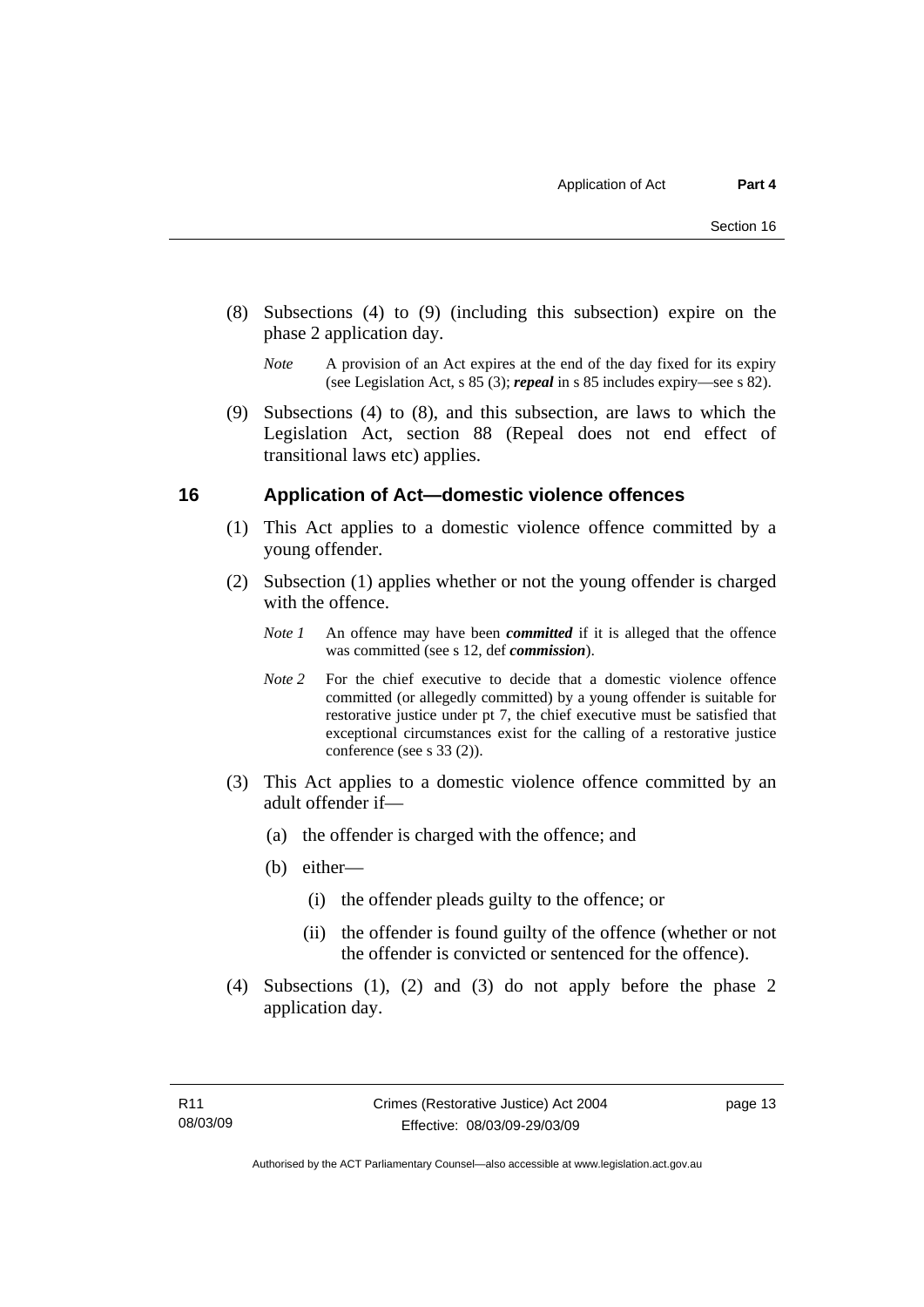Section 16

- (5) However, subsections (1), (2) and (3) may apply to an offence even if the offence was committed before the phase 2 application day.
- (6) To remove any doubt, the Legislation Act, section 79 (Automatic commencement of postponed law) does not apply to subsection (1), (2) or (3).
	- *Note* If the Legislation Act, s 79 applied to subsection (1), (2) or (3), the subsection would automatically commence 6 months after the commencement of this Act (apart from s 1 and s 2) if it had not already been effectively commenced by the declaration of the phase 2 application day.
- (7) Subsections (4) to (9) (including this subsection) expire on the phase 2 application day.
	- *Note* A provision of an Act expires at the end of the day fixed for its expiry (see Legislation Act, s 85 (3); *repeal* in s 85 includes expiry—see s 82).
- (8) Subsections (4) to (9) (including this subsection) are laws to which the Legislation Act, section 88 (Repeal does not end effect of transitional laws etc) applies.
- (9) In this section:

*phase 2 application day*—see section 15 (4).

Authorised by the ACT Parliamentary Counsel—also accessible at www.legislation.act.gov.au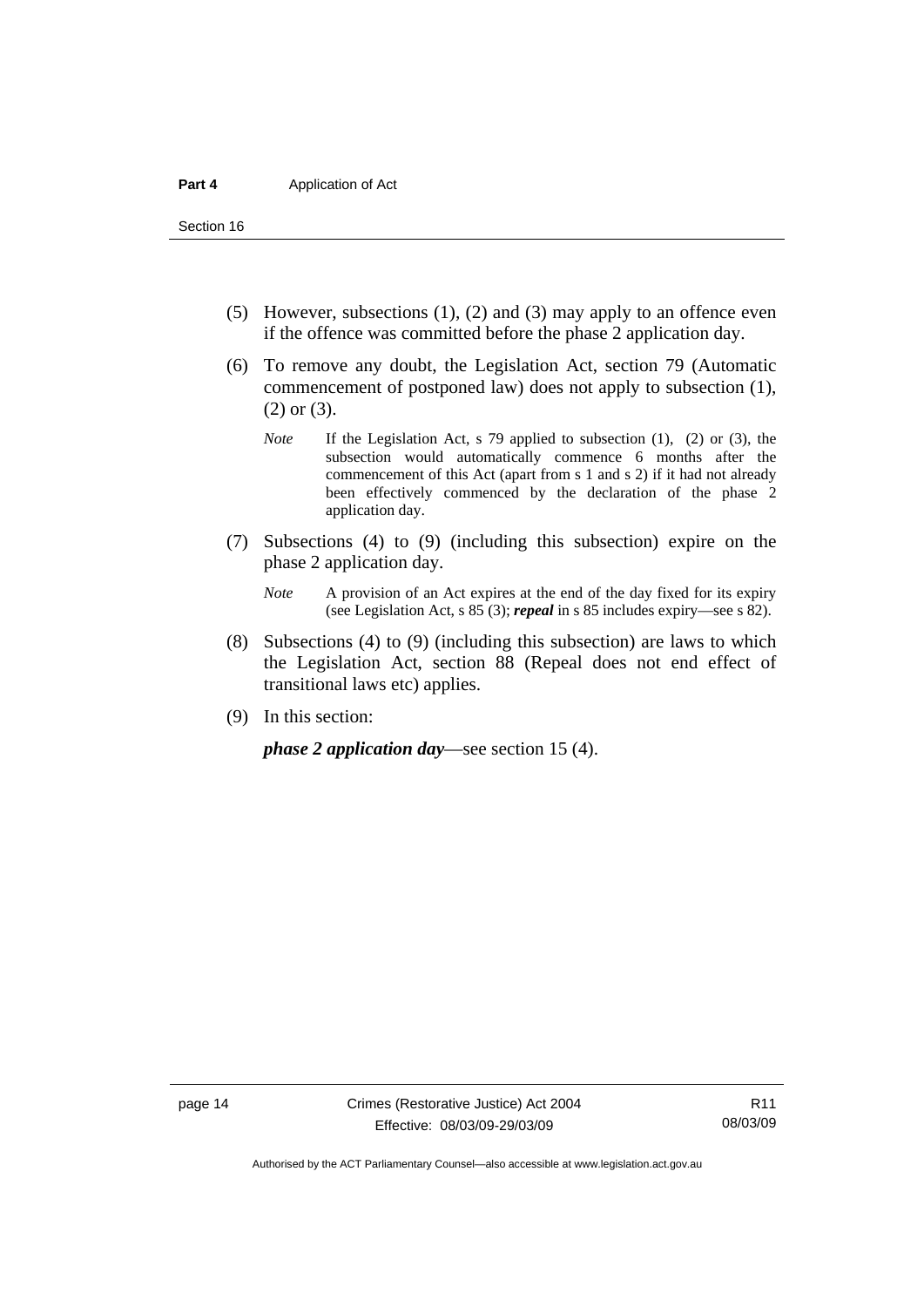## <span id="page-22-0"></span>**Part 5 Eligibility for restorative justice**

### **17 Eligible victims**

- (1) A victim of an offence is eligible for restorative justice in relation to the offence if—
	- (a) this Act applies to the offence and the offender under part 4; and
	- (b) the victim is at least 10 years old; and
	- (c) the victim is capable of agreeing to take part in restorative justice.
- (2) If a victim of an offence is younger than 10 years old, an immediate family member of the victim is eligible for restorative justice in relation to the offence if—
	- (a) this Act applies to the offence and the offender under part 4; and
	- (b) the immediate family member is at least 10 years old; and
	- (c) the immediate family member is capable of agreeing to take part in restorative justice.
	- *Note* Alternatively, a parent of a child victim of an offence may take part in restorative justice as an invited participant (see s 44).
- (3) For this Act, a victim of an offence, or an immediate family member of a victim of an offence, is an *eligible victim* in relation to the offence if the victim or immediate family member is eligible for restorative justice under this section.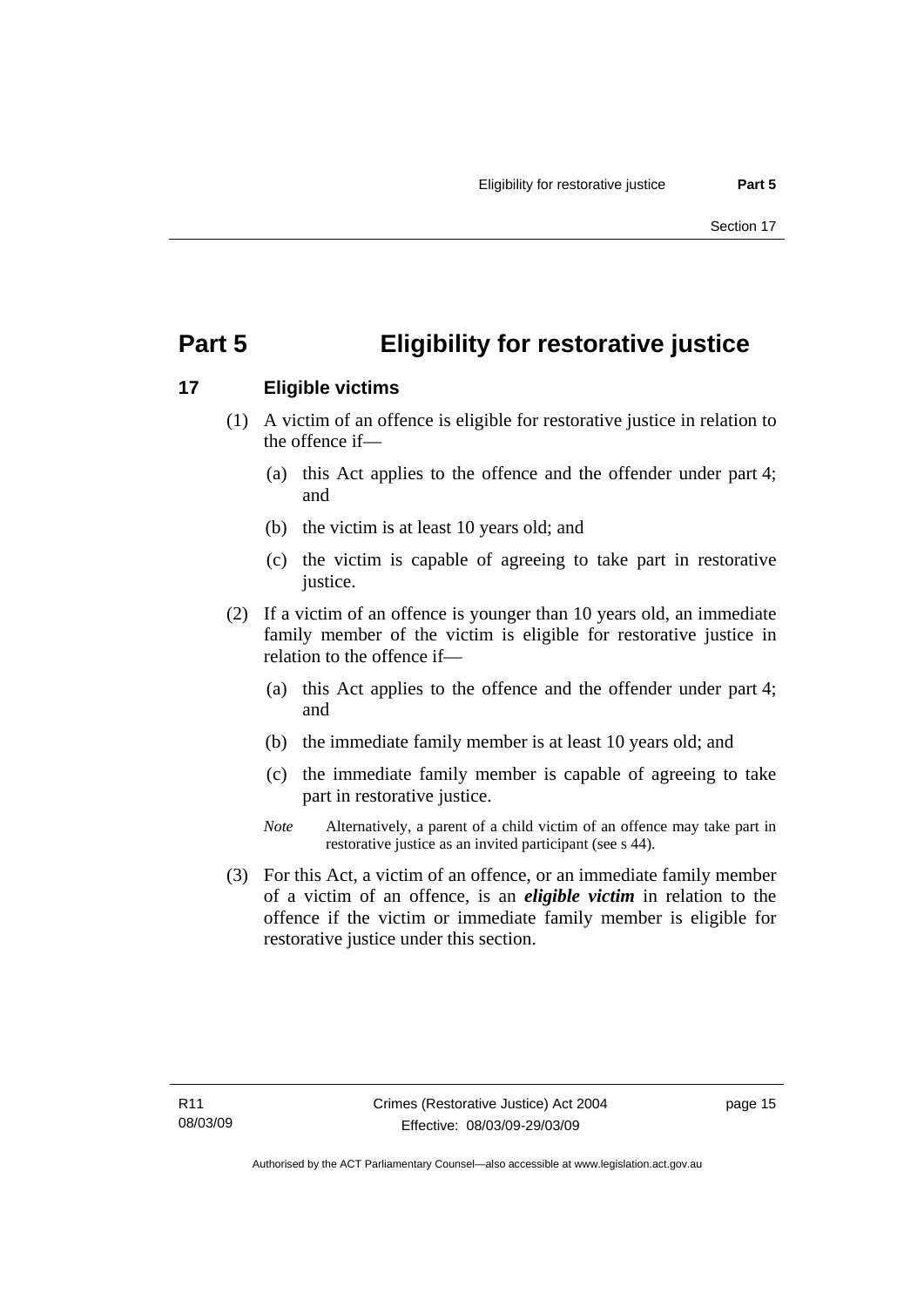<span id="page-23-0"></span>Section 18

(4) In this section:

*immediate family member*, in relation to a victim of an offence, means a person who was, at the time the offence was committed—

- (a) a parent of the victim; or
- (b) a sibling of the victim.

#### **Examples of siblings**

- 1 brother or sister
- 2 half-brother or half-sister
- 3 step-brother or step-sister
- 4 someone who has the same guardian or foster parent as the victim
- *Note* An example is part of the Act, is not exhaustive and may extend, but does not limit, the meaning of the provision in which it appears (see Legislation Act, s 126 and s 132).

#### **18 Eligible parents**

- (1) A parent of a child victim of an offence (no matter how old the child victim is) is eligible for restorative justice in relation to the offence if—
	- (a) this Act applies to the offence and the offender under part 4; and
	- (b) the child victim is incapable of adequately understanding or responding to the experience of the offence, or has died; and
	- (c) the parent is capable of agreeing to take part in restorative justice.
- (2) For this Act, a parent of a child victim of an offence is an *eligible parent* in relation to the offence if the parent is eligible for restorative justice under this section.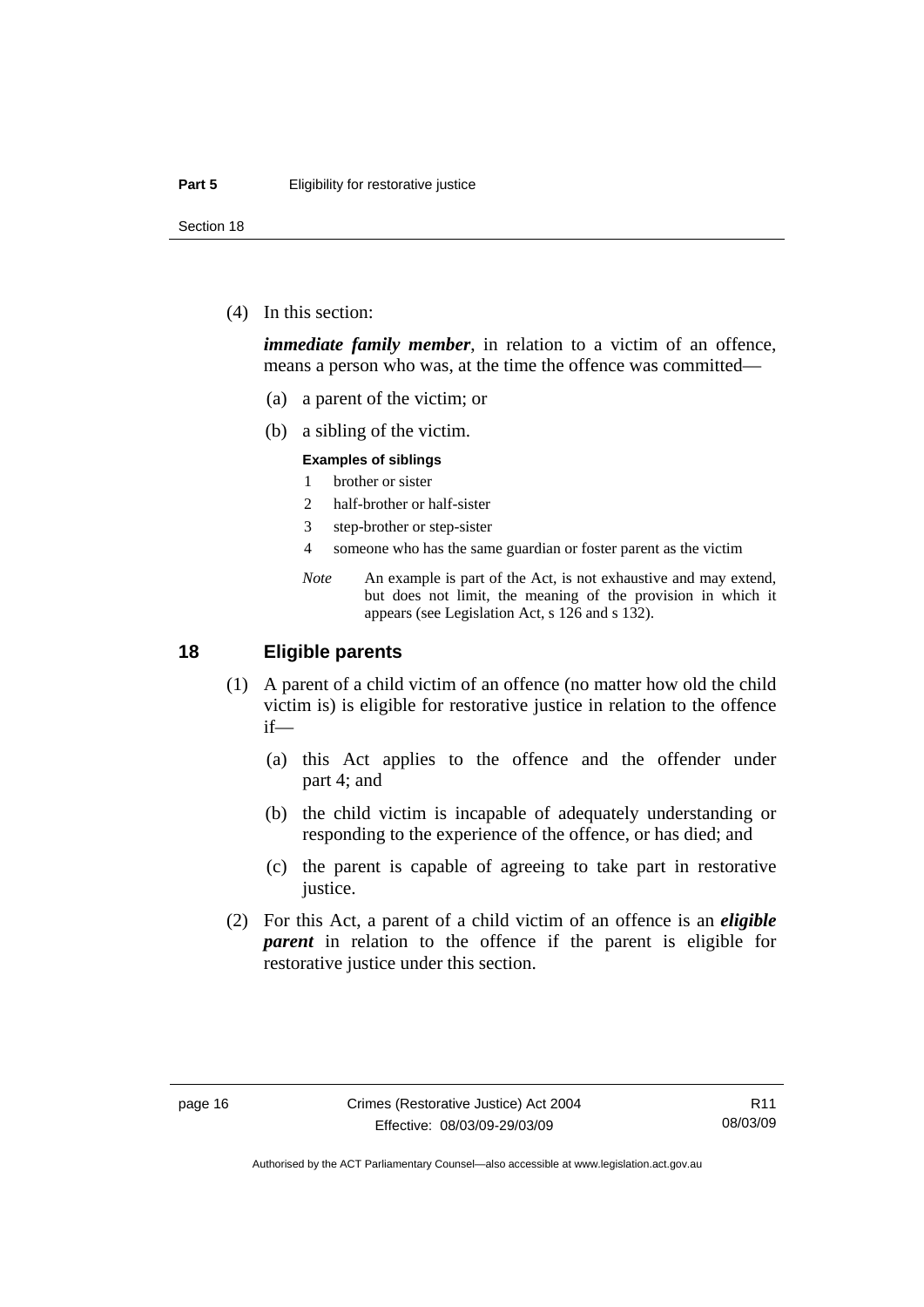#### <span id="page-24-0"></span>**19 Eligible offenders**

- (1) An offender who commits an offence is eligible for restorative justice if-
	- (a) this Act applies to the offence and the offender under part 4; and
	- (b) the offender—
		- (i) accepts responsibility for the commission of the offence; and
		- (ii) was at least 10 years old when the offence was committed, or was allegedly committed; and
		- (iii) is capable of agreeing to take part in restorative justice; and
		- (iv) agrees to take part in restorative justice.
- (2) For this Act an offender is an *eligible offender* in relation to the offence if the offender is eligible for restorative justice under this section.

#### **20 Accepting responsibility for offences**

- (1) If an offender accepts responsibility for the commission of an offence to take part in restorative justice, this Act does not prevent the offender from pleading not guilty for the offence.
- (2) The fact that a court knows that an offender has accepted responsibility for the commission of an offence to take part in restorative justice does not require a court to reduce the severity of any sentence it may make for the offender.
	- *Note 1* To be eligible take part in restorative justice, an offender must accept responsibility for the commission of the offence (see s 19).

page 17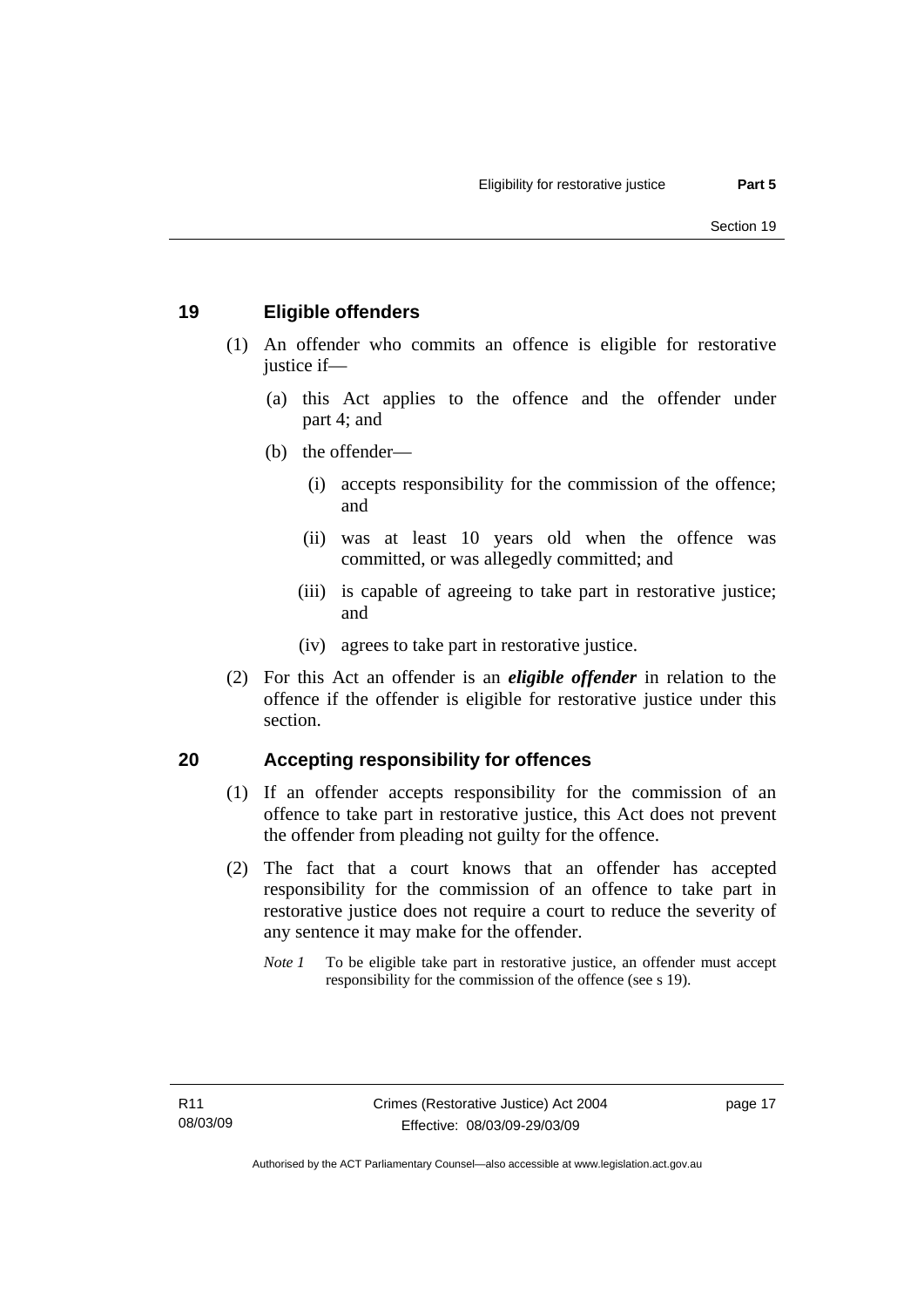#### **Part 5 Eligibility for restorative justice**

Section 20

*Note 2* The *Crimes (Sentencing) Act 2005*, section 33 (1) (x) provides that, in deciding how an offender should be sentenced (if at all) for an offence, the matters known to the court that it must consider include, if relevant, the fact that the person has accepted responsibility for the offence to take part in restorative justice.

> However, the *Crimes (Sentencing) Act 2005*, section 34 (1) (g) provides that a court must not increase the severity of the sentence that it would otherwise impose on a person for an offence because the offender has chosen not to take part, or to continue to take part, in restorative justice for the offence.

page 18 Crimes (Restorative Justice) Act 2004 Effective: 08/03/09-29/03/09

R11 08/03/09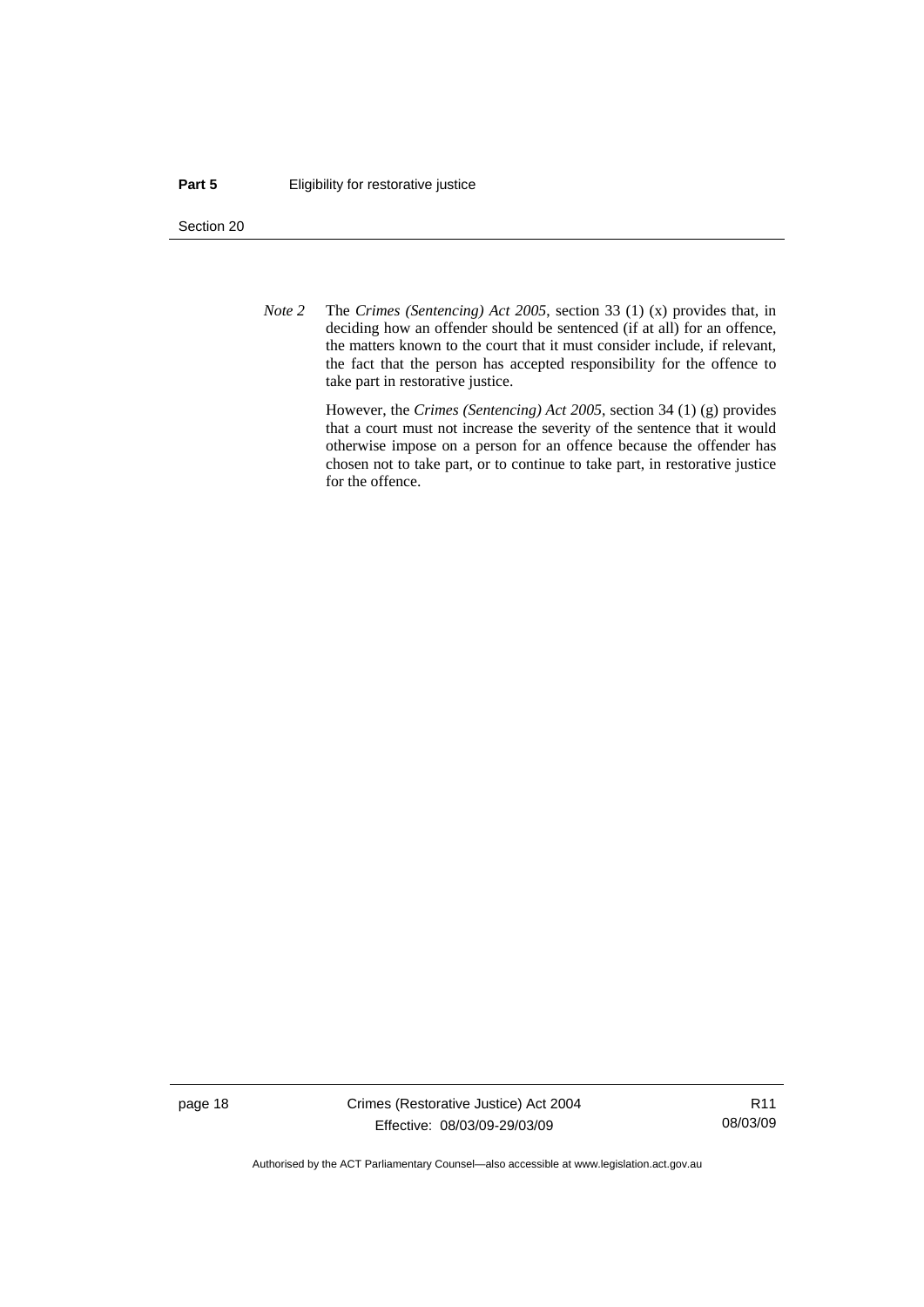<span id="page-26-0"></span>**Part 6** Referral for restorative justice

### **Division 6.1 Preliminary**

### **21 Definitions—referral**

In this Act:

*chief executive (children and young people)*—see section 22 (2).

*chief executive (corrections)*—see section 22 (2).

*chief executive (restorative justice)*—see section 22 (2).

*court referral order*—see section 27 (2) (Referral during court proceeding).

*Note Referred* is defined in s 10.

*referring entity*—see section 22.

*section 24 referral conditions*—see section 24 (Referral power).

## **Division 6.2 General**

### **22 Referring entities**

- (1) An entity mentioned in table 22, column 2 (a *referring entity*) may refer an offence for restorative justice at the stage of the criminal justice process described for the entity in column 3 in relation to the offence.
- (2) In table 22:

*chief executive (children and young people)* means the chief executive of the administrative unit responsible for the administration of the *Children and Young People Act 2008*, acting in that capacity.

page 19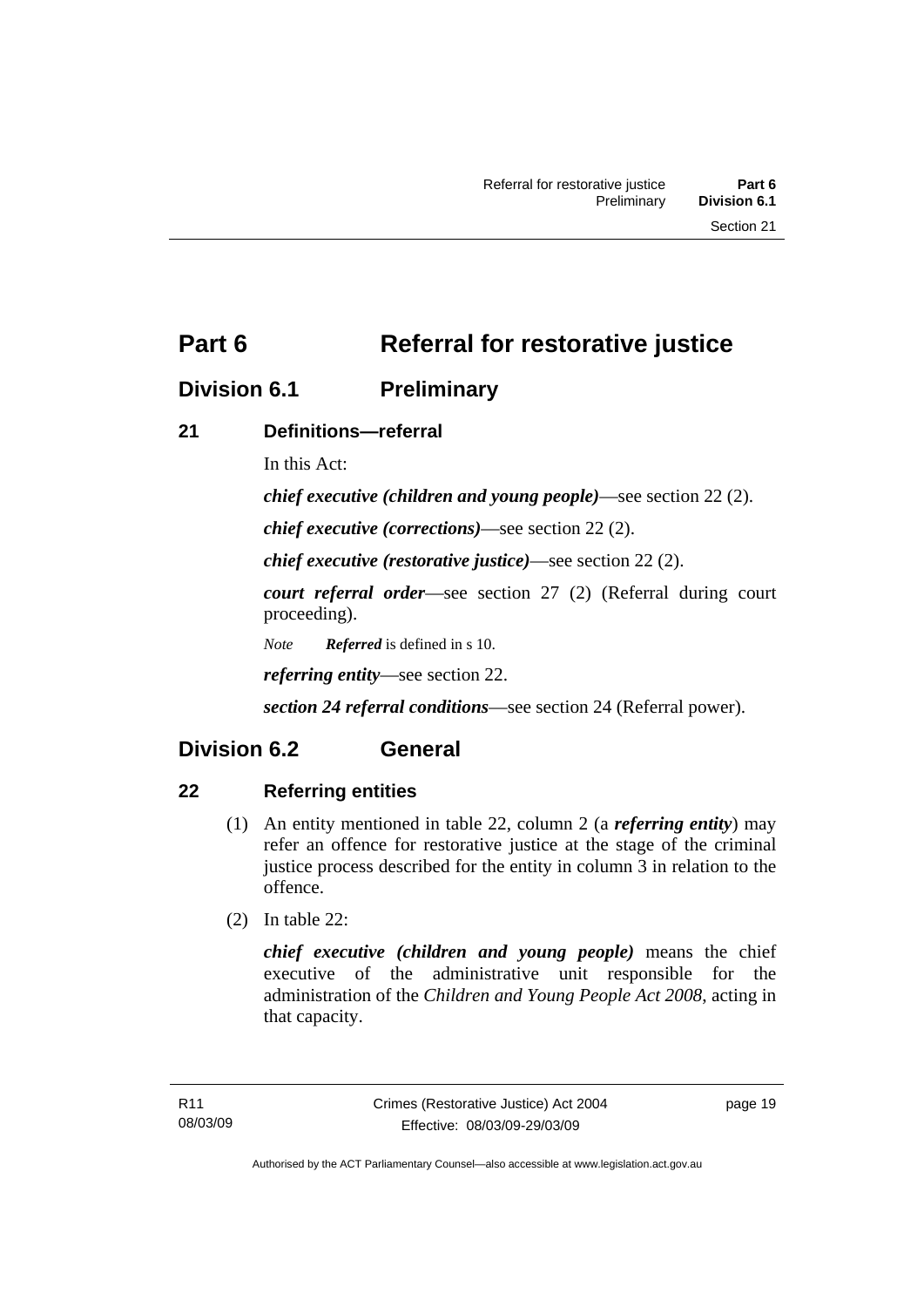*chief executive (corrections)*, in relation to an offender for whom a sentence-related order is made, means the chief executive of the administrative unit responsible for the administration of the order, acting in that capacity.

*chief executive (restorative justice)* means the chief executive of the administrative unit responsible for the administration of this Act, acting in that capacity.

#### **Example (definitions of all chief executives)**

For this example, the administrative unit responsible for the administration of sentence-related orders (for both young and adult offenders) is also the administrative unit responsible for the administration of this Act and the *Children and Young People Act 2008*. The administrative unit has a single chief executive. That chief executive, in different capacities corresponding to those different responsibilities, may be differently described as follows:

- The chief executive is the *chief executive (children and young people)* while exercising a function in relation to an offence allegedly committed by a child who is the subject of a care and protection order under the *Children and Young People Act 2008*.
- The chief executive is the *chief executive (corrections)* while exercising a function in relation to a young or adult offender who is the subject of a sentence-related order.
- The chief executive is the *chief executive (restorative justice)* while exercising a function relating to the administration of this Act.
- *Note 1* If this Act refers simply to *the chief executive* (without a tag) this is a reference to the chief executive of the administrative unit responsible for the administration of this Act (see Legislation Act, s 163).
- *Note* 2 A chief executive may delegate any powers given to the chief executive under this Act to a public sector officer under the *Public Sector Management Act 1994*, s 36.
- *Note 3* An example is part of the Act, is not exhaustive and may extend, but does not limit, the meaning of the provision in which it appears (see Legislation Act, s 126 and s 132).

*prosecution referral*, for an offender, means referral of the offender for prosecution by any of the following:

(a) a voluntary agreement to attend court;

R11 08/03/09

Authorised by the ACT Parliamentary Counsel—also accessible at www.legislation.act.gov.au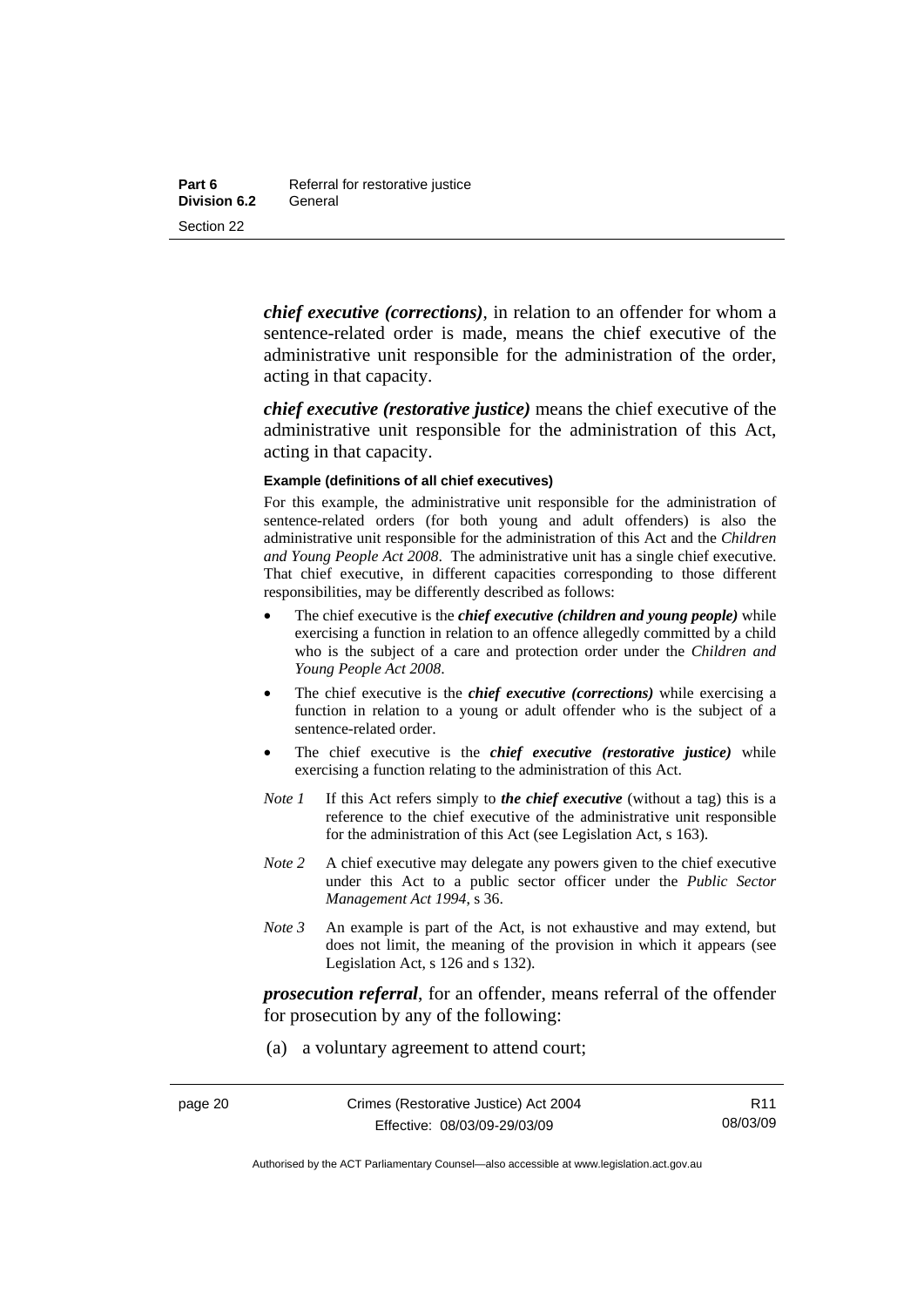- (b) a court attendance notice under the *Magistrates Court 1930*.
- (c) a summons;
- (d) the arrest and charging of the offender.

| Table 22         | <b>Referring entities</b>                         |                                                                 |                                                                                          |
|------------------|---------------------------------------------------|-----------------------------------------------------------------|------------------------------------------------------------------------------------------|
| column 1<br>item | column <sub>2</sub><br>referring entity           | column 3                                                        | stage of criminal justice process                                                        |
| 1                | chief police officer                              | (a)                                                             | after the offender is cautioned or                                                       |
|                  | chief executive<br>(restorative justice)          |                                                                 | apprehended; and                                                                         |
|                  |                                                   | (b)                                                             | before a prosecution referral is                                                         |
|                  | chief executive<br>(children and<br>young people) |                                                                 | made for the offender                                                                    |
|                  | police officer                                    |                                                                 |                                                                                          |
| 2                | director of public<br>prosecutions                | (a)                                                             | after a prosecution referral is<br>made for the offender; and                            |
|                  |                                                   | (b)                                                             | before a second mention hearing<br>for the offence by a court has<br>begun               |
| 3                | <b>Magistrates Court</b><br>(including the        | unless, or until, the offender pleads guilty to<br>the offence- |                                                                                          |
|                  | Childrens Court)                                  | (a)                                                             | after a second mention hearing for                                                       |
|                  | <b>Supreme Court</b>                              |                                                                 | the offence has begun; and                                                               |
|                  |                                                   | (b)                                                             | before the end of a case<br>management hearing or case<br>status inquiry for the offence |

page 21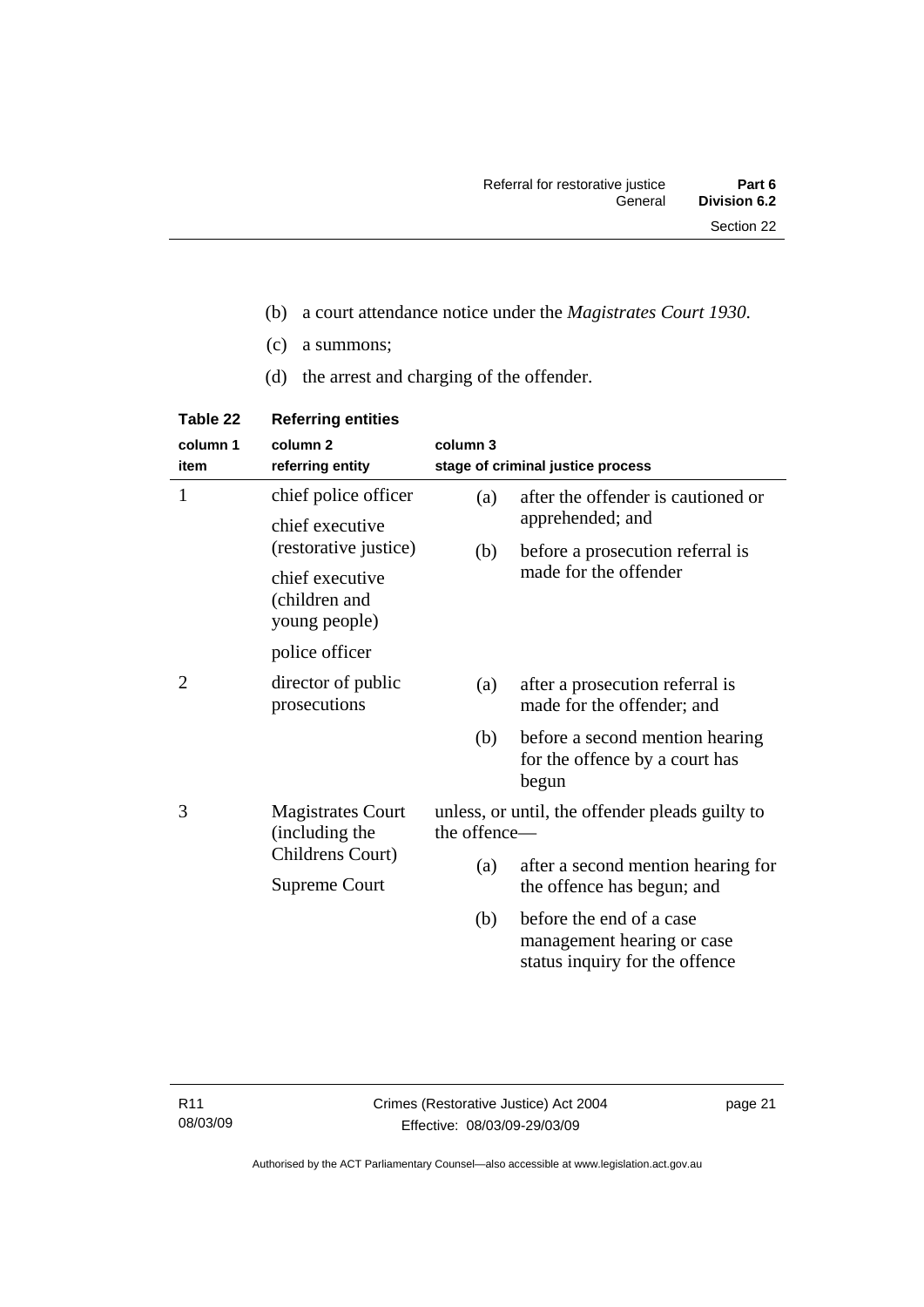| Part 6              | Referral for restorative justice |
|---------------------|----------------------------------|
| <b>Division 6.2</b> | General                          |
| Section 22          |                                  |

| column 1<br>item | column <sub>2</sub><br>referring entity                                                | column 3<br>stage of criminal justice process                                                                           |                                                                                                                                        |
|------------------|----------------------------------------------------------------------------------------|-------------------------------------------------------------------------------------------------------------------------|----------------------------------------------------------------------------------------------------------------------------------------|
| $\overline{4}$   | <b>Magistrates Court</b><br>(including the<br>Childrens Court)<br><b>Supreme Court</b> | if the offender pleads guilty to, or is found<br>guilty of, the offence—<br>after the offender pleads guilty to,<br>(a) |                                                                                                                                        |
|                  |                                                                                        |                                                                                                                         | or is found guilty of, the offence<br>(whether or not the offender has<br>been convicted or sentenced); and                            |
|                  |                                                                                        | (b)                                                                                                                     | before the end of the proceeding                                                                                                       |
| 5                | chief executive<br>(children and<br>young people)                                      | (a)                                                                                                                     | after a court has made a sentence-<br>related order in relation to the<br>offender; and                                                |
|                  | chief executive<br>(corrections)                                                       | (b)                                                                                                                     | before the end of the term of the<br>sentence-related order or the<br>sentence (if any) of which it forms<br>part (whichever is later) |
|                  | chief executive<br>(restorative justice)                                               |                                                                                                                         |                                                                                                                                        |
|                  | sentence<br>administration<br>board                                                    |                                                                                                                         |                                                                                                                                        |
| 6                | referring entity<br>prescribed by<br>regulation                                        | stage of the criminal justice process<br>prescribed by regulation                                                       |                                                                                                                                        |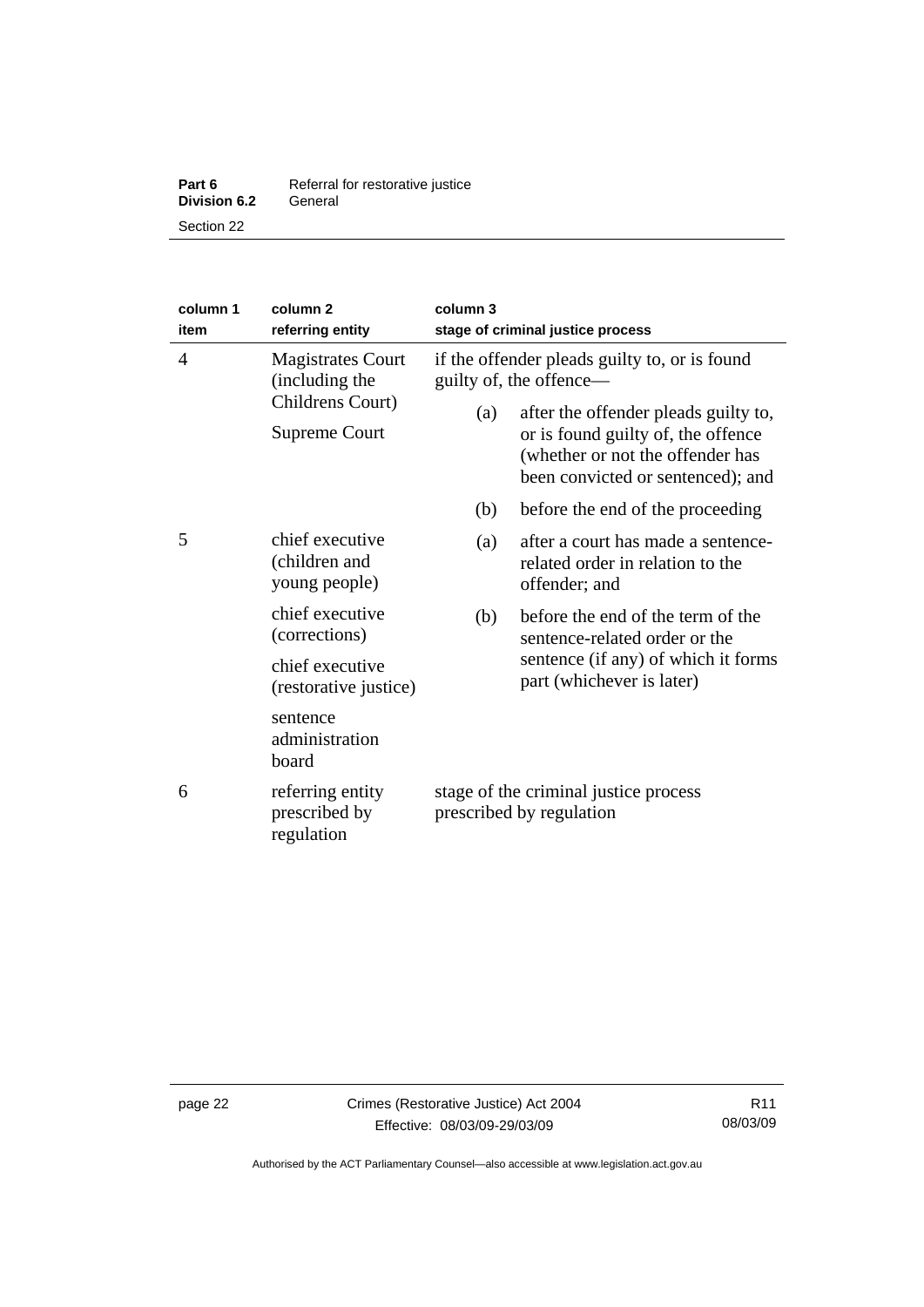#### <span id="page-30-0"></span>**23 Referral—procedure**

- (1) The referring entity must give a referral to the chief executive (restorative justice).
	- *Note* Section 72 deals with what happens if the referring entity is the same chief executive as the chief executive (restorative justice), but the referral is made by the chief executive as chief executive (corrections) or chief executive (children and young people).

 That section provides that the chief executive must ensure that appropriate administrative arrangements are made for the referral to be given by a delegate of the chief executive as chief executive (corrections) or chief executive (children and young people) to a delegate of the chief executive as chief executive (restorative justice).

- (2) The referral—
	- (a) must be in writing, stating the grounds for referral; and
	- (b) if the referring entity is a court—may be in the form of a court referral order or sentence-related order, or as a condition of a bail order.
	- *Note* If a form is approved under s 73 for this provision, the form must be used.
- (3) This section does not apply if the referring entity is the chief executive (restorative justice).
	- *Note* The referring entity may be the chief executive (restorative justice) under table 22, item 1 or 5.

#### **24 Referral power**

- (1) A referring entity may refer an offence for restorative justice if the entity is satisfied that all the following conditions (the *section 24 referral conditions*) apply:
	- (a) the offender is an eligible offender;
	- (b) there is an eligible victim or parent in relation to the offence;

page 23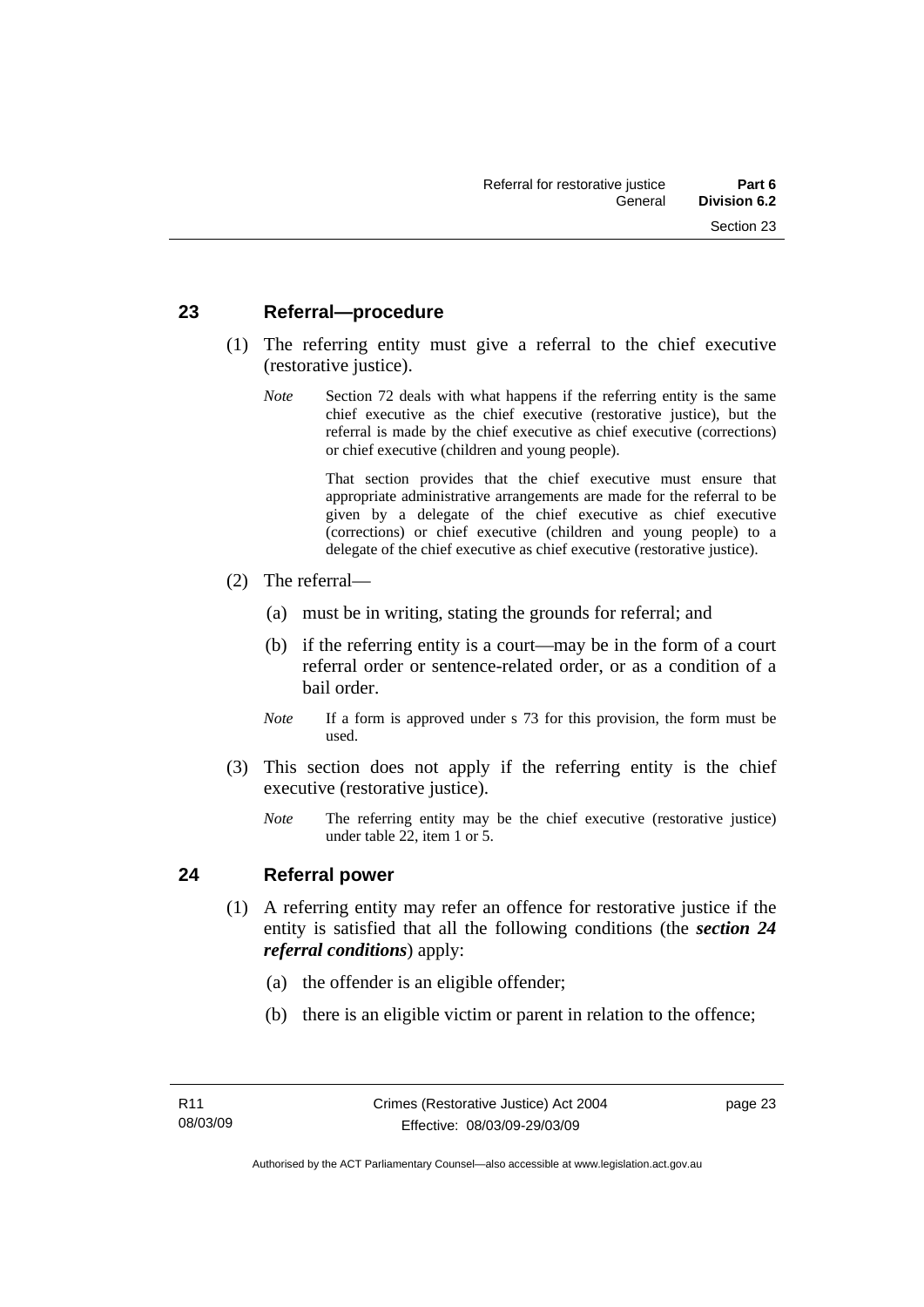- <span id="page-31-0"></span> (c) an explanation has been given under section 25 to the eligible offender, before the offender agrees to take part in restorative justice.
- *Note* The conditions under which a victim, parent or offender may be eligible are set out in s 17, s 18 and s 19.
- (2) The restorative justice guidelines may prescribe procedures for making decisions about referrals under subsection (1).
- (3) This section is subject to the following sections:
	- (a) section 26 (Referral by DPP—domestic violence offences by young offenders;
	- (b) section 27 (Referral during court proceeding).

#### **25 Explanation of restorative justice**

Before an offence is referred for restorative justice, the referring entity must ensure that reasonable steps are taken to explain to the eligible offender (in language that the offender can readily understand)––

- (a) the purpose of restorative justice generally and for the particular offence; and
- (b) the nature of restorative justice, including the following:
	- (i) the nature of a restorative justice conference;
	- (ii) who may take part in a restorative justice conference;
	- (iii) the nature of a restorative justice agreement; and
- (c) that the offender may seek independent legal advice about taking part in restorative justice; and
- (d) that no-one is under an obligation to take part in restorative justice, or to continue to take part in restorative justice after it has started; and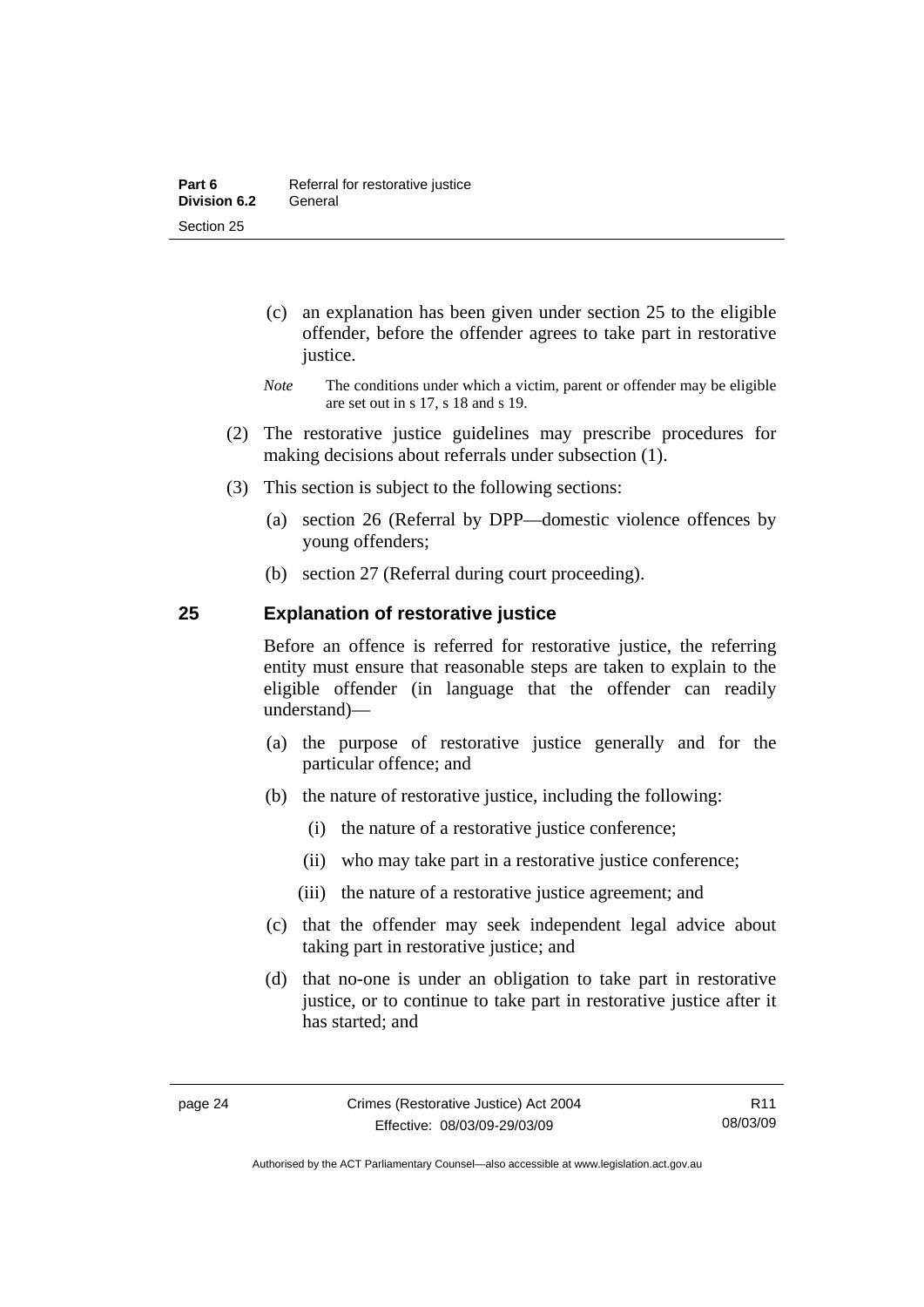- <span id="page-32-0"></span> (e) if the offender has not entered a plea for the offence—that the acceptance of responsibility for the commission of the offence by the offender for the purpose of restorative justice does not prevent the offender from pleading not guilty for the offence; and
- (f) if a sentence-related order has not been made for the offender—that, if the offender is found guilty of the offence, a court, in sentencing the offender—
	- (i) may consider whether the offender accepts responsibility for the offence to take part in restorative justice, but is not required to reduce the severity of any sentence as a result; and
	- (ii) must not consider whether the offender has chosen not to take part, or not to continue to take part, in restorative justice.

#### **26 Referral by DPP—domestic violence offences committed by young offenders**

- (1) This section applies if the director of public prosecutions is the referring entity for a domestic violence offence allegedly committed by a young offender.
- (2) The director of public prosecutions may refer the offence for restorative justice if—
	- (a) the section 24 referral conditions apply; and
	- (b) the director has consulted each person who could be an eligible victim or parent for the offence.
	- *Note* This Act does not apply to a domestic violence offence alleged to have been committed by an adult offender unless the offender pleads guilty to the offence, or is found guilty of the offence (see s 16).
- (3) Subsections (1) and (2) do not apply before the phase 2 application day.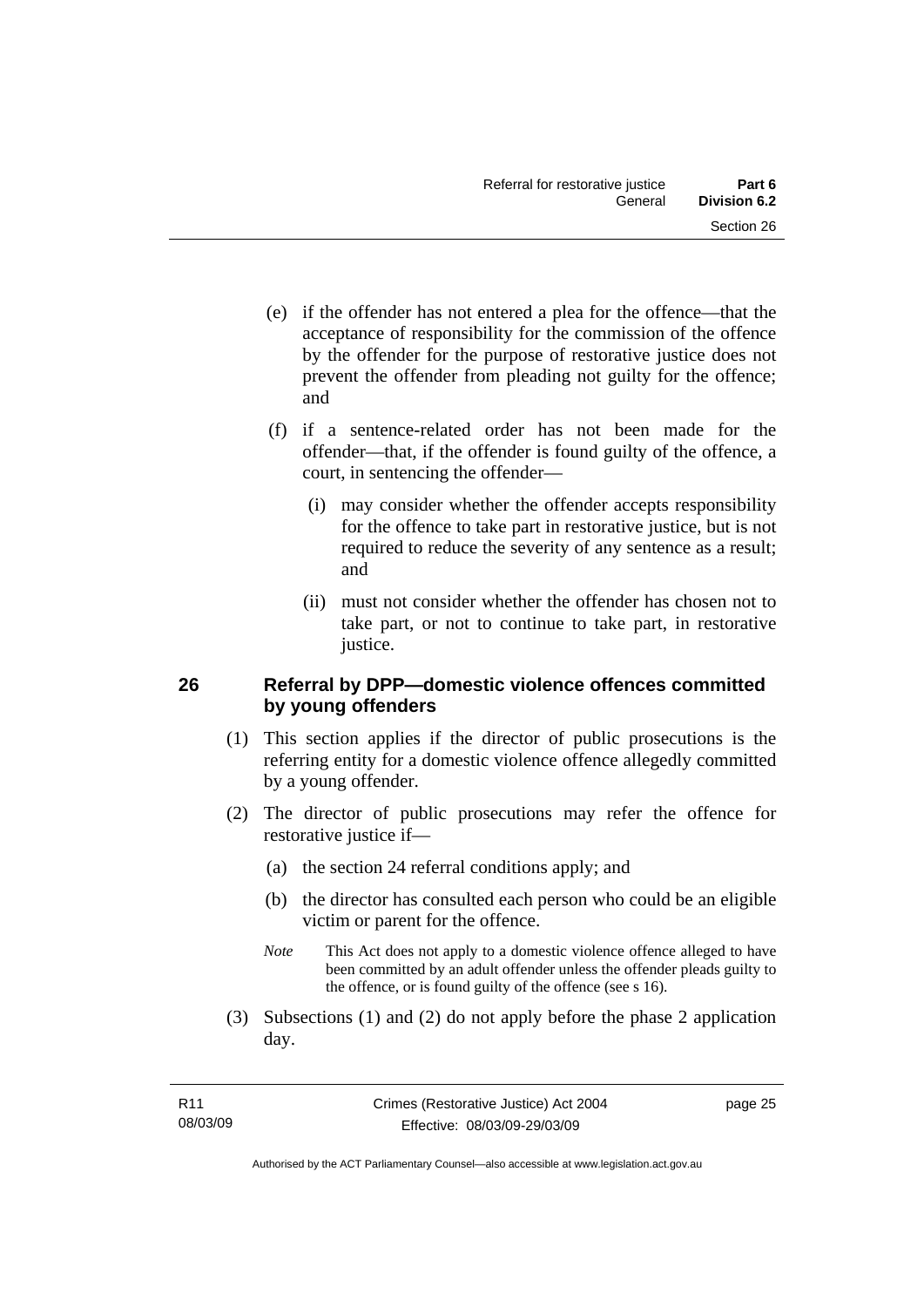- <span id="page-33-0"></span> (4) However, subsections (1) and (2) may apply to an offence even if the offence was allegedly committed before the phase 2 application day.
- (5) To remove any doubt, the Legislation Act, section 79 (Automatic commencement of postponed law) does not apply to subsection (1) or (2).
	- *Note* If the Legislation Act, s 79 applied to subsection (1) or (2), the subsection would automatically commence 6 months after the commencement of this Act (apart from s 1 and s 2) if it had not already been effectively commenced by the declaration of the phase 2 application day.
- (6) Subsections (3) to (8) (including this subsection) expire on the phase 2 application day.
	- *Note* A provision of an Act expires at the end of the day fixed for its expiry (see Legislation Act, s 85 (3); *repeal* in s 85 includes expiry—see s 82).
- (7) Subsections (3) to (8) (including this subsection) are laws to which the Legislation Act, section 88 (Repeal does not end effect of transitional laws etc) applies.
- (8) In this section:

*phase 2 application day*—see section 15 (4).

### **Division 6.3 Referral by courts**

#### **27 Referral during court proceeding**

- (1) This section applies if—
	- (a) a court is the referring entity for an offence under table 22, item 3; and
	- (b) the prosecution and any lawyer representing the offender agree that the offence should be referred for restorative justice; and

Authorised by the ACT Parliamentary Counsel—also accessible at www.legislation.act.gov.au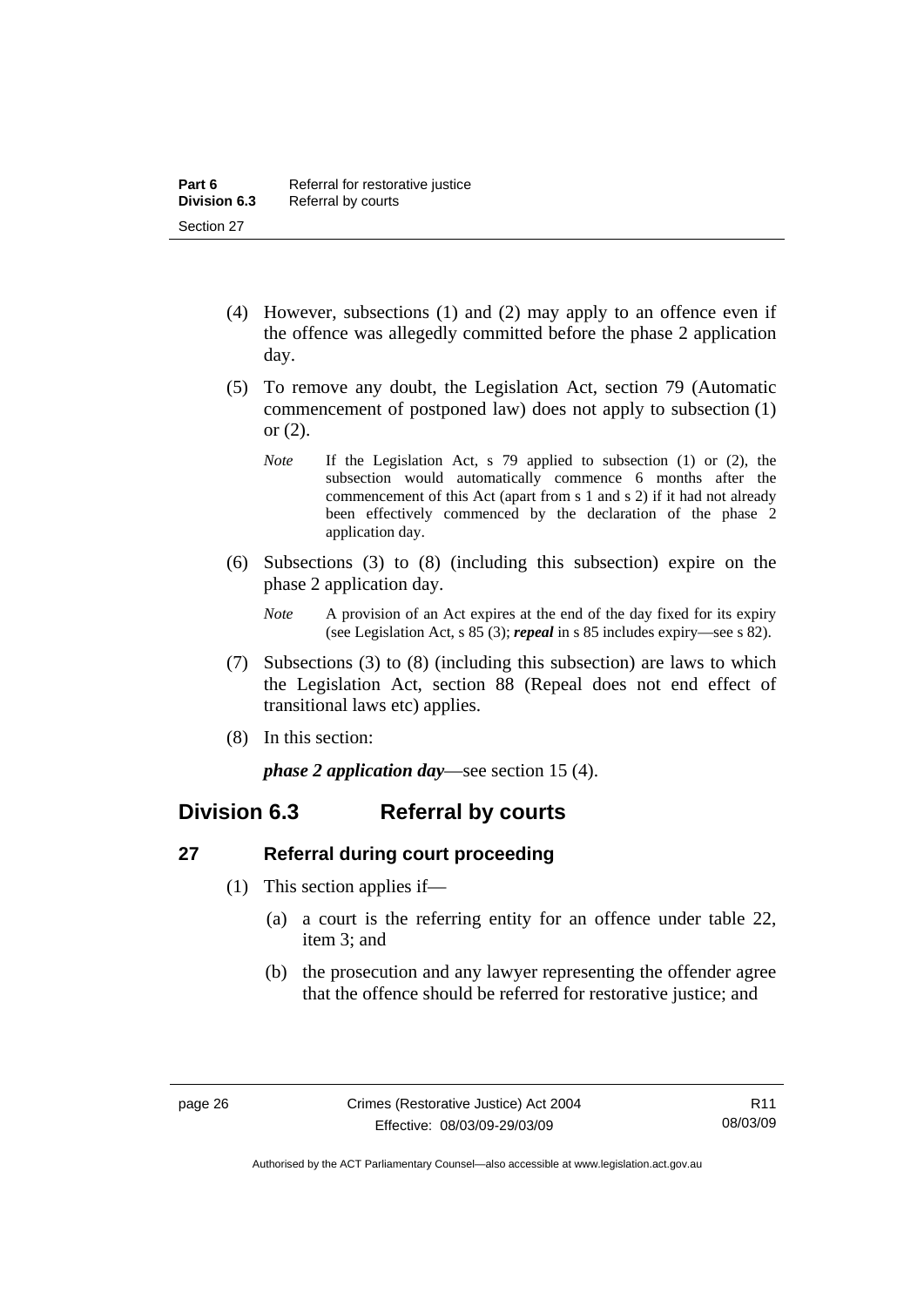- (c) either—
	- (i) the court is satisfied that the section 24 referral conditions apply; or
	- (ii) the court considers that it is appropriate to refer the offence for restorative justice, and the court has ensured that an explanation has been given under section 25 (Explanation of restorative justice) to the offender.
- (2) The court may by order (a *court referral order*) adjourn the proceeding for a stated period, and refer the offence for restorative justice, on the application of the director of public prosecutions.
- (3) The court must ensure that a copy of the court referral order is given to—
	- (a) each victim and parent mentioned in subsection  $(1)$  (c) (ii); and
	- (b) the offender; and
	- (c) the director of public prosecutions and any lawyer representing the offender; and
	- (d) the chief executive.
- (4) For the referral of a domestic violence offence alleged to have been committed by a young offender, the court may make a court referral order only if it considers that exceptional circumstances exist to justify the referral.
	- *Note* This Act does not apply to a domestic violence offence alleged to have been committed by an adult offender unless the offender pleads guilty to the offence, or is found guilty of the offence (see s 16).
- (5) Subsection (4) does not apply before the phase 2 application day.
- (6) However, subsection (4) may apply to an offence even if the offence was allegedly committed before the phase 2 application day.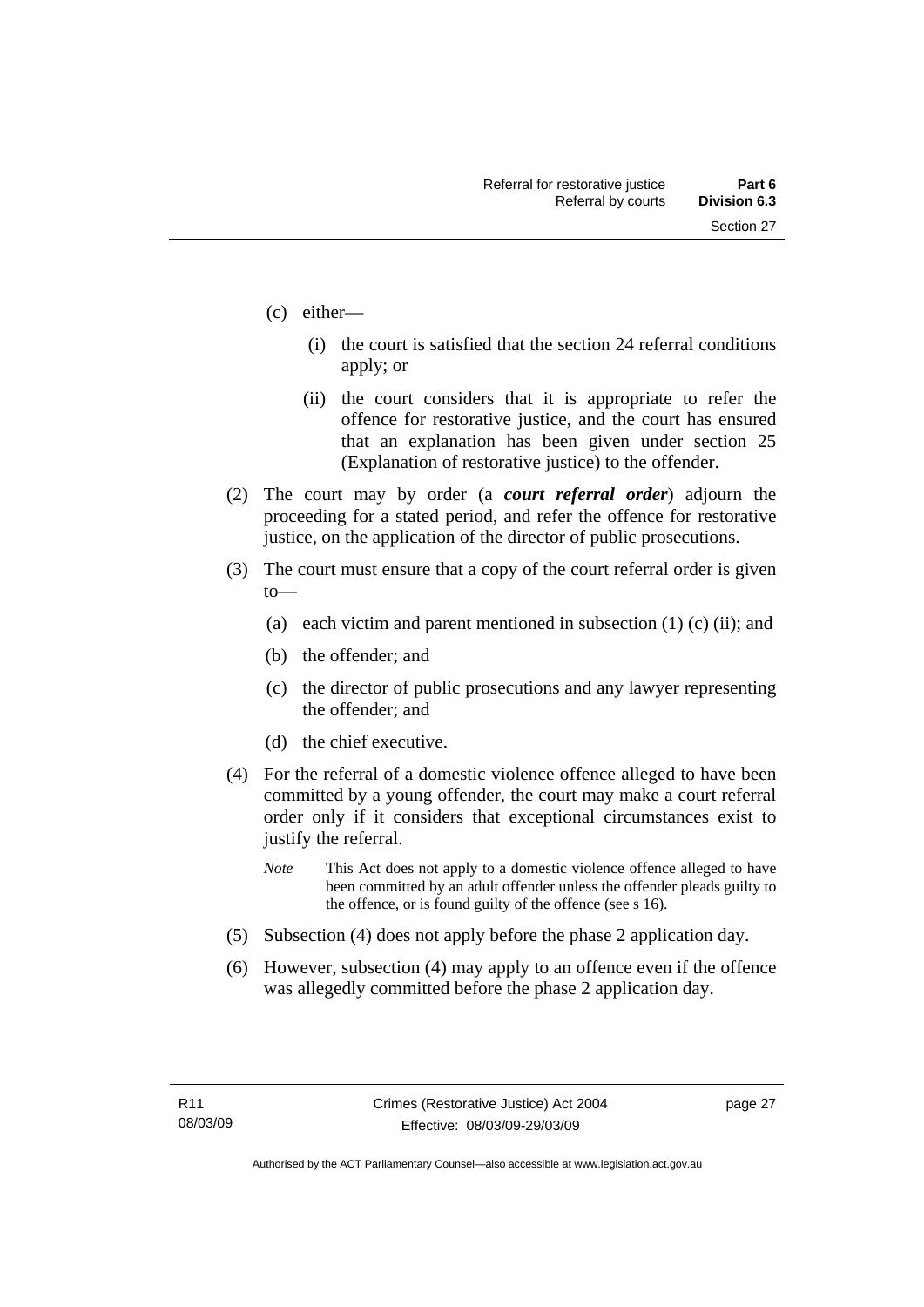- <span id="page-35-0"></span> (7) To remove any doubt, the Legislation Act, section 79 (Automatic commencement of postponed law) does not apply to subsection (4).
	- *Note* If the Legislation Act, s 79 applied to the subsection, it would automatically commence 6 months after the commencement of this Act (apart from s 1 and s 2) if it had not already been effectively commenced by the declaration of the phase 2 application day.
- (8) Subsections (5) to (10) (including this subsection) expire on the phase 2 application day.
	- *Note* A provision of an Act expires at the end of the day fixed for its expiry (see Legislation Act, s 85 (3); *repeal* in s 85 includes expiry—see s 82).
- (9) Subsections (5) to (10) (including this subsection) are laws to which the Legislation Act, section 88 (Repeal does not end effect of transitional laws etc) applies.
- (10) In this section:

*phase 2 application day*—see section 15 (4).

#### **28 Court referral orders—reports**

- (1) This section applies if a court makes a court referral order for section 27 in relation to a proceeding for an offence.
- (2) The chief executive must give the court a written report about the outcome of restorative justice for the offence within the period for which the proceeding is adjourned under the order.
- (3) The report must include a statement of the following in relation to each person of whom the court is aware who is a victim, or a parent of a child victim, of the offence, and the offender:
	- (a) whether the victim, parent or offender is eligible for restorative justice;
	- (b) if the victim, parent or offender is eligible for restorative justice—whether restorative justice is suitable for the victim, parent or offender;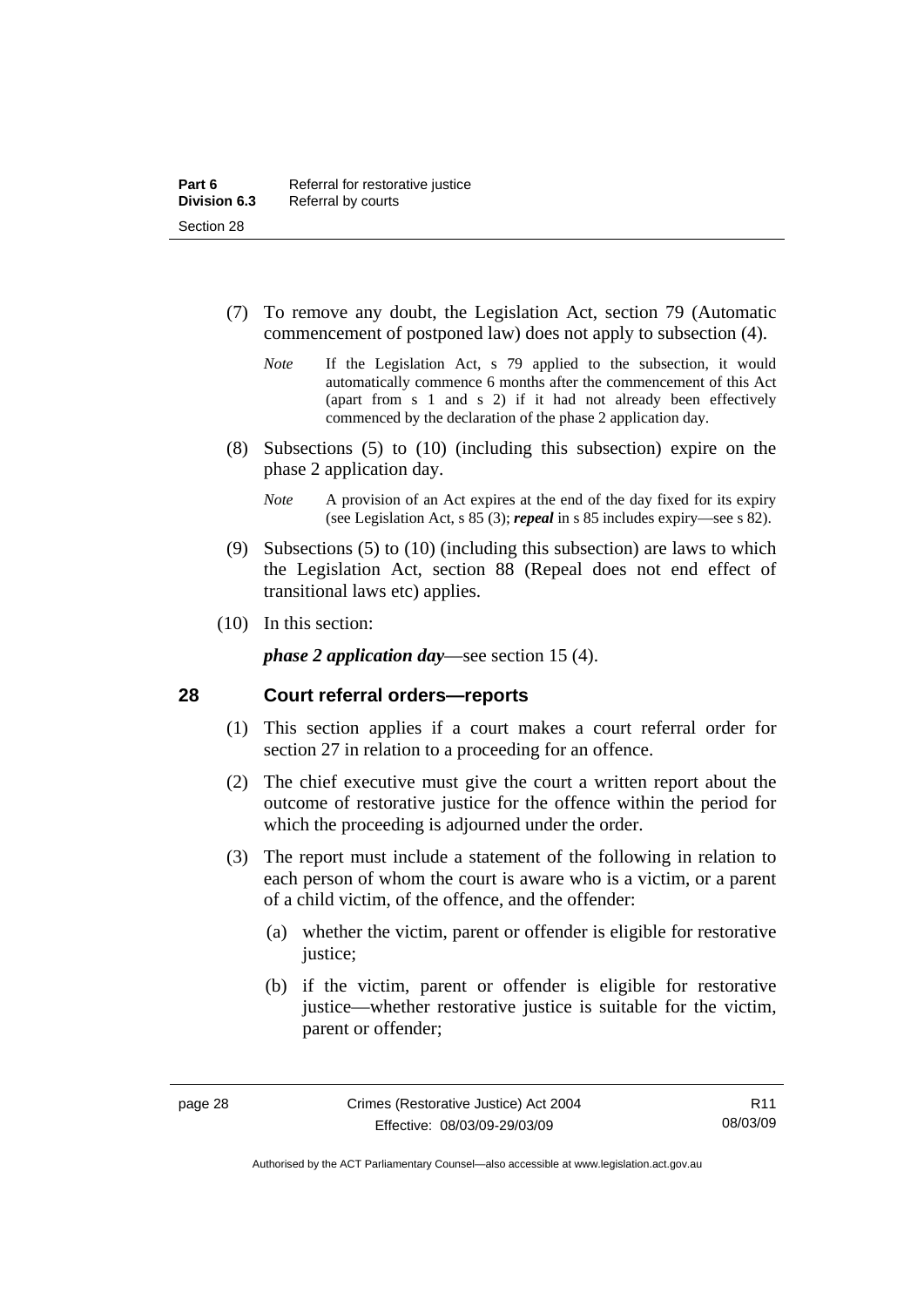- (c) whether a restorative justice conference was held;
- (d) if a restorative justice conference was held—
	- (i) the extent to which the conference met the objects of this Act; and
	- (ii) whether a restorative justice agreement was reached at the conference.
	- *Note* If a form is approved under s 73 for this provision, the form must be used.
- (4) If a restorative justice agreement was reached at a restorative justice conference for the offence, the report must include a copy of the agreement.
- (5) The chief executive must give a copy of the report to—
	- (a) each person of whom the court is aware who is a victim, or a parent of a child victim, of the offence; and
	- (b) the offender; and
	- (c) the director of public prosecutions and any lawyer representing the offender.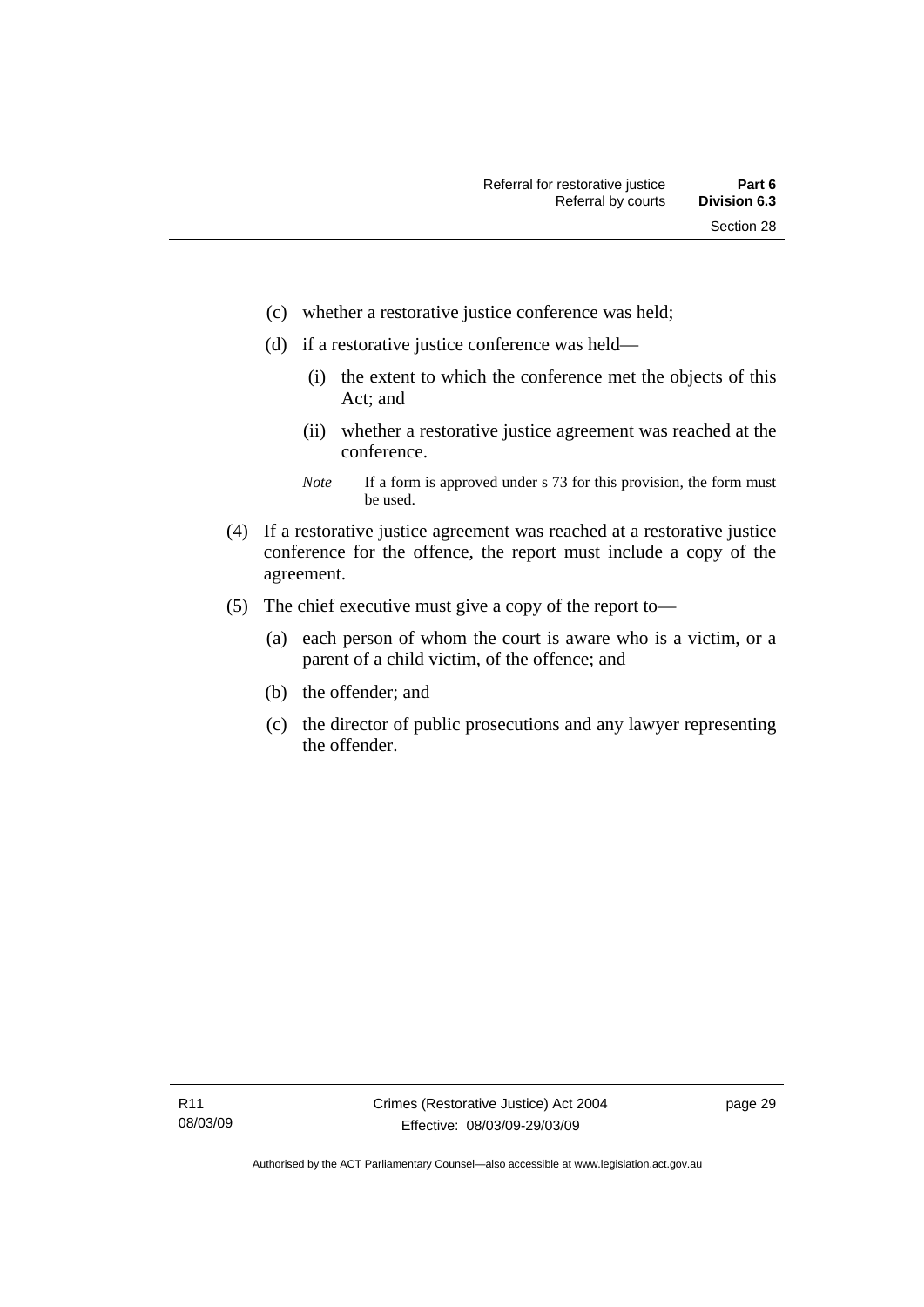## **Part 7 Suitability for restorative justice**

### **29 Meaning of** *personal characteristics* **for pt 7**

In this part:

*personal characteristics*, of a victim, or a parent of a child victim, or offender, means personal characteristics of the victim, parent or offender that might affect the outcome of restorative justice for the relevant offence.

#### **Examples**

- 1 age
- 2 gender
- 3 social or cultural background
- *Note* An example is part of the Act, is not exhaustive and may extend, but does not limit, the meaning of the provision in which it appears (see Legislation Act, s 126 and s 132).

## **30 Suitability—eligibility requirement**

The chief executive may decide that an offence is suitable for restorative justice only if satisfied that—

- (a) there is an eligible victim or eligible parent for the offence; and
- (b) the offender is an eligible offender.

### **31 Finding of eligibility by referring entity**

- (1) This section applies if, in a referral under section 23 (Referral procedure), a referring entity states that a person is an eligible victim, parent, or offender and gives grounds for that statement.
- (2) For this part, the referring entity's statement—
	- (a) is sufficient for the chief executive to be satisfied of the fact of eligibility; but

R11 08/03/09

Authorised by the ACT Parliamentary Counsel—also accessible at www.legislation.act.gov.au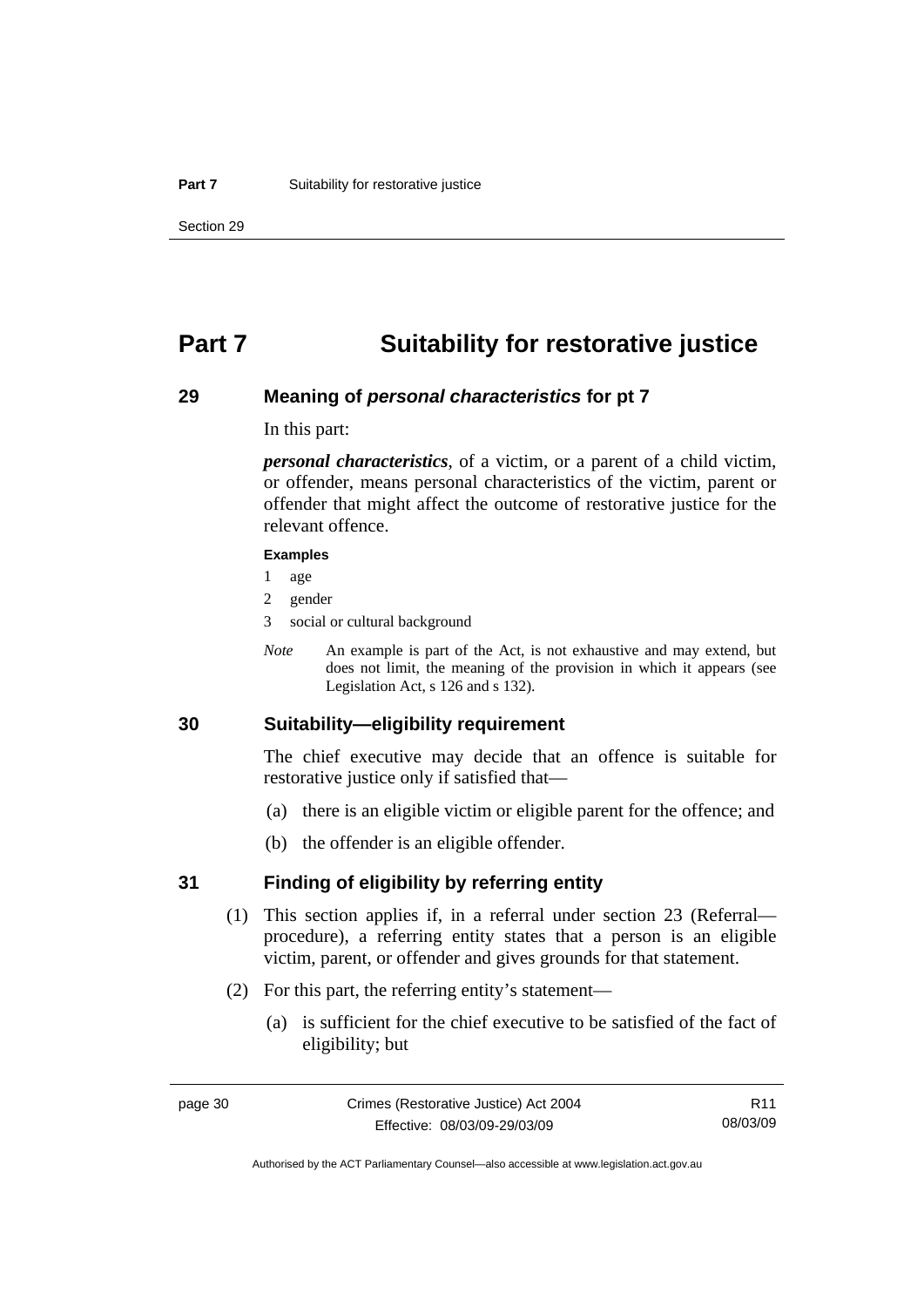(b) does not prevent the chief executive from being satisfied that a victim, parent or offender is not eligible for restorative justice.

### **32 Suitability—decision**

- (1) The chief executive is responsible for deciding whether restorative justice is suitable for an offence.
- (2) The chief executive may decide whether restorative justice is suitable for an offence only after considering the following:
	- (a) the general considerations mentioned in section 33;
	- (b) suitability for the eligible victim or parent under section 34 or section 35;
	- (c) suitability for the offender under section 36.
- (3) Subject to section 32A, if the chief executive decides that restorative justice is suitable for an offence, the chief executive must ask the following for written consent for a restorative justice conference to be called for the offence:
	- (a) the eligible victim or parent, or both (if there is an eligible victim and an eligible parent);
	- (b) the eligible offender.
	- *Note* If a form is approved under s 73 for this provision, the form must be used.

### **32A Explanation of restorative justice––before consent**

Before obtaining written consent under section 32 (3), the chief executive must ensure that reasonable steps are taken to explain to each eligible victim and parent, and the offender (in language that the victim, parent or offender can readily understand)—

- (a) the purpose of restorative justice generally and for the particular offence; and
- (b) the nature of restorative justice, including the following: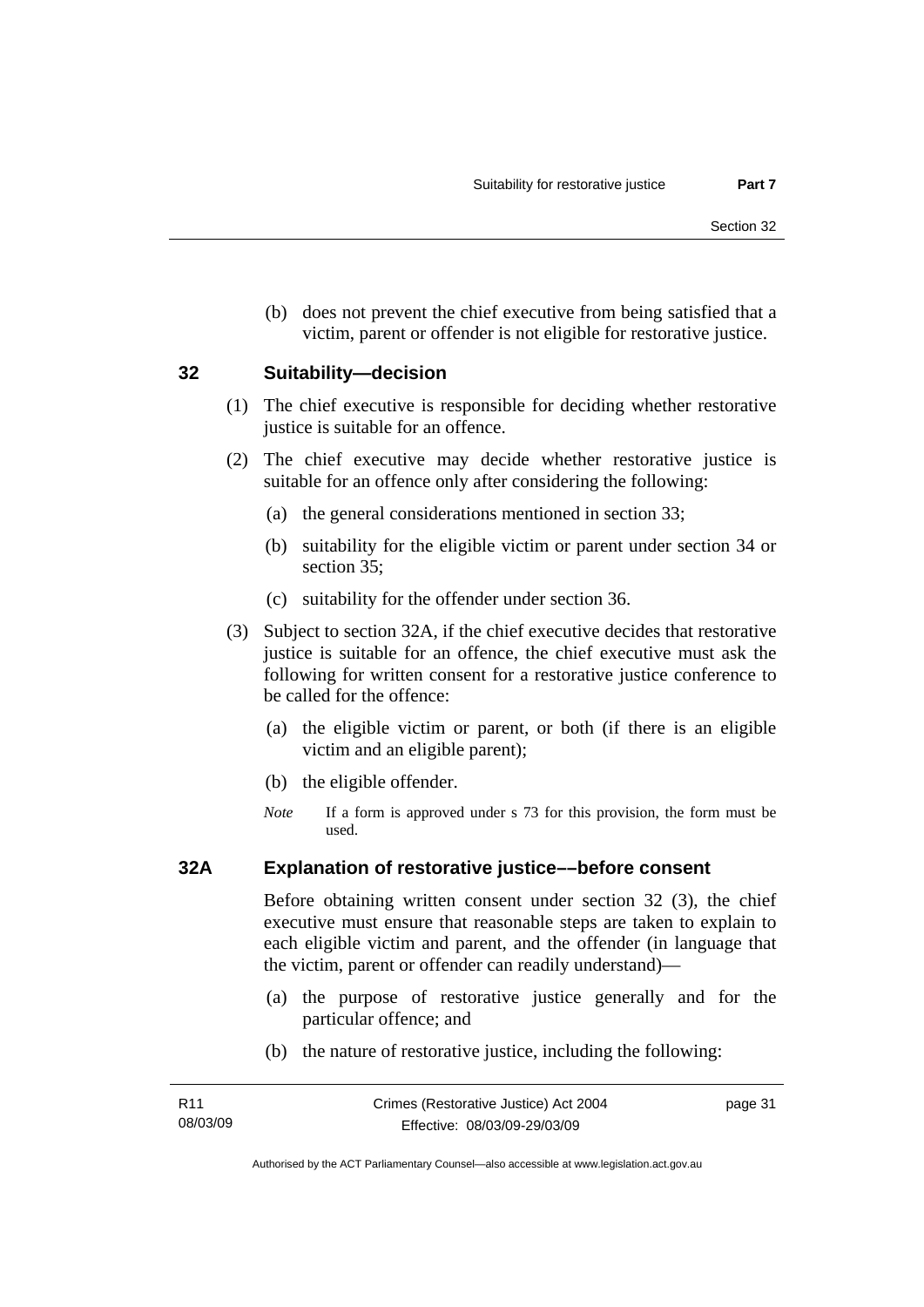Section 33

- (i) the nature of a restorative justice conference;
- (ii) who may take part in a restorative justice conference;
- (iii) the nature of a restorative justice agreement; and
- (c) that the person may seek independent legal advice about taking part in restorative justice; and
- (d) that no-one is under an obligation to take part, or continue to take part, in restorative justice after it has started; and
- (e) if the offender has not entered a plea for the offence—that the acceptance of responsibility for the commission of the offence by the offender for the purpose of restorative justice does not prevent the offender from pleading not guilty to the offence; and
- (f) if a sentence-related order has not been made for the offender—that, if the offender is found guilty of the offence, a court, in sentencing the offender—
	- (i) may consider whether the offender accepts responsibility for the offence to take part in restorative justice, but is not required to reduce the severity of any sentence as a result; and
	- (ii) must not consider whether the offender has chosen not to take part, or not to continue to take part, in restorative justice.

### **33 Suitability—general considerations**

- (1) In deciding whether restorative justice is suitable for an offence, the chief executive must consider the following:
	- (a) any government or administrative policy relating to the treatment of offences of the relevant kind;
	- (b) the nature of the offence, including the level of harm caused by or violence involved in its commission or alleged commission;

R11 08/03/09

Authorised by the ACT Parliamentary Counsel—also accessible at www.legislation.act.gov.au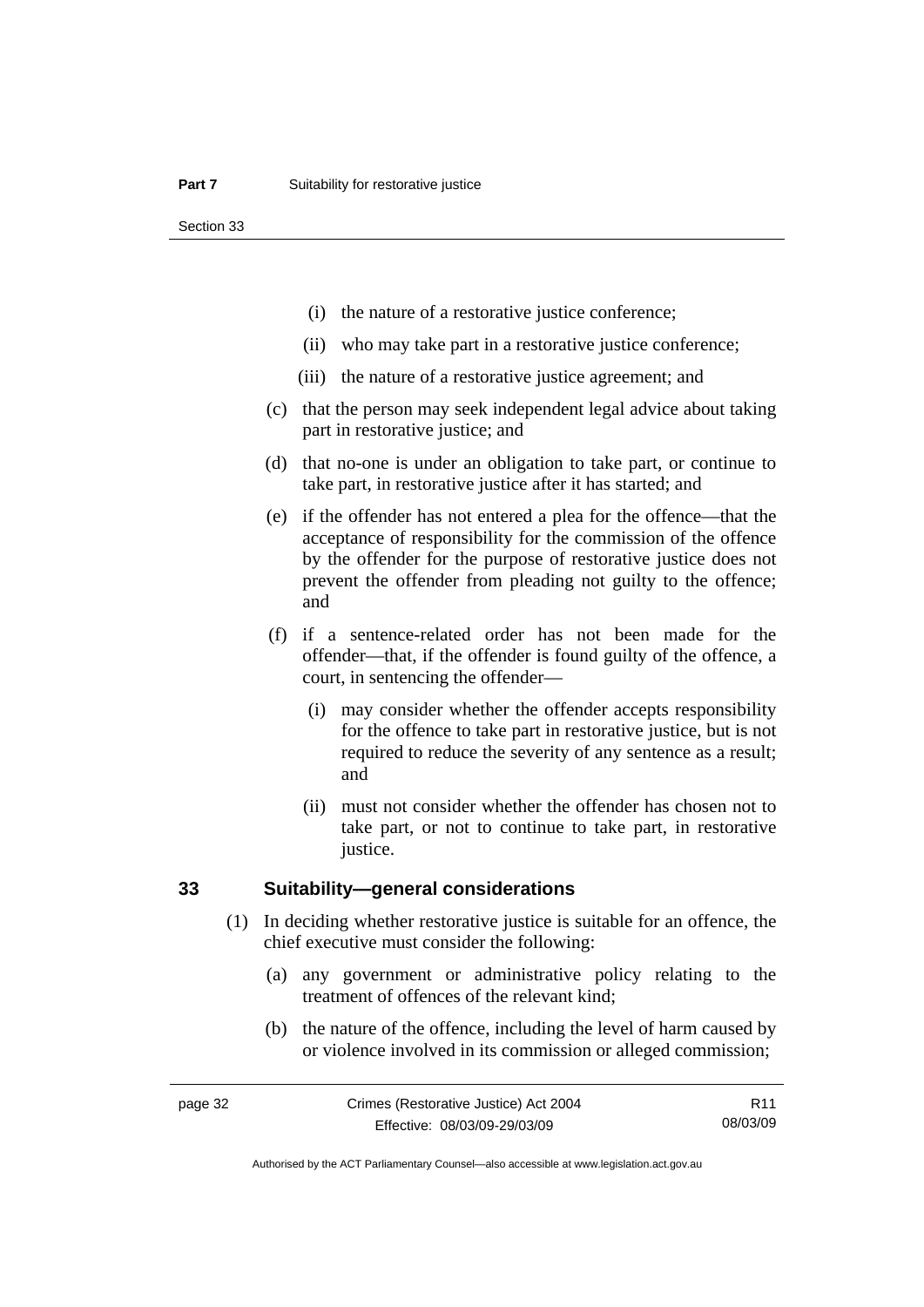- (c) the appropriateness of restorative justice at the current stage of the criminal justice process in relation to the offence;
- (d) any potential power imbalance between the people who are to take part in restorative justice for the offence;
- (e) the physical and psychological safety of anyone who is to take part in restorative justice for the offence.
- (2) The chief executive may decide that restorative justice is suitable for a domestic violence offence committed by a young offender only if satisfied that exceptional circumstances exist to justify the calling of a restorative justice conference for the offence.
- (3) Subsection (2) does not apply before the phase 2 application day.
- (4) However, subsection (2) may apply to an offence even if the offence was committed before the phase 2 application day.
- (5) To remove any doubt, the Legislation Act, section 79 (Automatic commencement of postponed law) does not apply to subsection (2).
	- *Note* If the Legislation Act, s 79 applied to the subsection, it would automatically commence 6 months after the commencement of this Act (apart from s 1 and s 2) if it had not already been effectively commenced by the declaration of the phase 2 application day.
- (6) Subsections (3) to (8) (including this subsection) expire on the phase 2 application day.
	- *Note* A provision of an Act expires at the end of the day fixed for its expiry (see Legislation Act, s 85 (3); *repeal* in s 85 includes expiry—see s 82).
- (7) Subsections (3) to (8) (including this subsection) are laws to which the Legislation Act, section 88 (Repeal does not end effect of transitional laws etc) applies.
- (8) In this section:

*phase 2 application day*—see section 15 (4).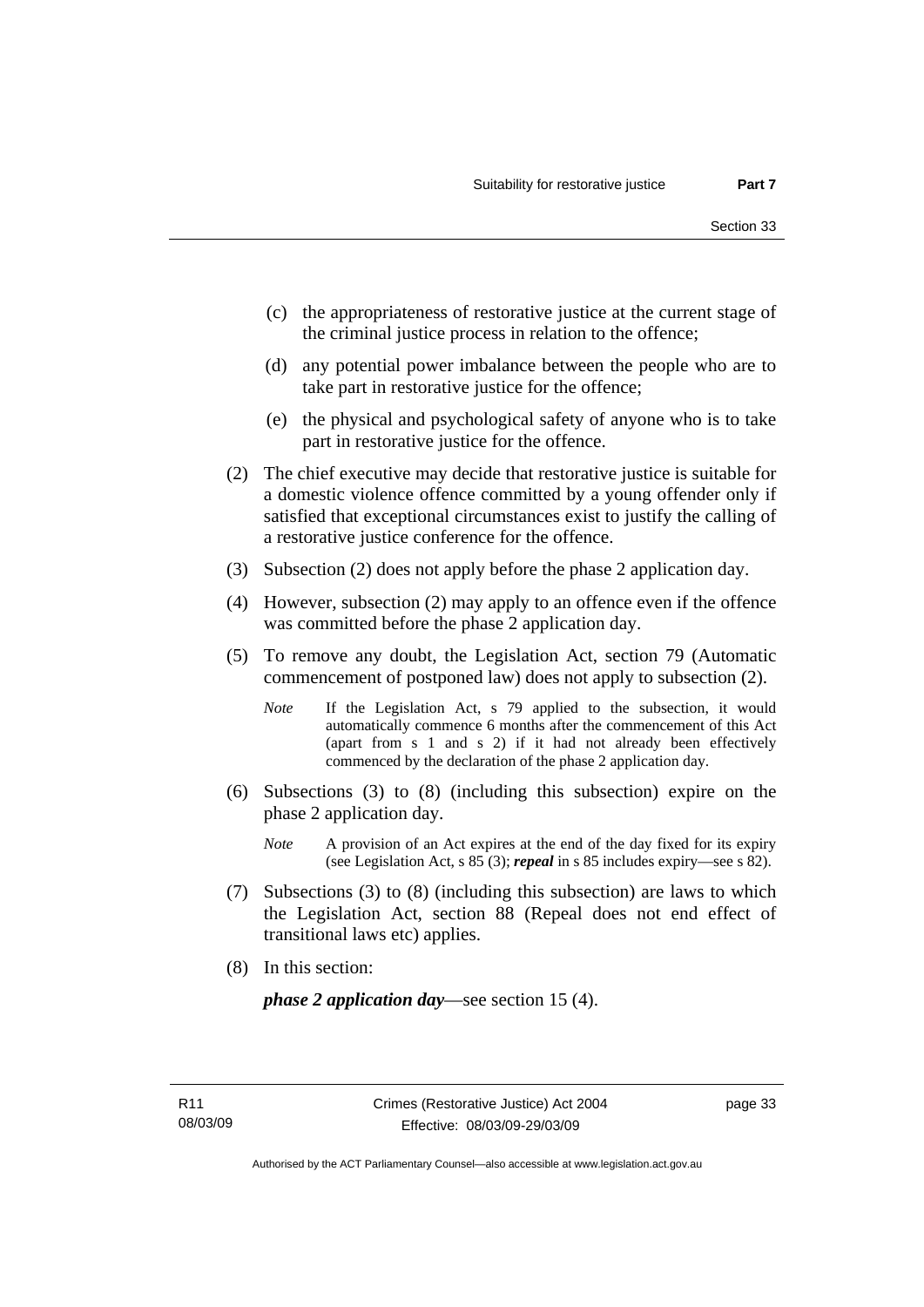Section 34

### **34 Suitability—victims**

- (1) In deciding whether restorative justice is suitable for an eligible victim, the chief executive must consider the following:
	- (a) the victim's personal characteristics;
	- (b) the victim's motivation for taking part in restorative justice;
	- (c) the impact of the offence as perceived by the victim.
- (2) For this Act, an eligible victim is a *suitable victim* if the chief executive decides under section 32 that the victim is suitable for restorative justice.

## **35 Suitability—eligible parents**

- (1) In deciding whether restorative justice is suitable for an eligible parent of a child victim, the chief executive must consider the following:
	- (a) the relationship between the parent and the child;
	- (b) the parent's and the child victim's personal characteristics;
	- (c) the parent's and the child victim's motivation for taking part in restorative justice;
	- (d) the impact of the offence as perceived by the parent and the child victim.
- (2) For this Act, an eligible parent is a *suitable parent* if the chief executive decides under section 32 that the parent is suitable for restorative justice.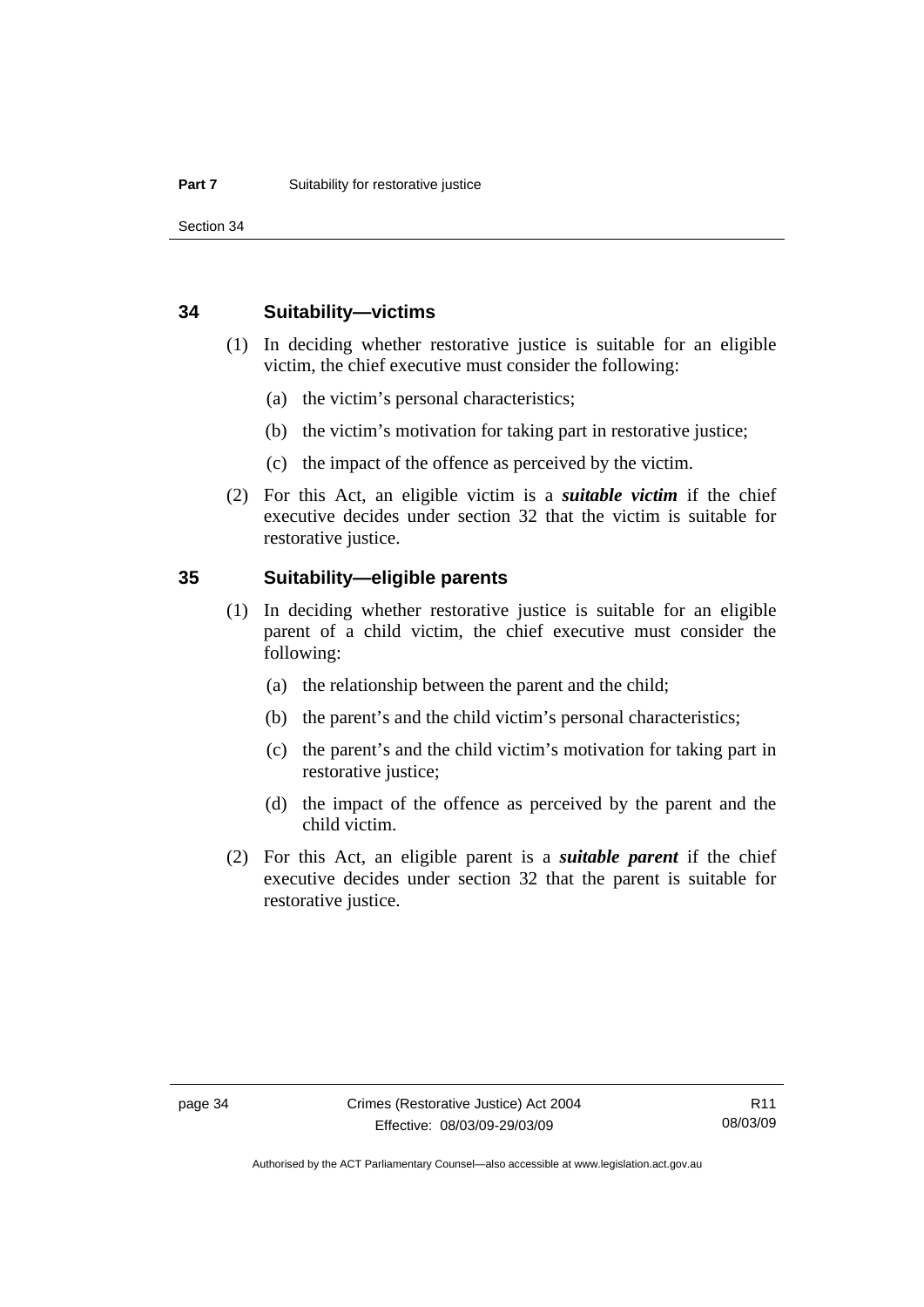## **36 Suitability—offenders**

In deciding whether restorative justice is suitable for an offender, the chief executive must consider the following:

- (a) the extent (if any) of the offender's contrition or remorse for the offence;
- (b) the offender's personal characteristics;
- (c) the offender's motivation for taking part in restorative justice;
- (d) the impact of the offence as perceived by the offender.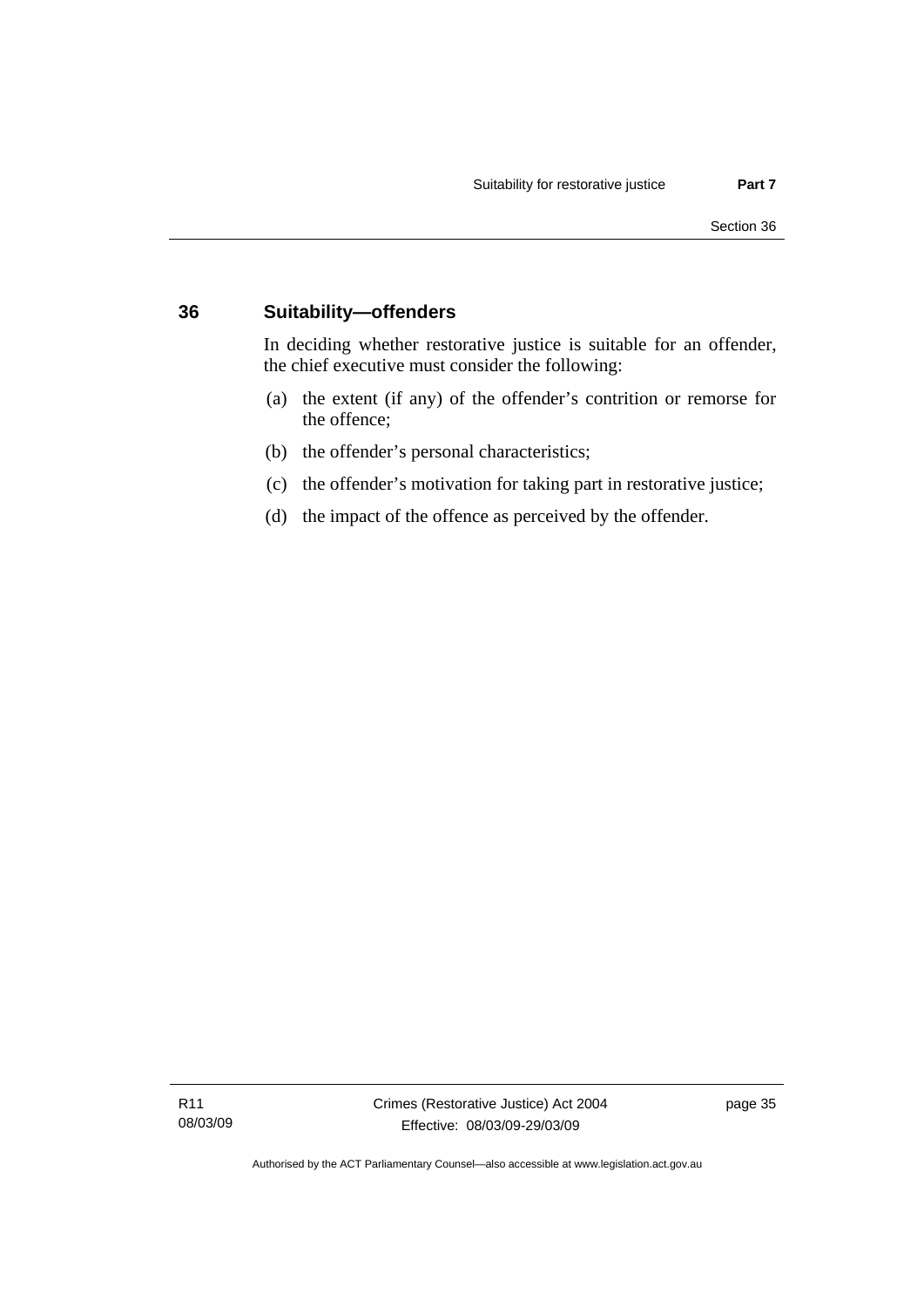# **Part 8 Restorative justice conferences and agreements**

## **Division 8.1 General**

## **37 Definitions—pt 8**

In this part:

*referring entity*—see section 38.

*required participant*, in a restorative justice conference—see section 42.

*restorative justice agreement*—see section 50.

*substitute participant*—see section 43.

*suitable parent*—see section 35.

*suitable victim*—see section 34.

## **38 Meaning of** *referring entity***—pt 8**

(1) In this part:

*referring entity*—see section 22.

 (2) However, if an offence is referred for restorative justice by a court in making a sentence-related order, *referring entity* means the chief executive (corrections).

## **39 Decision to call conference**

- (1) The chief executive may require a restorative justice conference to be called for an offence if—
	- (a) the chief executive decides, under section 32 (Suitability decision) that restorative justice is suitable for the offence; and

Authorised by the ACT Parliamentary Counsel—also accessible at www.legislation.act.gov.au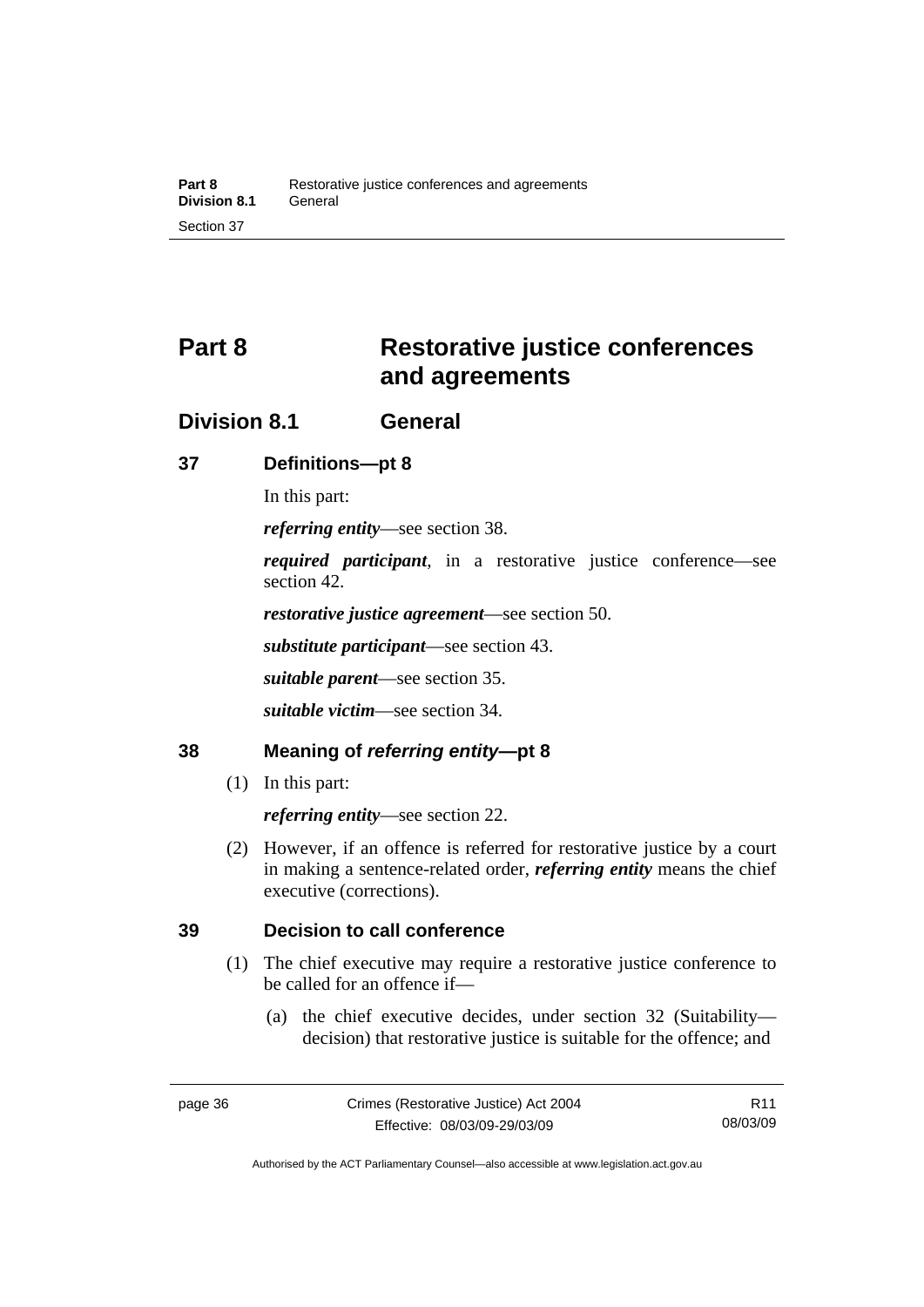- (b) the eligible victim or parent, and the eligible offender, gives consent under section 32 (3) for the conference to be called.
- (2) The chief executive must assign a convenor to a conference called under this section.
- (3) The chief executive must ensure, before the conference begins, that the convenor has received sufficient legal training to—
	- (a) advise the participants of their rights and duties at law and under this Act; and
	- (b) otherwise exercise the functions of a convenor under this Act.

## **Division 8.2 Convenors**

## **40 Appointment of convenors**

- (1) The chief executive may appoint a person as a convenor for this part.
	- *Note 1* For the making of appointments (including acting appointments), see the Legislation Act, pt 19.3.
	- *Note 2* In particular, an appointment may be made by naming a person or nominating the occupant of a position (see Legislation Act, s 207).
- (2) The chief executive may appoint a person as convenor only if—
	- (a) the person has the qualifications and experience prescribed by regulation; and
	- (b) if the person is not a lawyer—the chief executive is satisfied that the convenor has received, or has the capacity to receive, sufficient legal training—
		- (i) to advise those who take part in restorative justice of their rights and duties in relation to restorative justice under this Act; and
		- (ii) otherwise to exercise the functions of a convenor for this Act.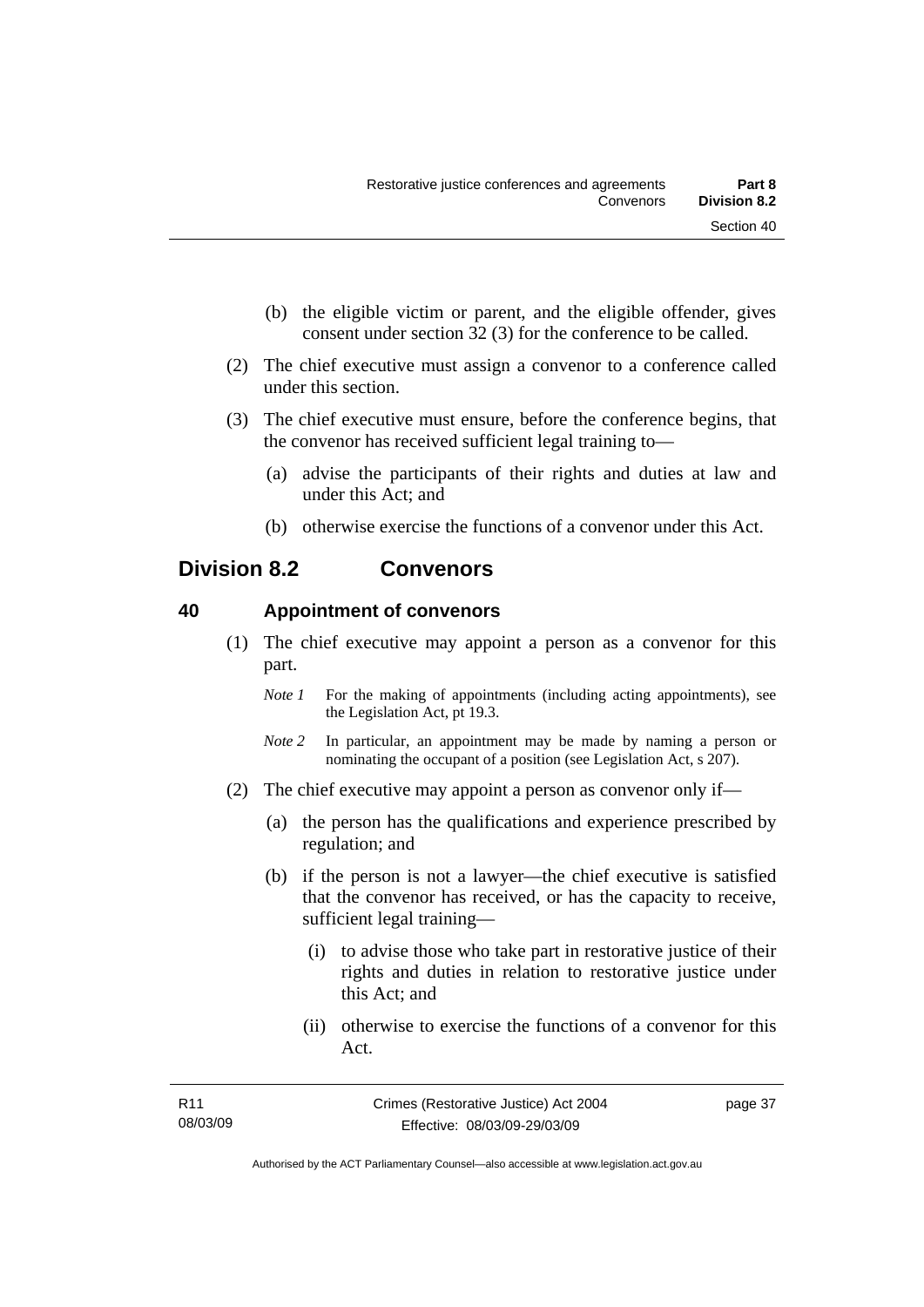(3) Subsection (2) (b) does not prevent a regulation being made requiring a convenor to be a lawyer.

## **41 What a convenor does**

- (1) The convenor of a restorative justice conference, subject to this part, may do anything necessary or desirable to be done in relation to calling the conference, including the following:
	- (a) consulting a person with knowledge of or experience in a particular culture;
	- (b) inviting a person to take part in the conference;
	- (c) deciding whether the conference should require the participants to meet in person, or to communicate in any other way;
	- (d) fixing a time for the conference, and for any continuation of the conference;
	- (e) fixing a venue for the conference, if the participants are to meet in person;
	- (f) identifying the issues that should be addressed at the conference;
	- (g) facilitating the conference;
	- (h) warning participants about the potentially incriminating nature of any statement to be made, or being made, at the conference;
	- (i) facilitating an agreement between the participants;
	- (j) ensuring that this Act is complied with in relation to the conference and any agreement;
	- (k) any other function required by regulation.
- (2) The convenor must carry out the functions mentioned in subsection (1) in a way that ensures that no-one's safety, rights or dignity is compromised.

Authorised by the ACT Parliamentary Counsel—also accessible at www.legislation.act.gov.au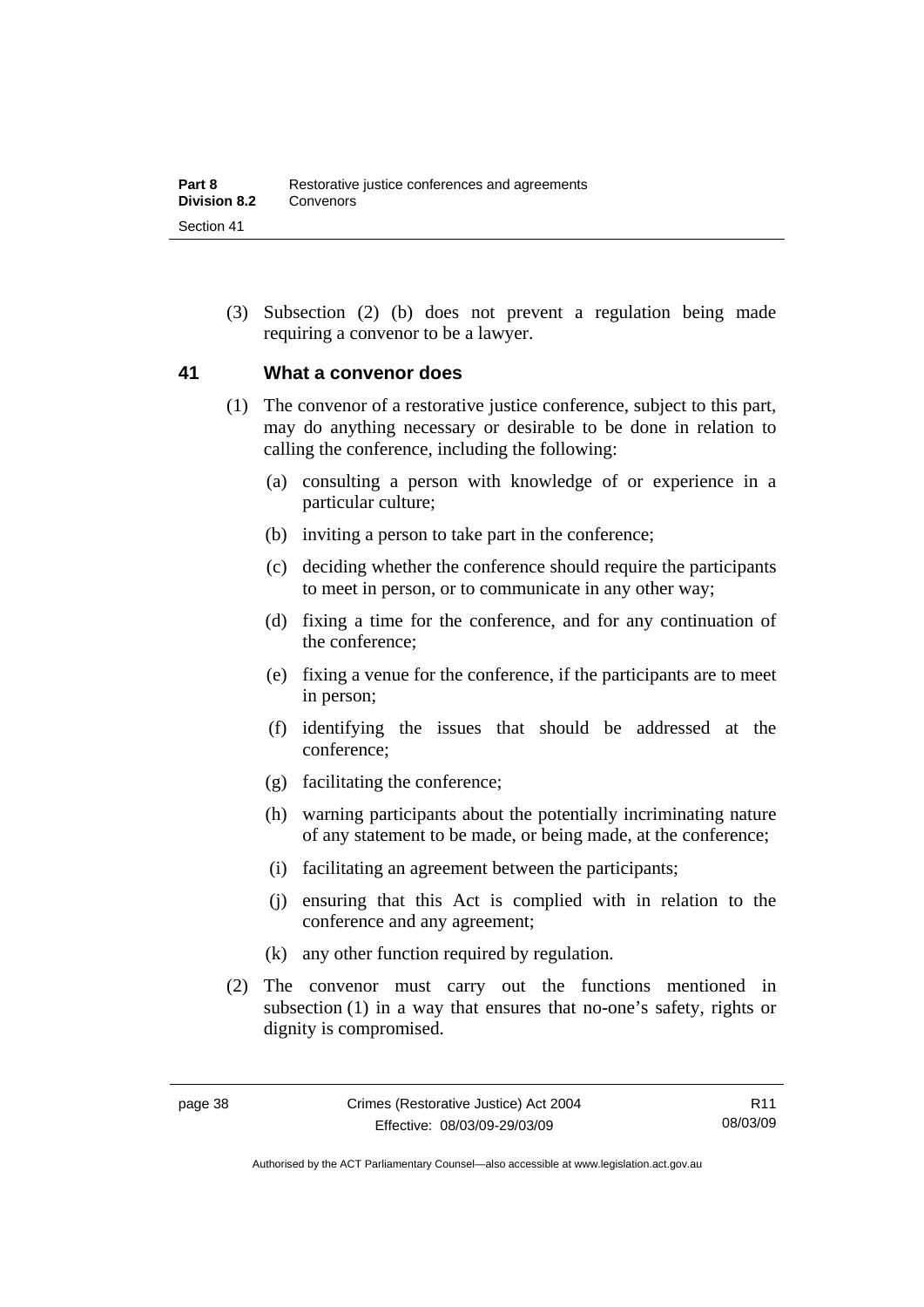## **Division 8.3 Conduct of conference**

## **42 Required participants**

- (1) A restorative justice conference for an offence must not proceed unless each of the following takes part in the conference:
	- (a) a suitable victim or parent, or a substitute participant for a suitable victim or parent;
	- (b) the offender.
- (2) A person mentioned in subsection (1) who takes part (or who is to take part) in a restorative justice conference for an offence is a *required participant* in the conference for this part.
	- *Note* The convenor may invite supporters of the offender and victim to take part in the conference, and the informant police officer (see s 44).

## **43 Substitute participants**

A person (a *substitute participant*) acting for a suitable victim or parent may take part in a restorative justice conference instead of the victim or parent if—

- (a) the victim or parent asks for, or agrees to, the substitution; and
- (b) the convenor agrees to the substitution.
- *Note* If the conference results in a restorative justice agreement, the substitute participant for the victim or parent must sign the agreement, and is taken to do so on behalf of the victim or parent (see s 52).

## **44 Invited participants**

- (1) Any of the following may take part in a restorative justice conference if invited by the convenor:
	- (a) the police officer who is the informant for the offence;
	- (b) a parent of a suitable victim or the offender;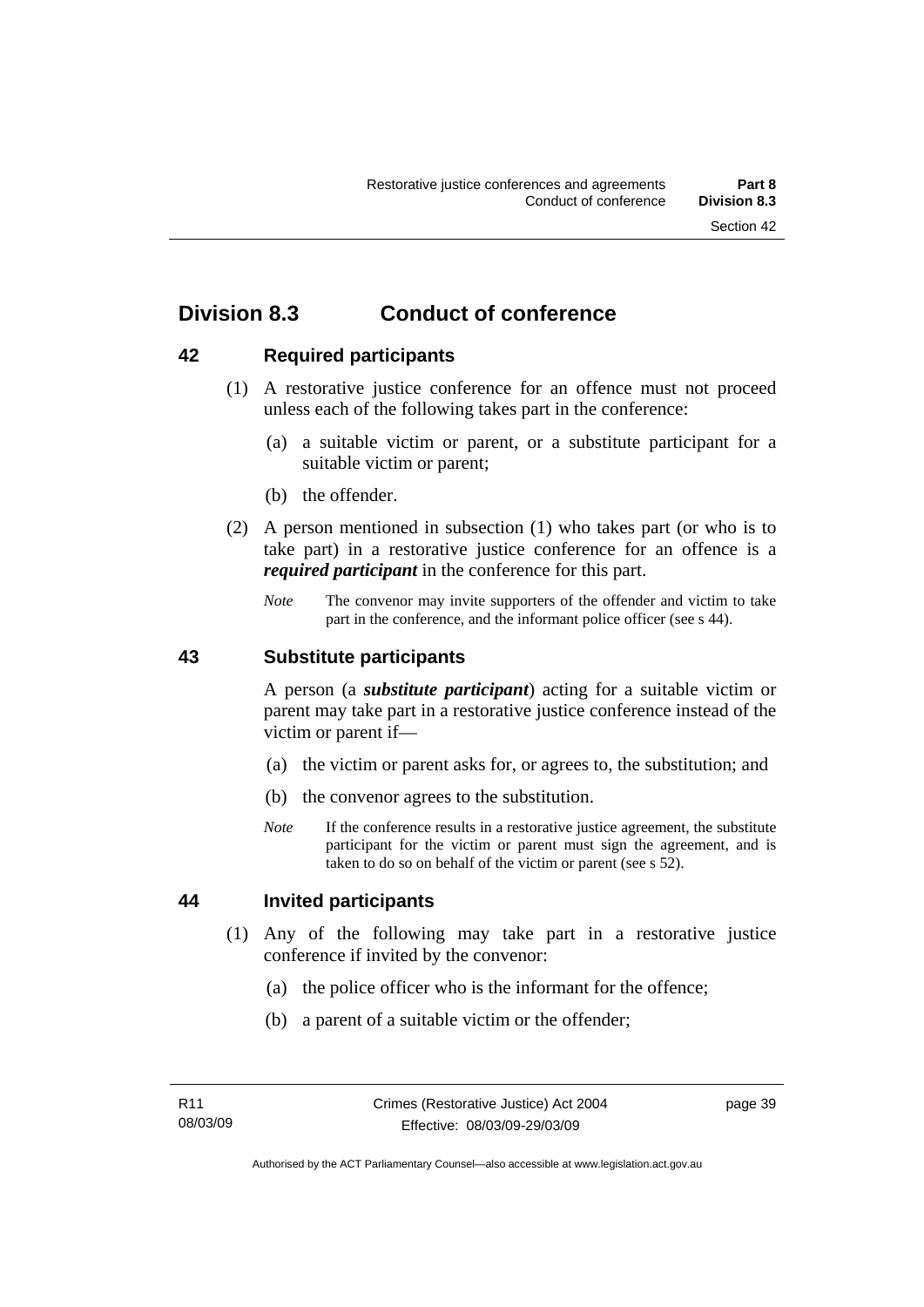- (c) a family member or domestic partner of a suitable victim, a suitable parent or the offender;
- (d) a person in a domestic relationship with a suitable victim, a suitable parent or the offender;
- (e) anyone else, if—
	- (i) a suitable victim or parent, or the offender, considers the person can provide emotional or practical support for the victim, parent or offender; or
	- (ii) the convenor considers that the participation of the person would help to promote the objects of this Act in relation to the conference.
- (2) If a required participant asks the convenor to invite a person mentioned in subsection (1) to take part in the conference, the convenor must not refuse the request unless the convenor considers, on reasonable grounds, that to invite the participant would be significantly detrimental to the objects of this Act in relation to the conference.
- (3) If a participant in a restorative justice conference is represented by someone acting for the participant in a professional capacity, the representative may not take part in the conference in that capacity.

#### **Examples of people acting for participants in a professional capacity**

- 1 lawyers
- 2 victim intercessors
- 3 offender intercessors
- *Note* An example is part of the Act, is not exhaustive and may extend, but does not limit, the meaning of the provision in which it appears (see Legislation Act, s 126 and s 132).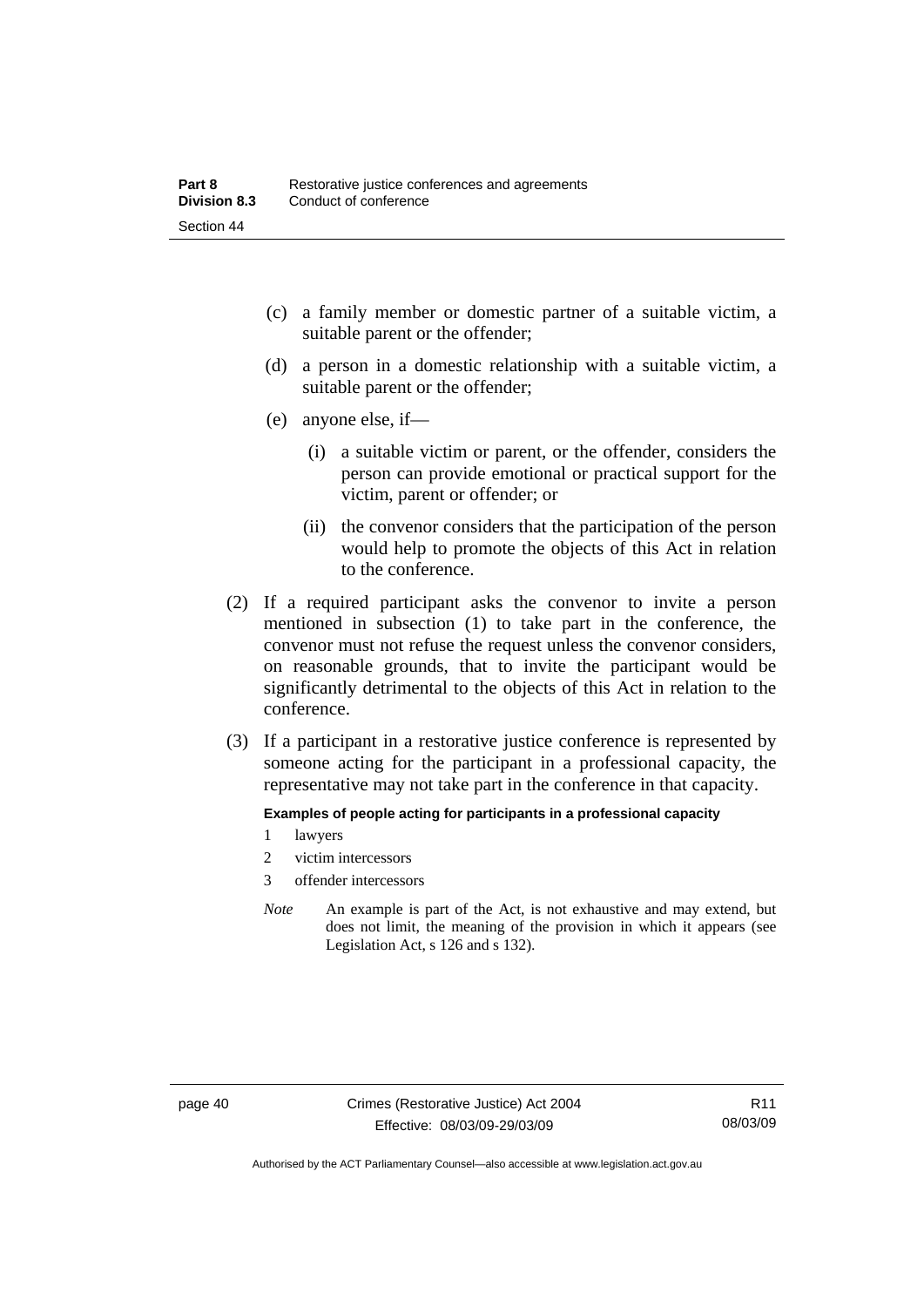(4) In this section:

*domestic relationship*—see the *Domestic Relationships Act 1994*, section 3.

*Note* For the meaning of *domestic partner*, see Legislation Act, s 169.

## **45 Explanation for participants**

Before a restorative justice conference begins, the convenor must ensure that reasonable steps are taken to explain to each person who is to take part in the conference (in language that each can readily understand)—

- (a) the objects of this Act in relation to the conference, including the purpose of restorative justice generally and for the particular offence; and
- (b) the nature of restorative justice, including the following:
	- (i) the nature of a restorative justice conference;
	- (ii) who may take part in a restorative justice conference;
	- (iii) the nature of a restorative justice agreement; and
- (c) that the person may, before and after the conference is called, seek independent legal advice about taking part in a restorative justice conference and about the effect of any restorative justice agreement reached at a conference; and
- (d) that no-one is under an obligation to take part in the conference, or to continue to take part in conference after it has started; and
- (e) if the offender has not entered a plea for the offence—that the acceptance of responsibility for the commission of the offence by the offender for the purpose of restorative justice does not prevent the offender from pleading not guilty to the offence; and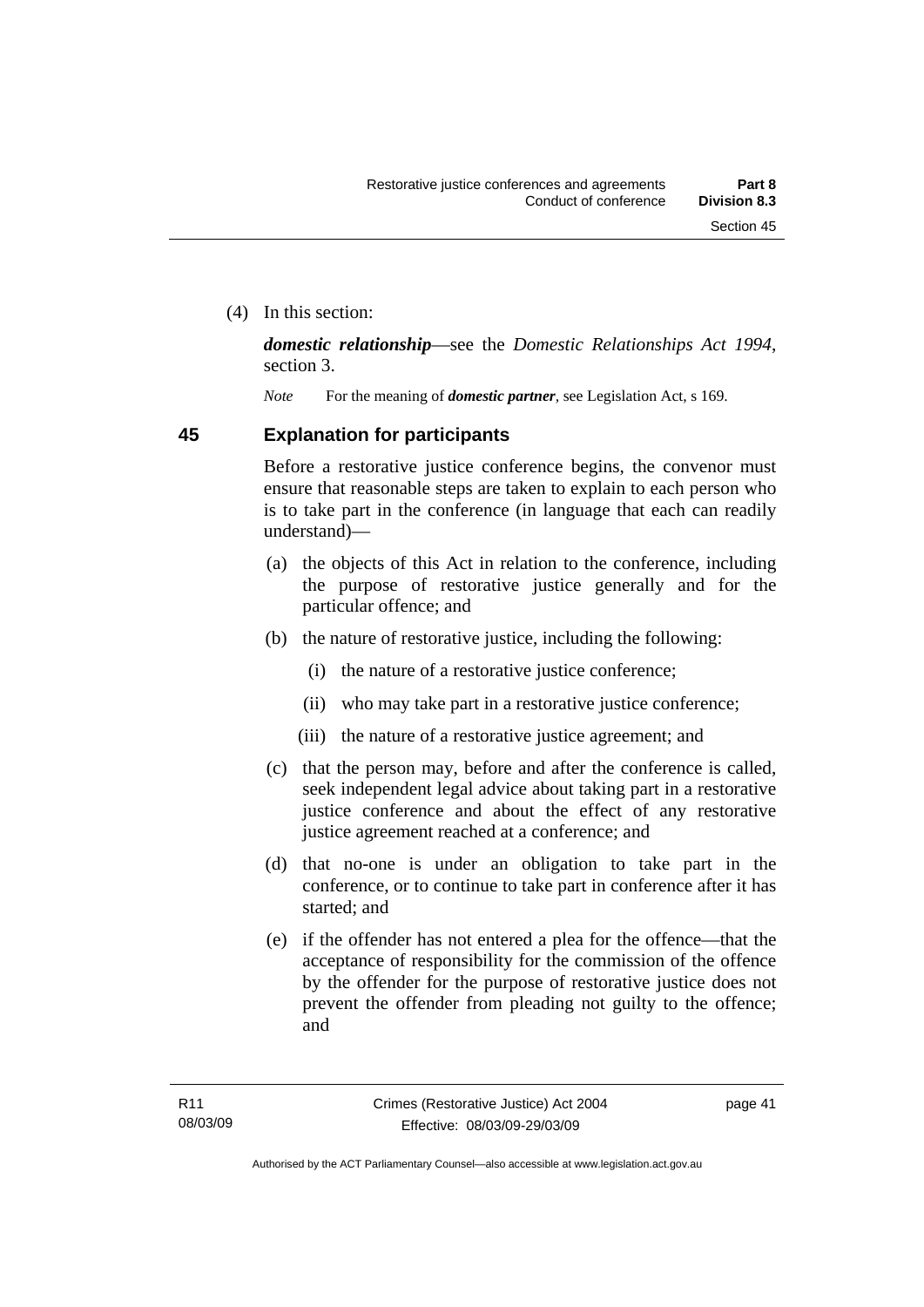- (f) if a sentence-related order has not been made for the offender—that, if the offender is found guilty of the offence, a court, in sentencing the offender—
	- (i) may consider whether the offender accepts responsibility for the offence to take part in restorative justice, but is not required to reduce the severity of any sentence as a result; and
	- (ii) must not consider whether the offender has chosen not to take part, or not to continue to take part, in restorative justice.

## **46 Form of conference**

The convenor of a restorative justice conference may conduct the conference in any form (or combination of forms) consistent with the restorative justice guidelines that would, in the convenor's opinion, best facilitate—

- (a) interaction between the participants; and
- (b) the promotion of the objects of this Act in relation to the conference.

#### **Examples of conference forms**

- 1 face-to-face meeting
- 2 exchange of written or emailed statements between participants
- 3 exchange of prerecorded videos between participants
- 4 teleconferencing
- 5 videoconferencing
- *Note* An example is part of the Act, is not exhaustive and may extend, but does not limit, the meaning of the provision in which it appears (see Legislation Act, s 126 and s 132).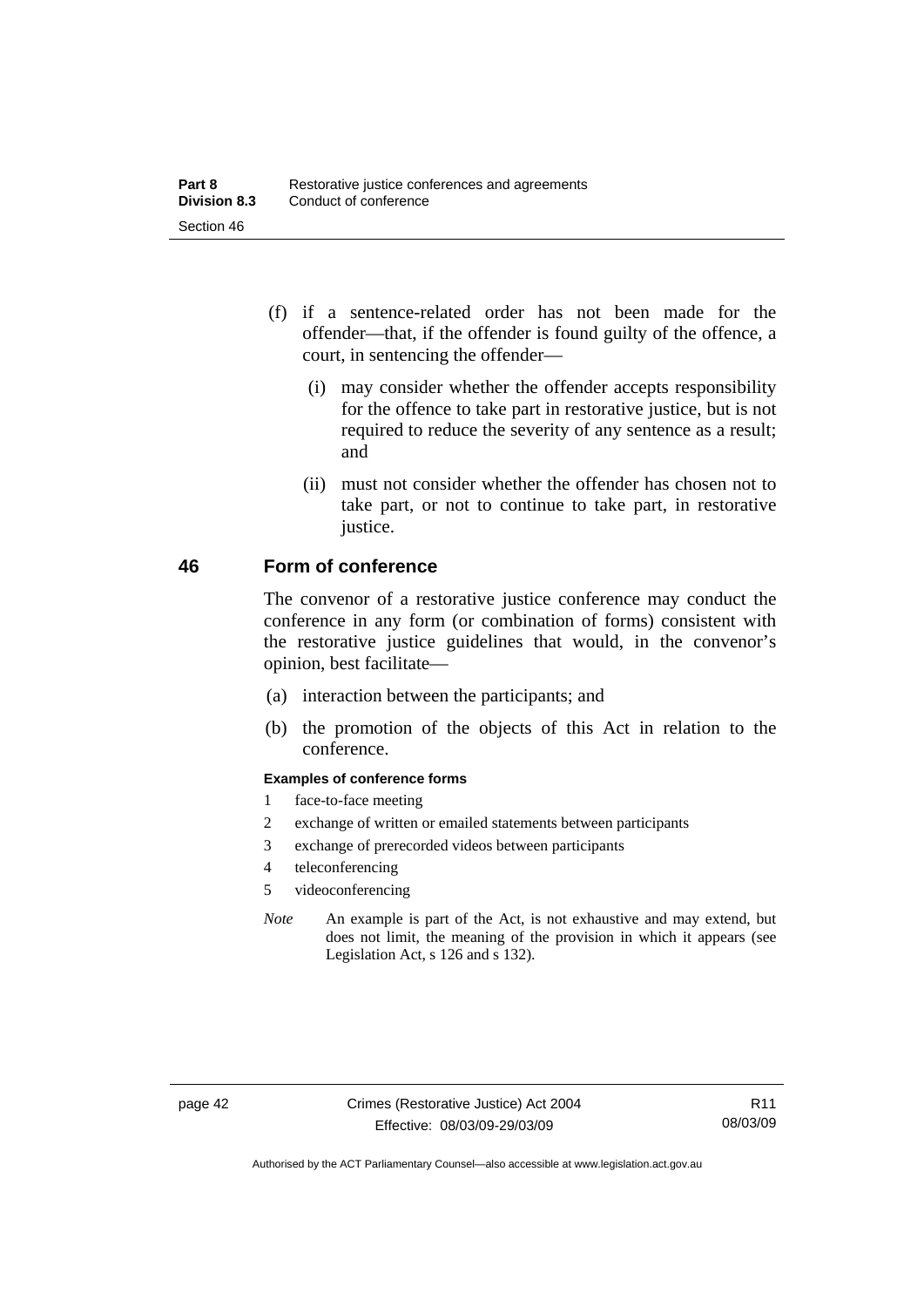## **47 Discontinuance of restorative justice**

- (1) The convenor of a restorative justice conference may decide to—
	- (a) cancel the conference before it is conducted; or
	- (b) discontinue the conference at any time after it has started.
- (2) The convenor may cancel or discontinue the conference only if, in the convenor's opinion based on reasonable grounds, there is no significant prospect of promoting the objects of this Act by conducting, or continuing to conduct, the conference.
- (3) Without limiting subsection (2), the convenor must cancel or discontinue the conference if, in the convenor's opinion based on reasonable grounds, before or during the conference—
	- (a) a suitable victim or parent has withdrawn his or her agreement to take part in the conference, and there is no other suitable victim or parent (or substitute participant for a suitable victim or parent) who agrees to take part in the conference; or
	- (b) the offender has withdrawn his or her agreement to take part in the conference.
- (4) If the convenor decides to cancel or discontinue the conference, the convenor must give notice of the decision to—
	- (a) each required participant in the conference; and
	- (b) the referring entity for the offence.

## **48 Report to referring entity about outcome**

- (1) After the end of a restorative justice conference, the convenor must give a report about the outcome of the conference to the referring entity for the offence.
- (2) The report about the outcome of the conference must include the following information:
	- (a) details of the conference and when it ended; and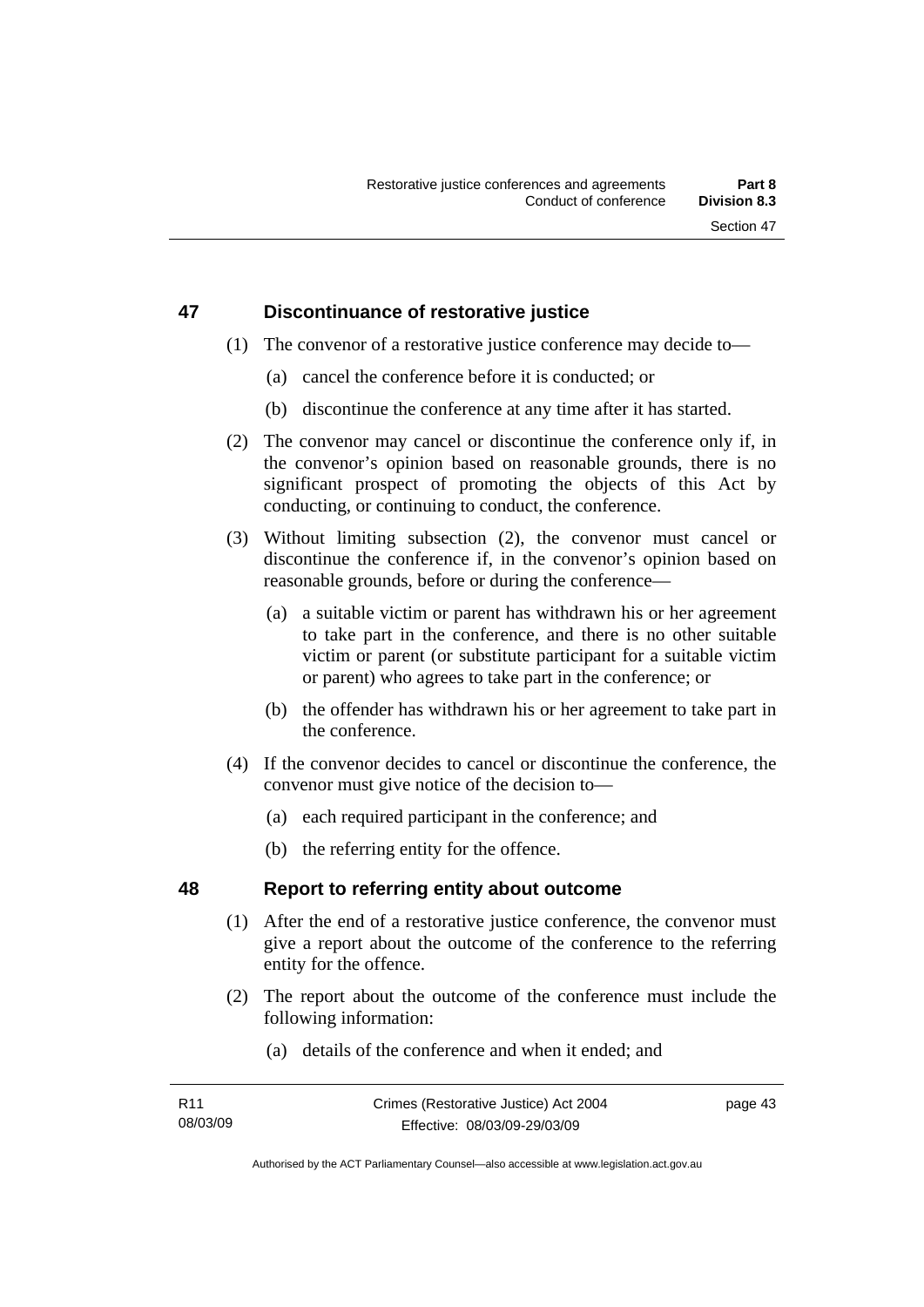- (b) whether the conference resulted in a restorative justice agreement.
- *Note* If the conference resulted in an agreement, the convenor must give a copy of the agreement to the referring entity as well (see s 54).

## **Division 8.4 Restorative justice agreements**

## **49 Application—div 8.4**

This division applies in relation to a restorative justice agreement that results from (or that may result from) a restorative justice conference.

## **50 Agreement as object of conference**

A restorative justice conference has as a primary object the formation of an agreement under this division (a *restorative justice agreement*) between each required participant in the conference.

## **51 Nature of agreement**

- (1) A restorative justice agreement in relation to an offence must include measures intended to repair the harm caused by the offence.
- (2) The agreement may include 1 or more of the following:
	- (a) an apology by the offender to any victim or parent of a victim;
	- (b) a plan to address the offending behaviour of the offender;
	- (c) a work plan to be carried out by the offender for the benefit of any victim or parent of a victim;
	- (d) a work plan to be carried out by the offender for the benefit of the community or a part of the community;
	- (e) financial reparation to be paid by the offender to any victim or parent of a victim;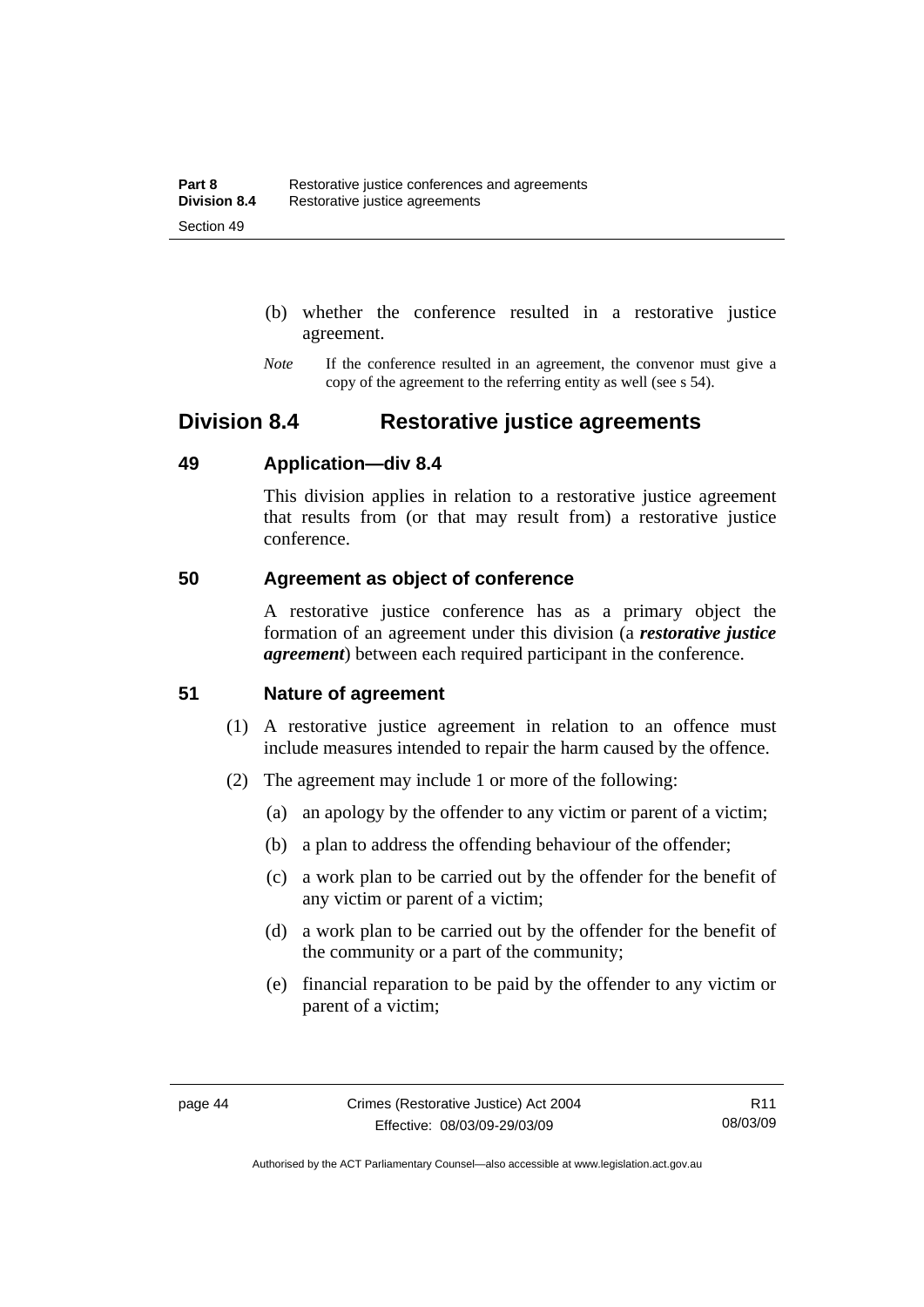- (f) anything else that each required participant and substitute participant in the conference agree would help repair the harm caused by the offence.
- (3) The agreement must be fair and, in the opinion of each required participant and substitute participant in the conference and the convenor, reasonably able to be carried out by the offender.
- (4) The agreement must not require the offender or anyone else to do anything that would—
	- (a) be unlawful; or
	- (b) require the detention of the offender (whether full-time or for any period); or
	- (c) be degrading or humiliating to the offender or anyone else; or
	- (d) cause distress to the offender or anyone else.
- (5) The agreement must be for a term of no longer than 6 months, starting on—
	- (a) the date the agreement is made; or
	- (b) if a later starting date is stated in the agreement—the later date.
	- *Note* The term of the agreement may be extended beyond this period, or reduced, by an amendment under s 55.

### **52 Form of agreement**

- (1) A restorative justice agreement must be—
	- (a) in writing; and
	- (b) signed by each required participant in the conference.
- (2) If a substitute participant for a suitable victim or parent signs a restorative justice agreement—
	- (a) the substitute participant is taken to sign the agreement on behalf of the victim or parent; and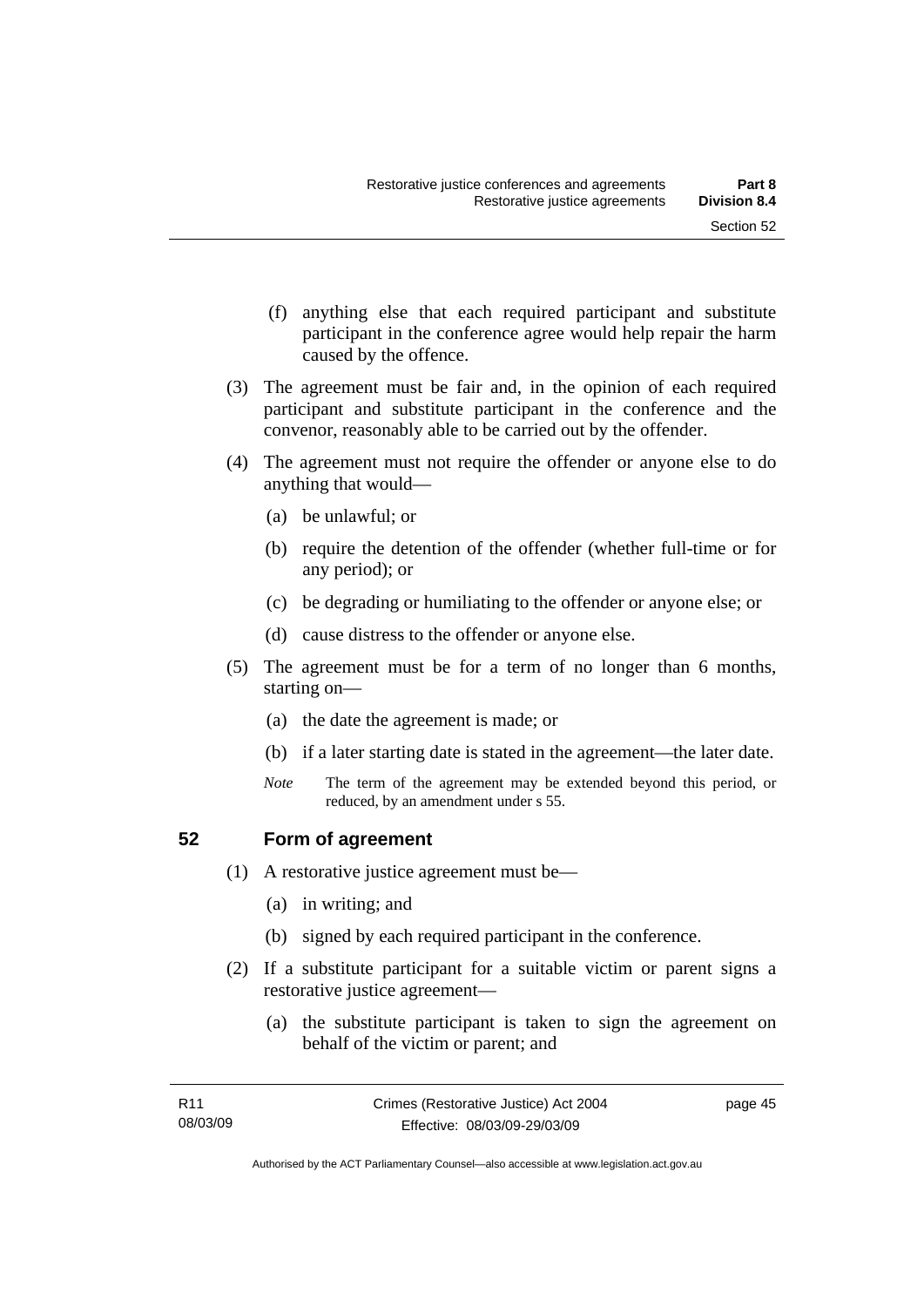- (b) the victim or parent is taken to have consented to the agreement.
- *Note* If there is a substitute victim or parent for a restorative justice conference under s 43, the substitute is a *required participant* in the conference (see s 42), and so may sign a restorative justice agreement under  $s(1)(b)$ .

## **53 Explanation of effect of agreement**

Before a restorative justice agreement is signed, the convenor must ensure that reasonable steps are taken to explain to each required participant in the conference (in language that each can readily understand)—

- (a) the nature, purpose and effect of the agreement; and
- (b) that no-one is under an obligation to sign the agreement; and
- (c) that the participant may, before signing the agreement, seek independent legal advice about the effect of the proposed agreement; and
- (d) if the offender has not entered a plea for the offence—that any statement in the agreement that the offender accepts responsibility for the commission of the offence does not prevent the offender from pleading not guilty to the offence; and
- (e) if a sentence-related order has not been made for the offender—that, if the offender is found guilty of the offence, a court, in sentencing the offender—
	- (i) may consider whether the offender accepts responsibility for the offence to take part in restorative justice, but is not required to reduce the severity of any sentence as a result: and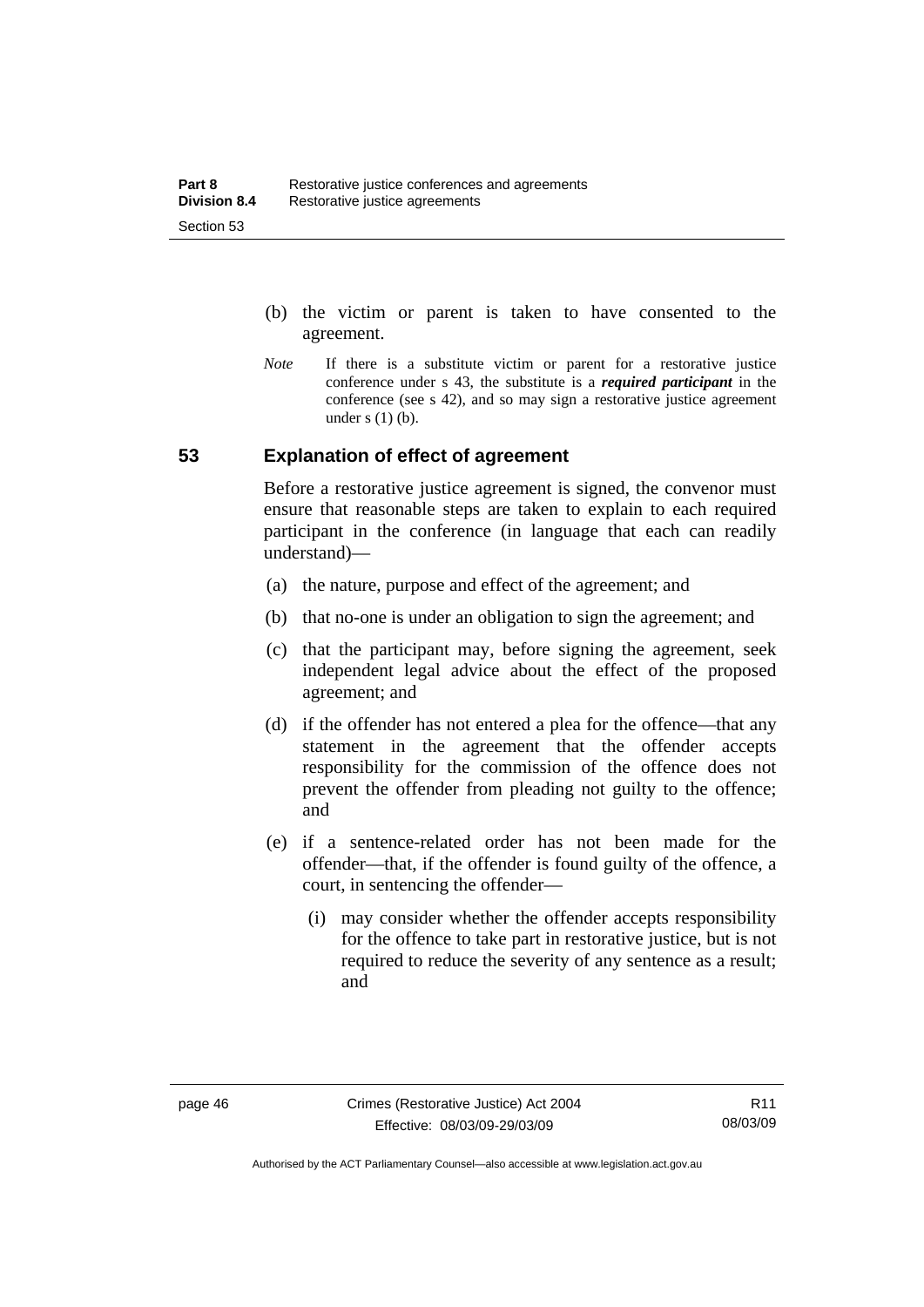(ii) must not consider whether the offender has chosen not to take part, or not to continue to take part, in restorative justice.

### **54 Notice of agreement**

The convenor must give a copy of a restorative justice agreement to—

- (a) each required participant in the conference; and
- (b) the referring entity for the offence.

## **55 Amendment of agreement**

- (1) The convenor may amend a restorative justice agreement on the application of a required participant in the conference, or the convenor's initiative, if the convenor considers that the amendment is necessary or desirable—
	- (a) to respond to a change in the situation of any suitable victim or parent, or the offender; or
	- (b) to correct an error.
- (2) Without limiting subsection (1), the convenor may amend a restorative justice agreement under the subsection in response to a change in the situation of any suitable victim or parent, or the offender—
	- (a) to increase the term of the agreement, including an increase that would provide for the agreement to end more than 6 months after the day it started under section 51 (5); or
	- (b) to reduce the term of the agreement.

#### **Example**

Sam is an offender, and Bella is a victim of Sam's offence. Sam is found guilty of the offence but, under the *Crimes (Sentencing) Act 2005*, section 17 (Non-conviction orders—general), the charge is dismissed and no conviction is recorded. After taking part in a restorative justice conference, Sam and Bella sign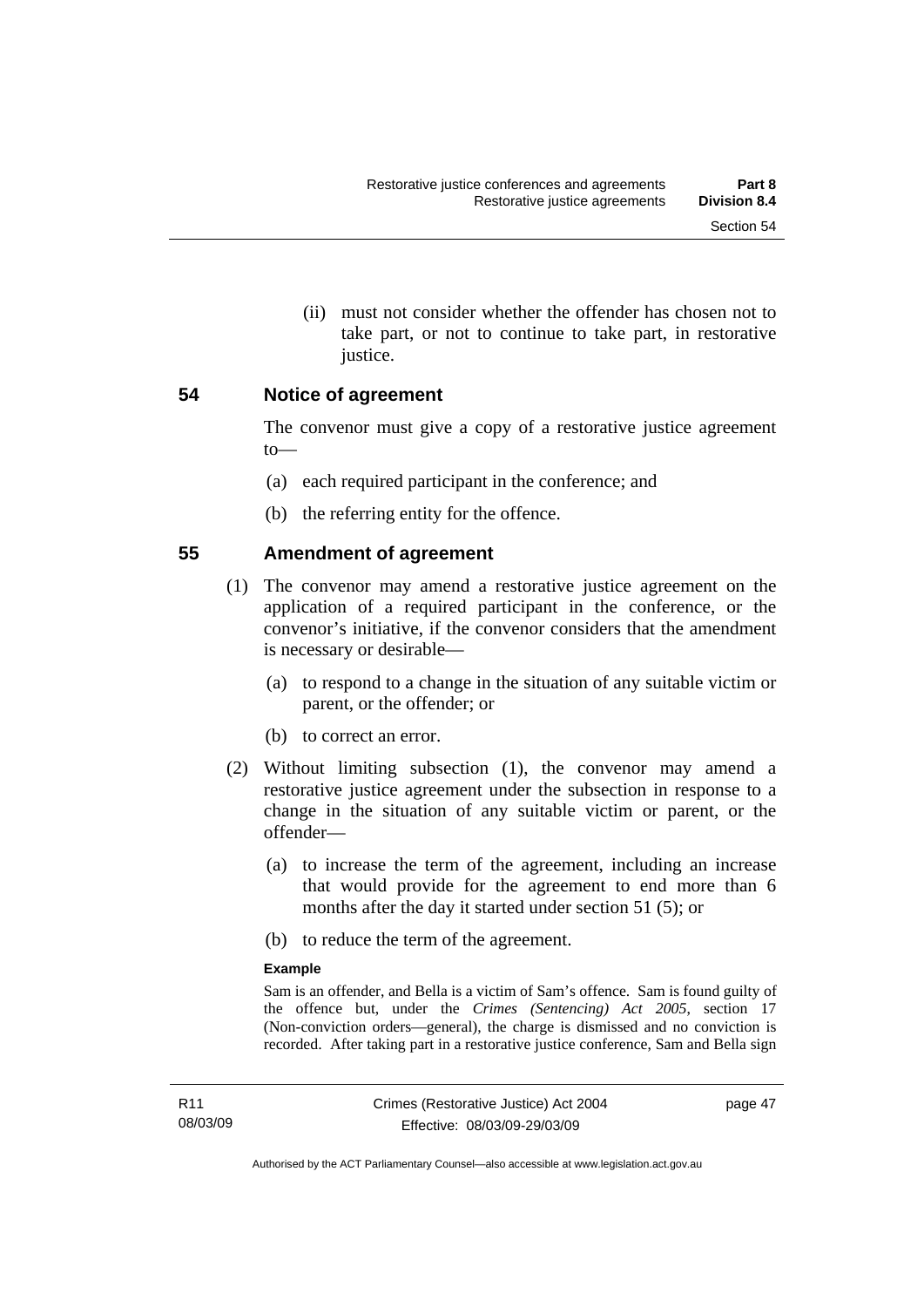a restorative justice agreement under which Sam agrees to work in Bella's garden every Saturday for 6 months.

However, 4 months after the start of the agreement, the company Sam works for moves its head office from Canberra to Brisbane, and Sam is required to move there before the 6 months is over to keep his job. Sam has until then complied fully with the agreement.

The convenor may consider, because of Sam's history of compliance with the agreement, and the change in Sam's situation, there is a change in Sam's situation that would justify an amendment to the agreement to reduce its term so that it will end when Sam has to move to Brisbane.

- *Note 1* See s (5), def *change in the situation*. The definition excludes a change in the offender's, victim's or parent's attitude to compliance with the restorative justice agreement.
- *Note 2* An example is part of the Act, is not exhaustive and may extend, but does not limit, the meaning of the provision in which it appears (see Legislation Act, s 126 and s 132).
- (3) However, any amendment of a restorative justice agreement to respond to a change in the situation of any suitable victim or parent, or the offender, may only be made after the convenor has consulted each required participant in the conference who is a suitable victim or parent, or a substitute participant for a suitable victim or parent.
- (4) If the convenor amends a restorative justice agreement under this section, the convenor must give notice of the amendment and a copy of the agreement, as amended, to—
	- (a) each required participant in the conference; and
	- (b) the referring entity for the offence.
- (5) In this section:

*change in the situation*, of a victim, parent or offender in relation to a restorative justice agreement, does not include a change in the victim's, parent's or offender's attitude to complying with the agreement.

Authorised by the ACT Parliamentary Counsel—also accessible at www.legislation.act.gov.au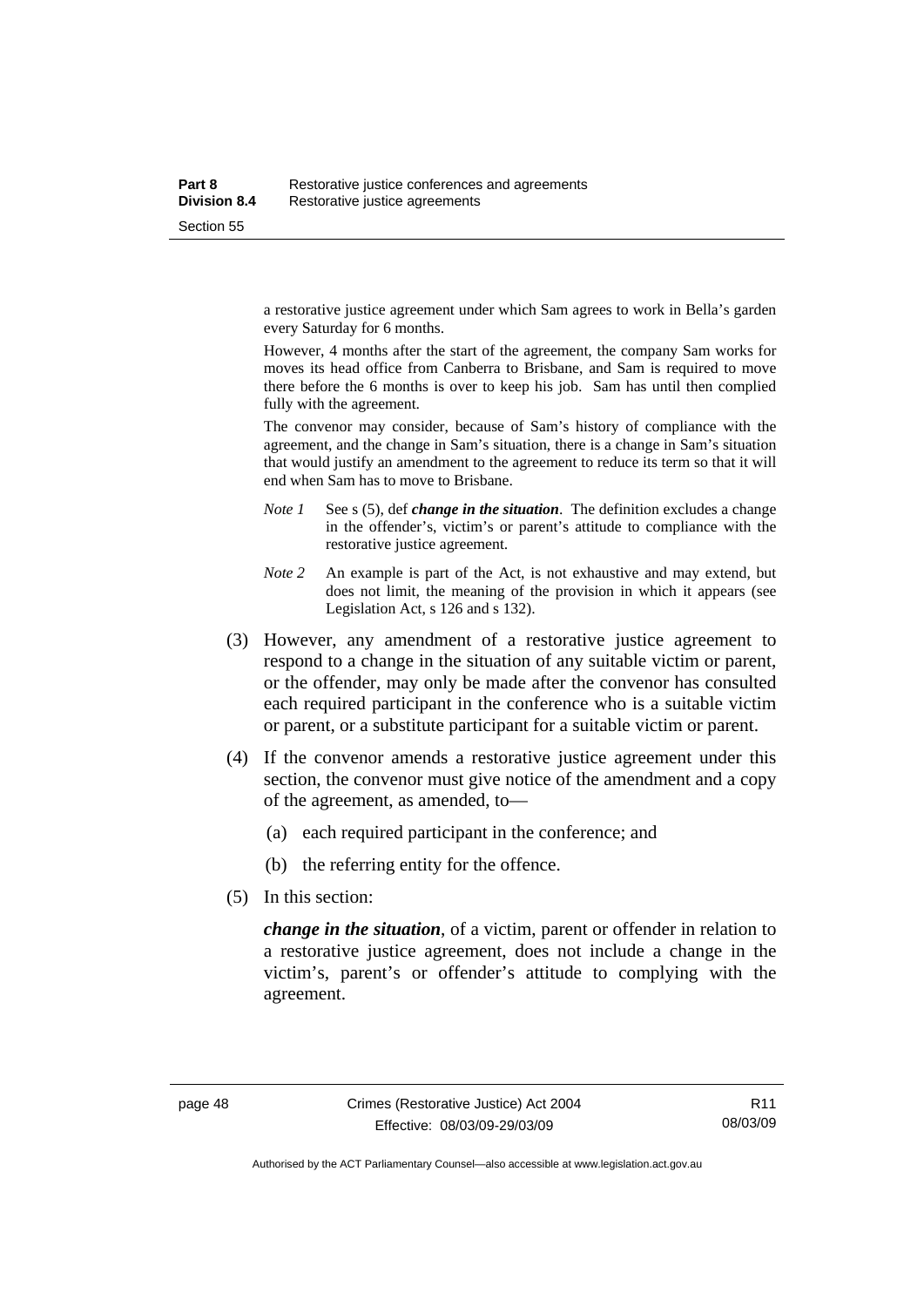## **Division 8.5 Monitoring compliance with restorative justice agreements**

**56 Application—div 8.5** 

This division applies to a restorative justice agreement for an offence that is referred for restorative justice by a referring entity.

## **57 Monitoring compliance—chief executive (restorative justice)**

 (1) The chief executive (restorative justice) may do anything reasonable to check whether the restorative justice agreement is being complied with.

### **Example**

Alex has been convicted and sentenced for an offence. As a condition of the sentence, Alex has taken part in restorative justice. After a restorative justice conference, Alex signed a restorative justice agreement with the victim agreeing to perform 50 hours unpaid work for a charity service organisation. The chief executive (restorative justice) may, under this subsection, contact the organisation at reasonable intervals to make sure that Alex performs the work satisfactorily.

- *Note* An example is part of the Act, is not exhaustive and may extend, but does not limit, the meaning of the provision in which it appears (see Legislation Act, s 126 and s 132).
- (2) If the chief executive (restorative justice) is satisfied on reasonable grounds that there has been a significant failure to comply with the restorative justice agreement, the chief executive must report the noncompliance to the referring entity.
- (3) If the chief executive (restorative justice) is satisfied on reasonable grounds that the restorative justice agreement has been substantially or fully complied with, the chief executive must report the compliance to the referring entity.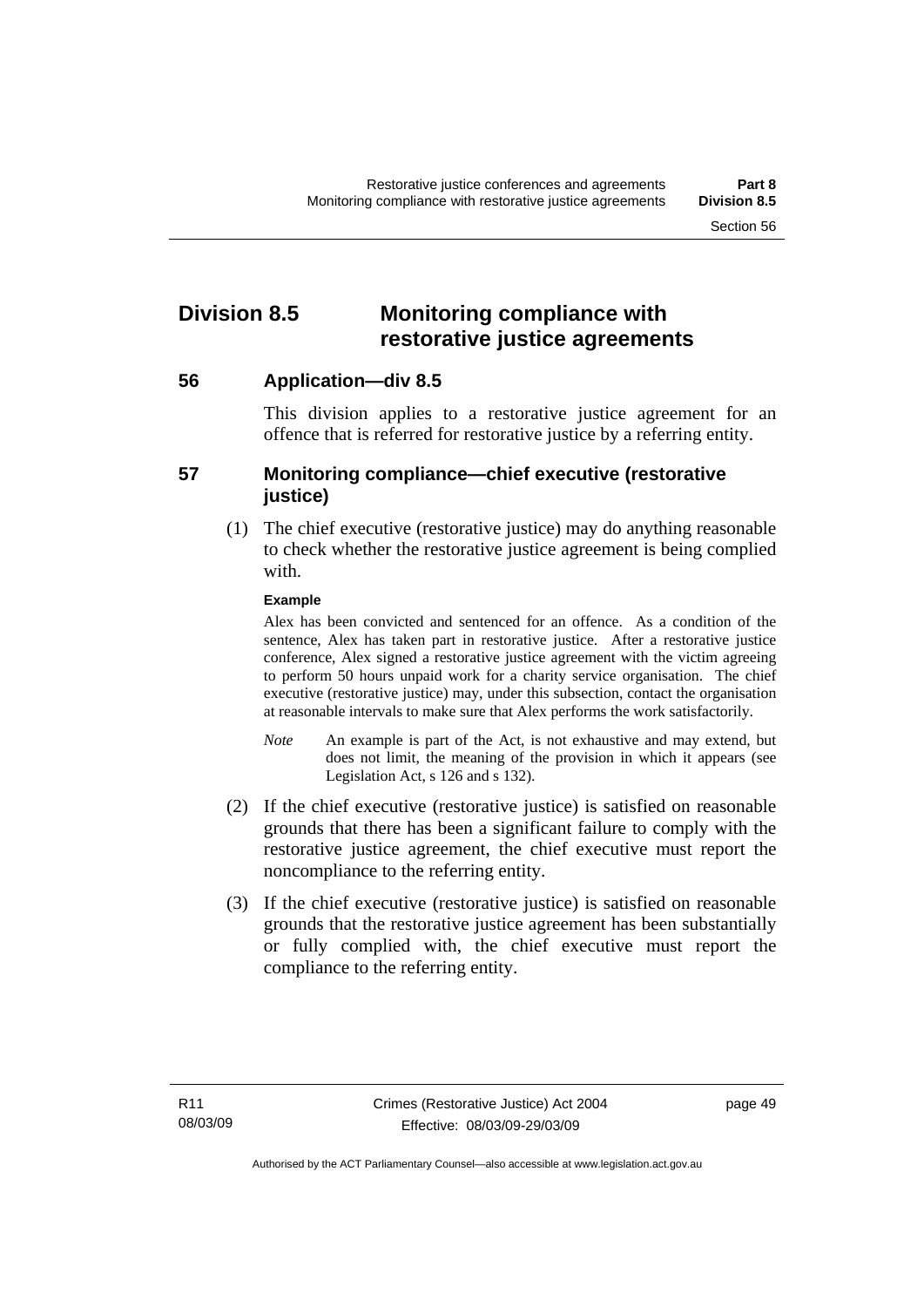- (4) Subsections (2) and (3) do not apply if the referring entity is the chief executive (restorative justice).
	- *Note 1* The referring entity may be the chief executive (restorative justice) under table 22, item 1 or 5.
	- *Note* 2 Section 72 deals with what happens if the referring entity is the same chief executive as the chief executive (restorative justice), but the referring entity is the chief executive in his or her capacity as chief executive (corrections) or chief executive (children and young people).

 That section provides that the chief executive must ensure that appropriate administrative arrangements are made for the report to be given by a delegate of the chief executive as chief executive (restorative justice) to a delegate of the chief executive as chief executive (corrections) or chief executive (children and young people).

### **58 Monitoring compliance—referring entities**

 (1) The referring entity may do anything reasonable to check whether the agreement is being complied with.

#### **Example**

The example for section 57 (1) applies in relation to the checking of compliance by the referring entity.

- *Note* An example is part of the Act, is not exhaustive and may extend, but does not limit, the meaning of the provision in which it appears (see Legislation Act, s 126 and s 132).
- (2) If the referring entity is satisfied on reasonable grounds that there has been a significant failure to comply with the restorative justice agreement, the referring entity must report the noncompliance to the chief executive (restorative justice).
- (3) If the referring entity is satisfied on reasonable grounds that the restorative justice agreement has been substantially or fully complied with, the referring entity must report the compliance to the chief executive (restorative justice).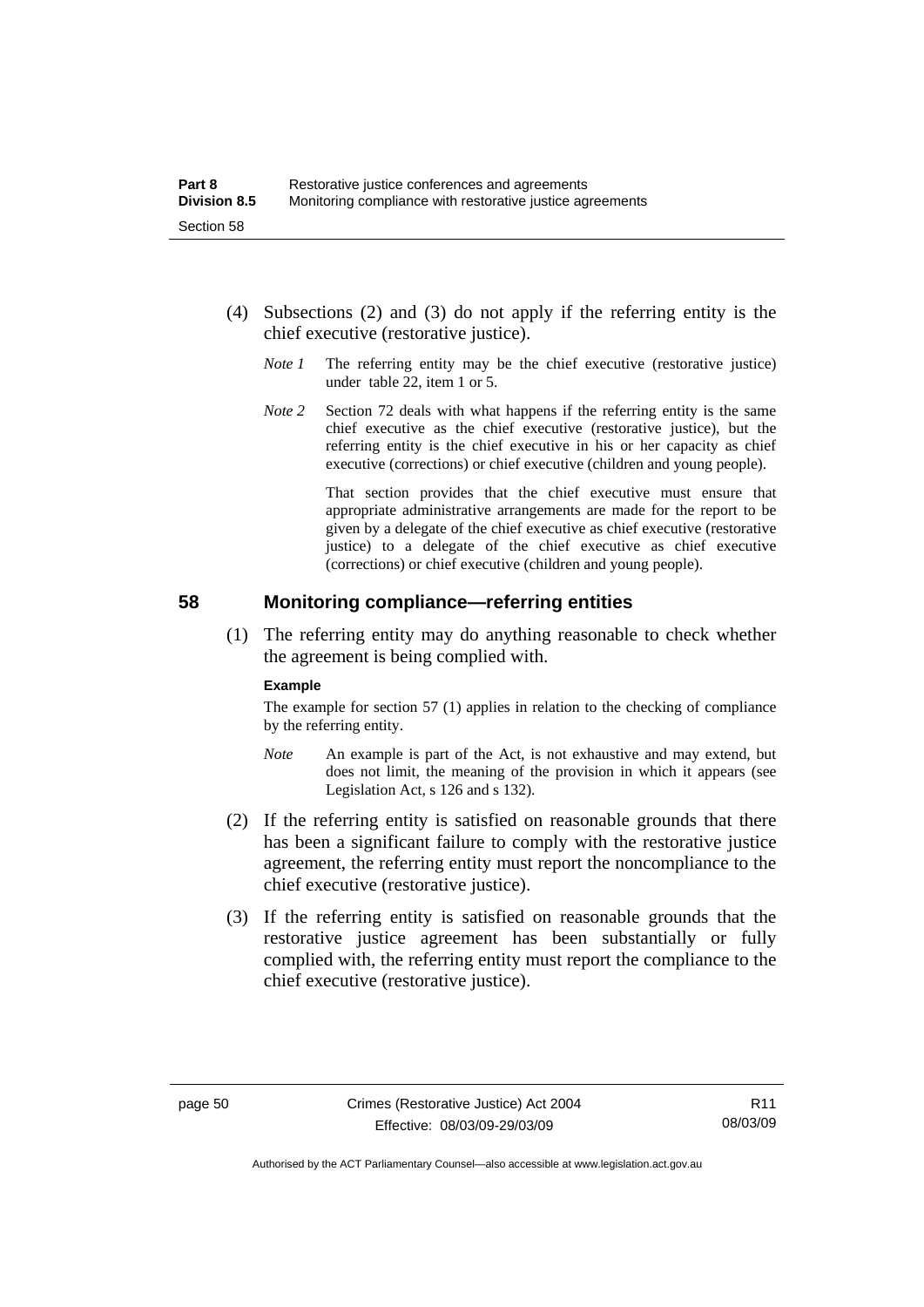- (4) Subsections (2) and (3) do not apply if the referring entity is the chief executive (restorative justice).
	- *Note 1* The referring entity may be the chief executive (restorative justice) under s 22, table 22, item 1 or 5.
	- *Note 2* Section 72 deals with what happens if the referring entity is the same chief executive as the chief executive (restorative justice), but the referring entity is the chief executive in his or her capacity as chief executive (corrections) or chief executive (children and young people).

 That section provides that the chief executive must ensure that appropriate administrative arrangements are made for the report to be given by a delegate of the chief executive as chief executive (corrections) or chief executive (children and young people) to a delegate of the chief executive as chief executive (restorative justice).

## **Division 8.6 Evidence of statements made at conferences**

## **59 Evidence of offences**

- (1) This section applies if a statement is made by an offender (the *conference offender*) during a restorative justice conference, or in a restorative justice agreement, in relation to an offence (the *conference offence*) that has been committed by anyone (including the conference offender).
- (2) Evidence of the statement may not be admitted in court in a proceeding in relation to a less serious offence (including the conference offence, if that is a less serious offence), whether or not the conference offender is accused of the offence.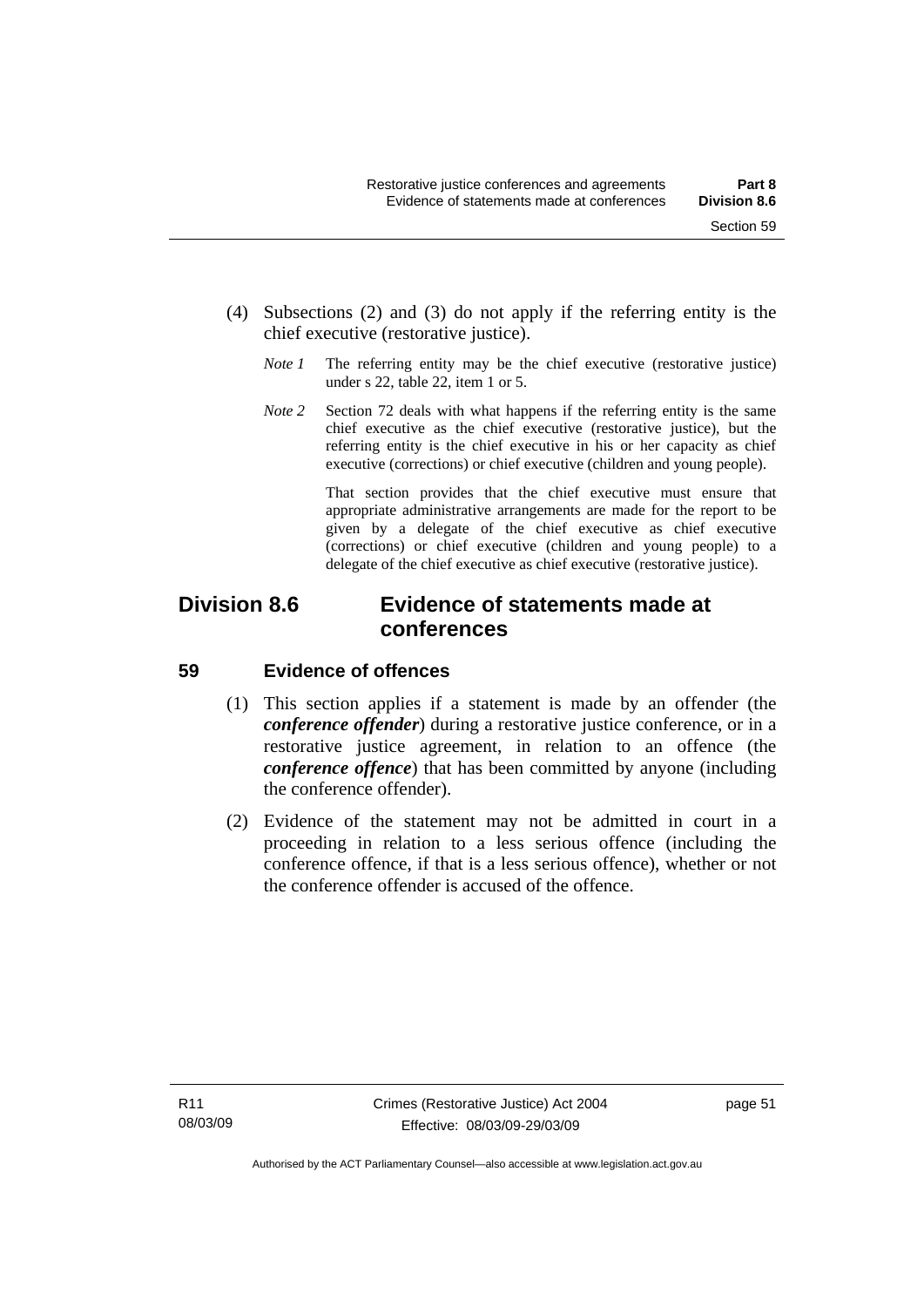- (3) However, subsection (2) does not prevent a court, in sentencing an offender for an offence (whether the offence is a less serious offence or a serious offence), from considering a statement made by the offender during a restorative justice conference, or in a restorative justice agreement, in relation to the offence or any other offence.
	- *Note* There may be circumstances in which evidence of the statement is admissible in court in a proceeding in relation to a serious offence, whether or not the conference offence is a serious offence, or the conference offender is accused of the offence. Territory law that deals generally with the admission of evidence in criminal proceedings would apply.

## **60 Evidence of future offences**

- (1) This section applies if a statement is made by an offender (the *conference offender*) during a restorative justice conference, or in a restorative justice agreement, in relation to an offence (the *conference future offence*) proposed to be committed after the time of the conference or agreement by anyone (including the conference offender).
- (2) This Act does not prevent evidence of the statement being admitted in court in a proceeding in relation to the conference future offence—
	- (a) whether or not the offence is a serious offence; and
	- (b) whether or not the conference offender intends to commit, or is alleged to have committed, the offence.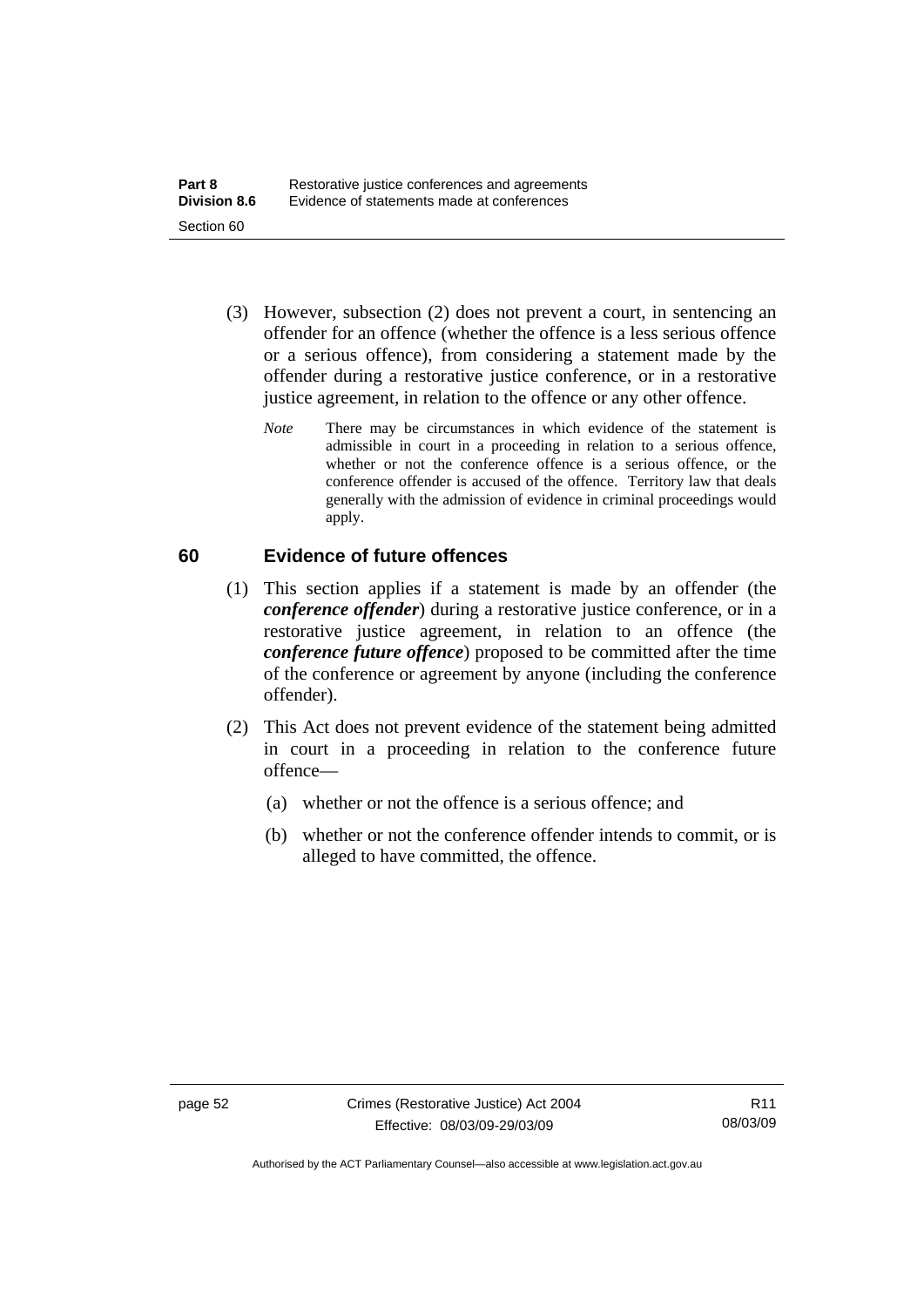## **Part 9 Administration**

## **Division 9.1 General administration**

## **61 Restorative justice guidelines**

- (1) The chief executive may issue guidelines (*restorative justice guidelines*) outlining procedures for the following:
	- (a) the referral of offences for restorative justice, including procedures for making decisions about referrals;
	- (b) the management of restorative justice;
	- (c) the conduct of restorative justice conferences;
	- (d) monitoring the progress of restorative justice;
	- (e) monitoring compliance with restorative justice agreements;
	- (f) any other aspect of the administration of this Act.
- (2) Restorative justice guidelines—
	- (a) may deal with matters also dealt with elsewhere under this Act; but
	- (b) must not be inconsistent with this Act.
- (3) Restorative justice guidelines are disallowable instruments.
	- *Note* A disallowable instrument must be notified, and presented to the Legislative Assembly, under the Legislation Act.
- (4) A referring entity for an offence must comply with the guidelines.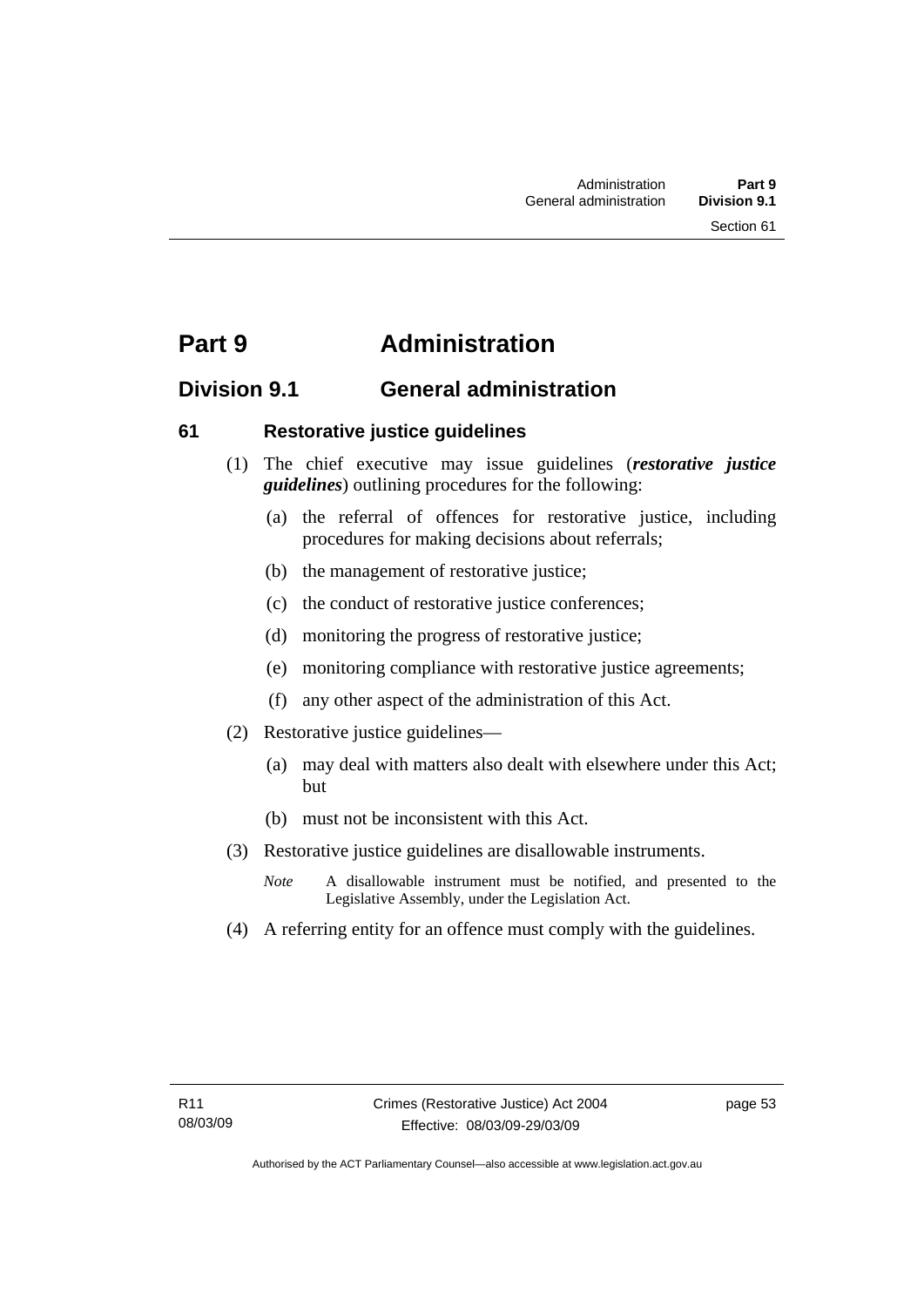## **62 Police participation in restorative justice**

The chief executive may make arrangements with the chief police officer—

- (a) for the participation of police officers in the administration of this Act; and
- (b) for the appointment of police officers to call restorative justice conferences, subject to this Act.

## **63 Information sharing**

- (1) The chief executive may ask a referring entity to give the chief executive information about a victim, the parent of a victim, an offender or anyone else if the information is necessary for the administration of this Act.
- (2) A referring entity must do everything reasonable to comply with a request under subsection (1).

## **64 Secrecy**

(1) In this section:

*secret-keeper* means a person who is exercising, or has exercised, a function under this Act.

#### **Examples**

- 1 a referring entity, or the delegate of a referring entity, if the referring entity or delegate is considering whether to refer an offence for restorative justice
- 2 the chief executive, or a delegate of the chief executive, if the chief executive or delegate is considering whether an offence is suitable for restorative justice, or whether a restorative justice conference for an offence should be called
- 3 the convenor of a restorative justice conference, if the convenor is making preparations for a restorative justice conference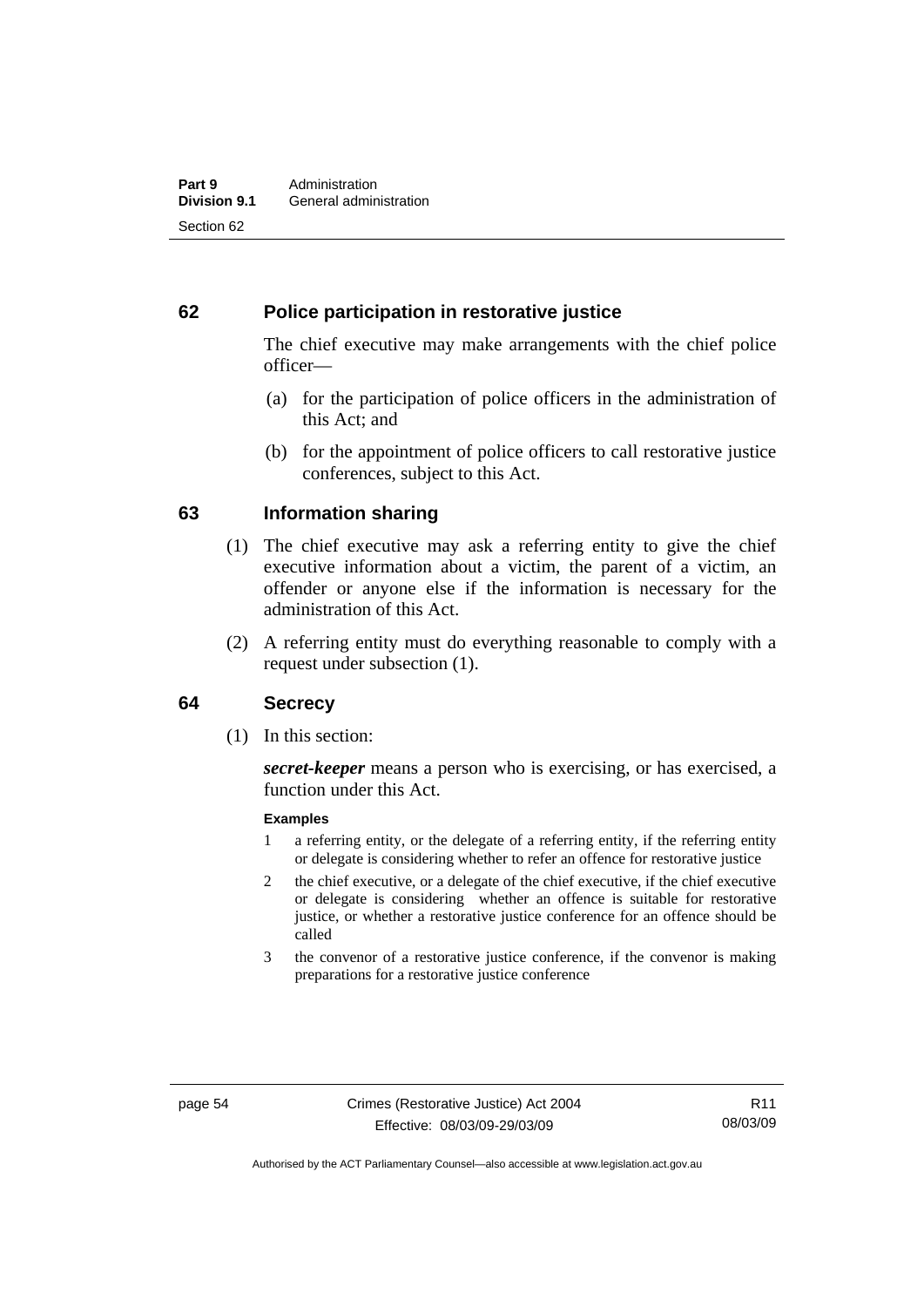- 4 a staff member of an administrative unit, if the staff member is assisting a secret-keeper mentioned in examples 1, 2 or 3 in carrying out the functions mentioned in those examples
- *Note* An example is part of the Act, is not exhaustive and may extend, but does not limit, the meaning of the provision in which it appears (see Legislation Act, s 126 and s 132).

### *protected information*—

- (a) means information about a person that is disclosed to, or obtained by, a secret-keeper because of the exercise of a function by the secret-keeper under this Act; but
- (b) does not include information in a restorative justice agreement or information disclosing who attended a restorative justice conference.

#### **Examples of protected information**

- 1 information obtained by a referring entity or the chief executive in assessing the eligibility of a victim, parent or offender for restorative justice
- 2 information obtained by the convenor of a restorative justice conference in preparing the conference
- 3 a transcript (or other record) of what is said during a restorative justice conference that is kept by the convenor or the chief executive
- (2) A secret-keeper commits an offence if the secret-keeper—
	- (a) makes a record of protected information; or
	- (b) directly or indirectly discloses or communicates protected information about someone to someone else.

Maximum penalty: 50 penalty units, imprisonment for 6 months or both.

- (3) Subsection (2) does not apply if the record is made, or the information is disclosed or communicated—
	- (a) under this or any other Act; or
	- (b) in relation to the exercise of a function, as a secret-keeper, under this or any other Act.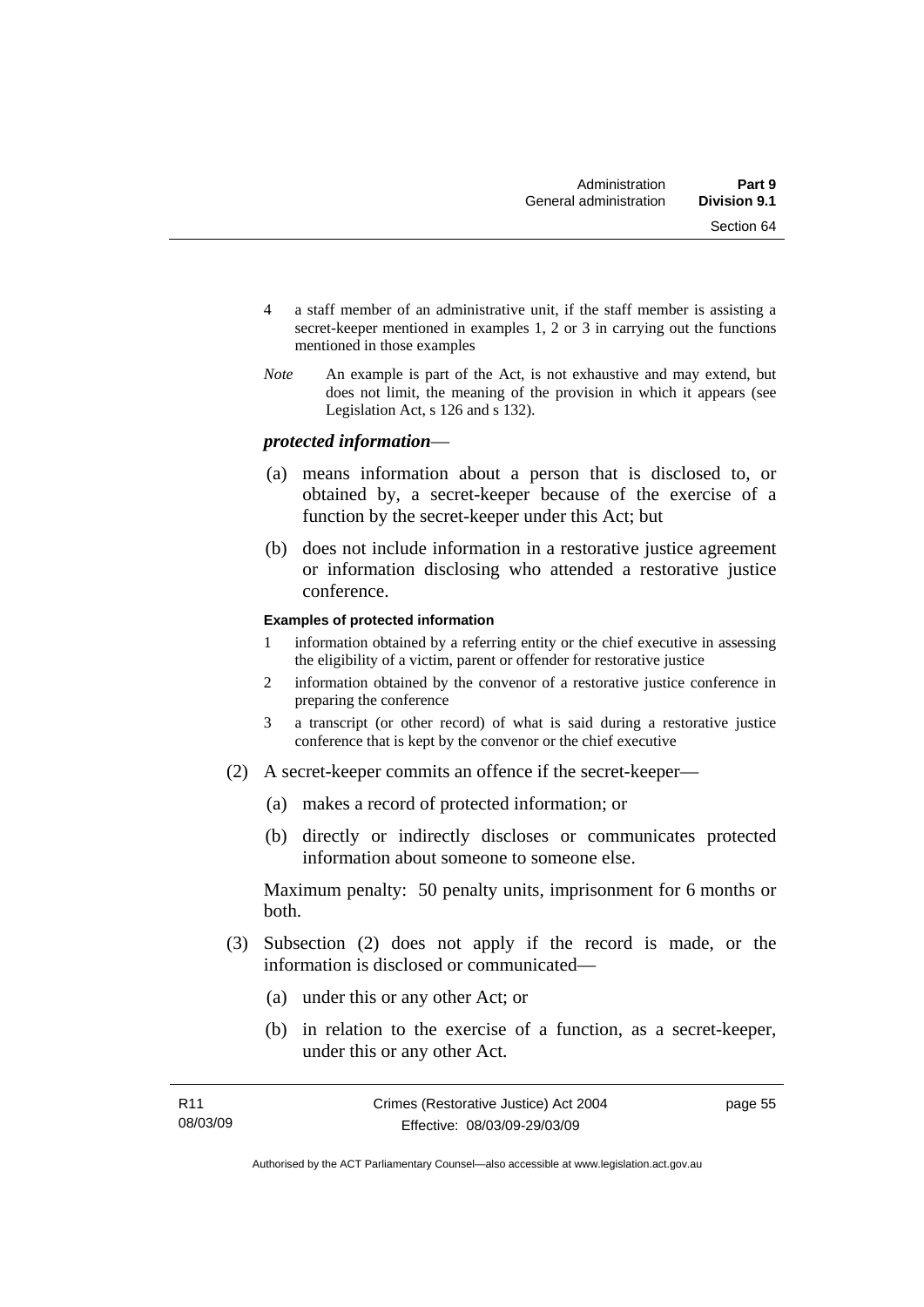- (4) Subsection (2) does not prevent a secret-keeper from divulging or communicating protected information about someone with that person's consent.
- (5) For a civil proceeding, a secret-keeper must not—
	- (a) disclose or communicate protected information to a court; or
	- (b) produce or permit access to a document containing protected information to a court.
- (6) For a criminal proceeding, unless it is necessary to do so to comply with this Act, any other territory law or a law of the Commonwealth, a secret-keeper is not required—
	- (a) to disclose or communicate protected information to a court; or
	- (b) to produce or permit access to a document containing protected information to a court.
	- *Note* The *Freedom of Information Act 1989*, s 38 (Documents to which secrecy provisions of enactments apply) provides that a document is exempt from access requirements under that Act if another Act applies specifically to information of a particular kind in a document and prohibits the disclosure of that information by people mentioned in the other Act. The section is stated to apply whether or not the prohibition is absolute or subject to exceptions or qualification.

## **65 Secrecy about information acquired under other Acts**

- (1) The provisions of another Act imposing restrictions or obligations of secrecy or nondisclosure of information acquired in the administration of that Act apply to a person who, in the exercise of functions under this Act, has access to the information because of the information having been acquired in the administration of the other Act.
- (2) For subsection (1), the person who has access to the information in the exercise of functions under this Act is taken to be a person engaged in the administration of the other Act.

R11 08/03/09

Authorised by the ACT Parliamentary Counsel—also accessible at www.legislation.act.gov.au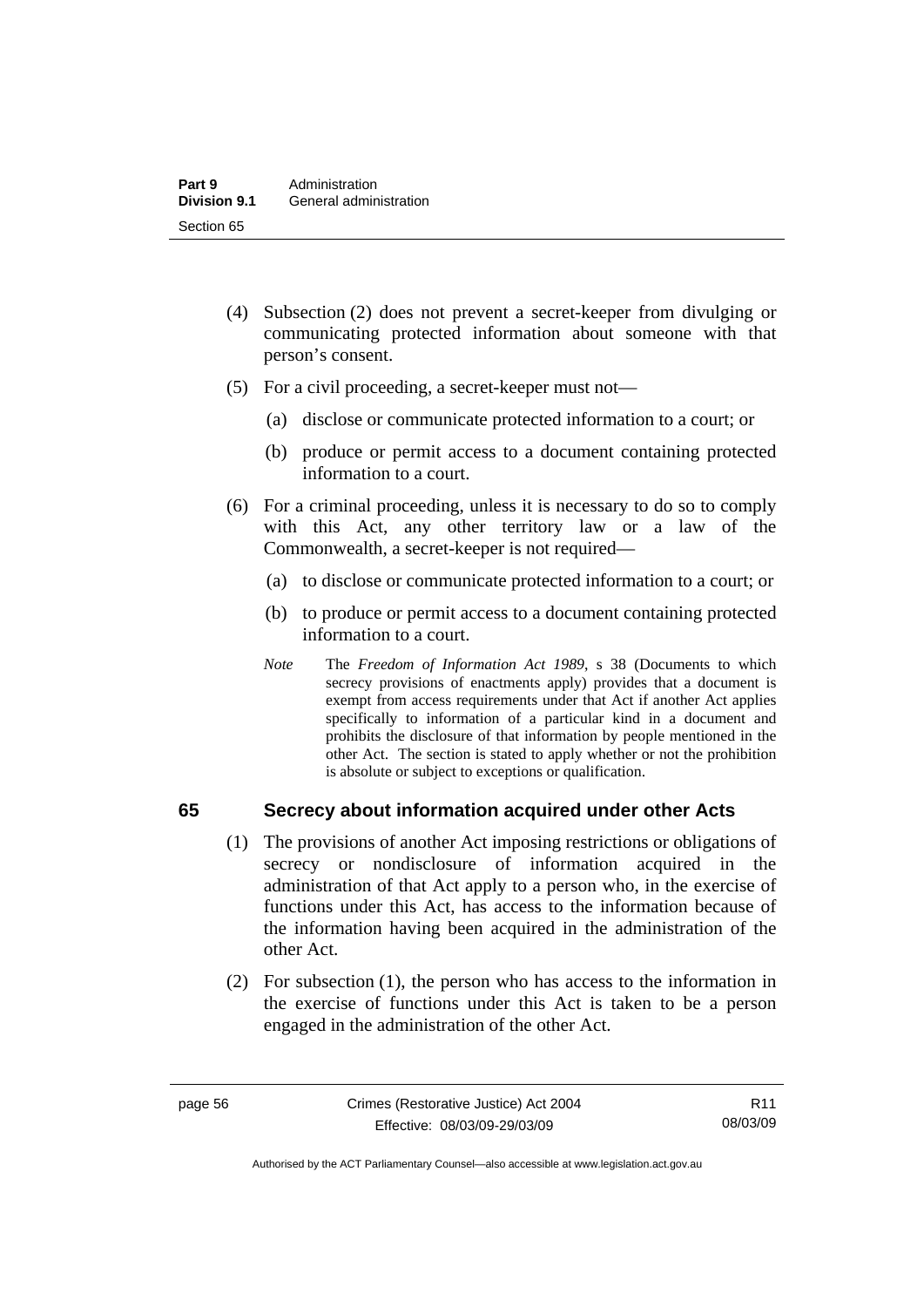- (3) Subsection (1) does not prevent—
	- (a) the giving of access to records under this Act; or
	- (b) the preparation and dissemination of guides and aids to finding information contained in the records.

## **66 Protection from liability**

- (1) A person is not personally liable for anything done or omitted to be done honestly and without negligence—
	- (a) in the exercise of a function under this Act; or
	- (b) in the reasonable belief that the act or omission was in the exercise of a function under this Act.
- (2) Any liability that, apart from subsection (1), would attach to a person attaches instead to the Territory.

## **Division 9.2 Reporting and records**

## **67 Meaning of** *referring entity—***div 9.2**

(1) In this division:

*referring entity*, in relation to an offence—see section 22.

 (2) However, if an offence is referred for restorative justice by a court in making a sentence-related order, *referring entity* means the chief executive (corrections).

## **68 Quarterly reporting by chief executive**

- (1) This section applies in relation to a quarter of a year if—
	- (a) an offence is referred for restorative justice before the start of, or during, the quarter; and
	- (b) restorative justice—
		- (i) has not ended for the offence; or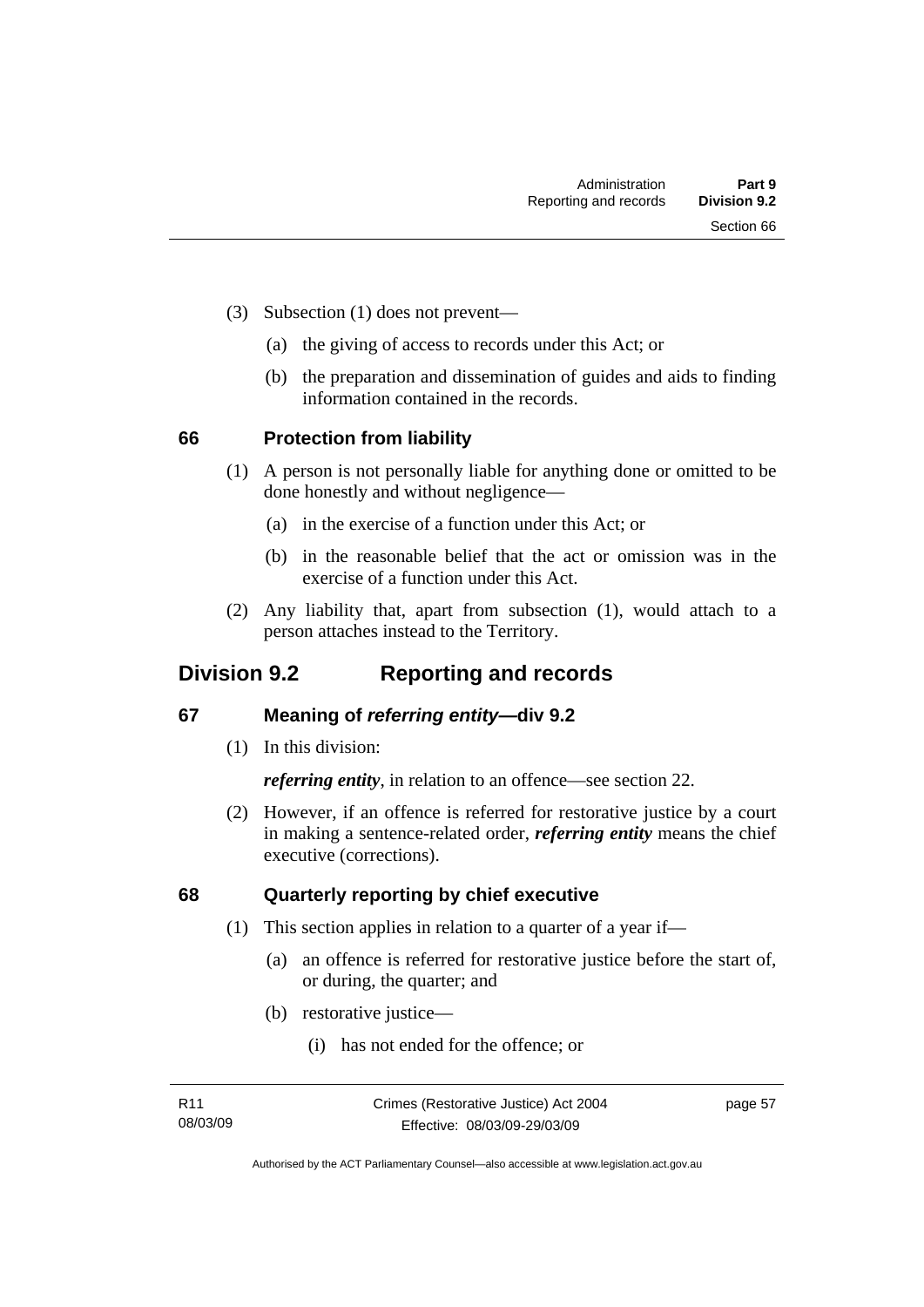- (ii) ended for the offence during the quarter.
- *Note Quarter* is defined in the Legislation Act, dict, pt 1 to mean the 3 months following 1 January, 1 April, 1 July or 1 October in any year.
- (2) Within 7 days after the last day of the quarter, the chief executive (restorative justice) must report to the referring entity on the progress of restorative justice for the offence during the quarter.
	- *Note* Section 72 deals with what happens if the referring entity is the same chief executive as the chief executive (restorative justice), but the referring entity is the chief executive in his or her capacity as chief executive (corrections) or chief executive (children and young people).

 That section provides that the chief executive must ensure that appropriate administrative arrangements are made for the report to be given by a delegate of the chief executive as chief executive (restorative justice) to a delegate of the chief executive as chief executive (corrections) or chief executive (children and young people).

- (3) This section does not apply if the referring entity is the chief executive (restorative justice).
	- *Note* The referring entity may be the chief executive (restorative justice) under table 22, item 1 or 5.
- (4) In this section:

*ends*—restorative justice *ends* for an offence if—

- (a) the chief executive decides that restorative justice is not suitable for the offence; or
- (b) the convenor of a restorative justice conference for the offence discontinues the conference under section 47; or
- (c) a restorative justice conference for the offence is concluded.
- *Note Restorative justice* means the process of restorative justice provided under this Act, including a restorative justice conference (see s 10). Restorative justice, apart from the process provided under this Act that is mentioned in the definition, does not necessarily end as provided in the definition of *ends* for this section.

Authorised by the ACT Parliamentary Counsel—also accessible at www.legislation.act.gov.au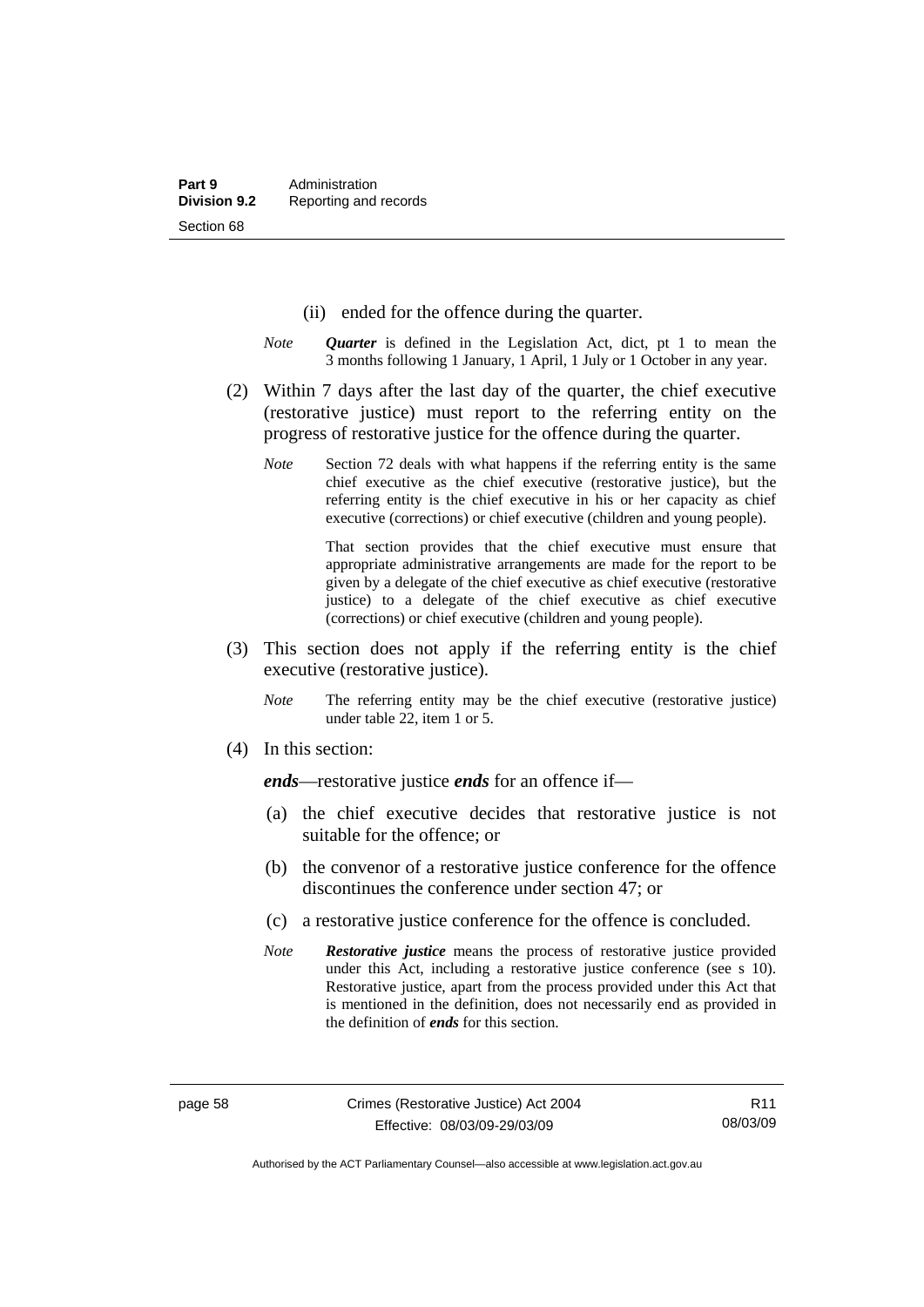## **69 Record-keeping by referring entities**

- (1) If an offence is referred to the chief executive for restorative justice, the referring entity must ensure that appropriate records are kept in relation to—
	- (a) the circumstances in which the referral was made; and
	- (b) the progress of restorative justice for the offence; and
	- (c) the outcome of restorative justice for the offence.
- (2) The referring entity must also ensure that a copy of any restorative justice agreement for the offence (as amended, if at all, under section 55) is kept as part of the records.
- (3) The records mentioned in subsection (1) must be kept as part of the administrative or court records normally kept by the referring entity in relation to the offence.

## **70 Record-keeping by chief executive**

- (1) The chief executive must keep records of—
	- (a) each referral of an offence to the chief executive for restorative justice; and
	- (b) any assessment of suitability for restorative justice under part 7, whether because of a referral of an offence for restorative justice or in other circumstances; and
	- (c) each offence for which a restorative justice conference is called; and
	- (d) each restorative justice conference that is conducted; and
	- (e) each restorative justice conference that is cancelled or discontinued; and
	- (f) each restorative justice agreement that is reached at a conference; and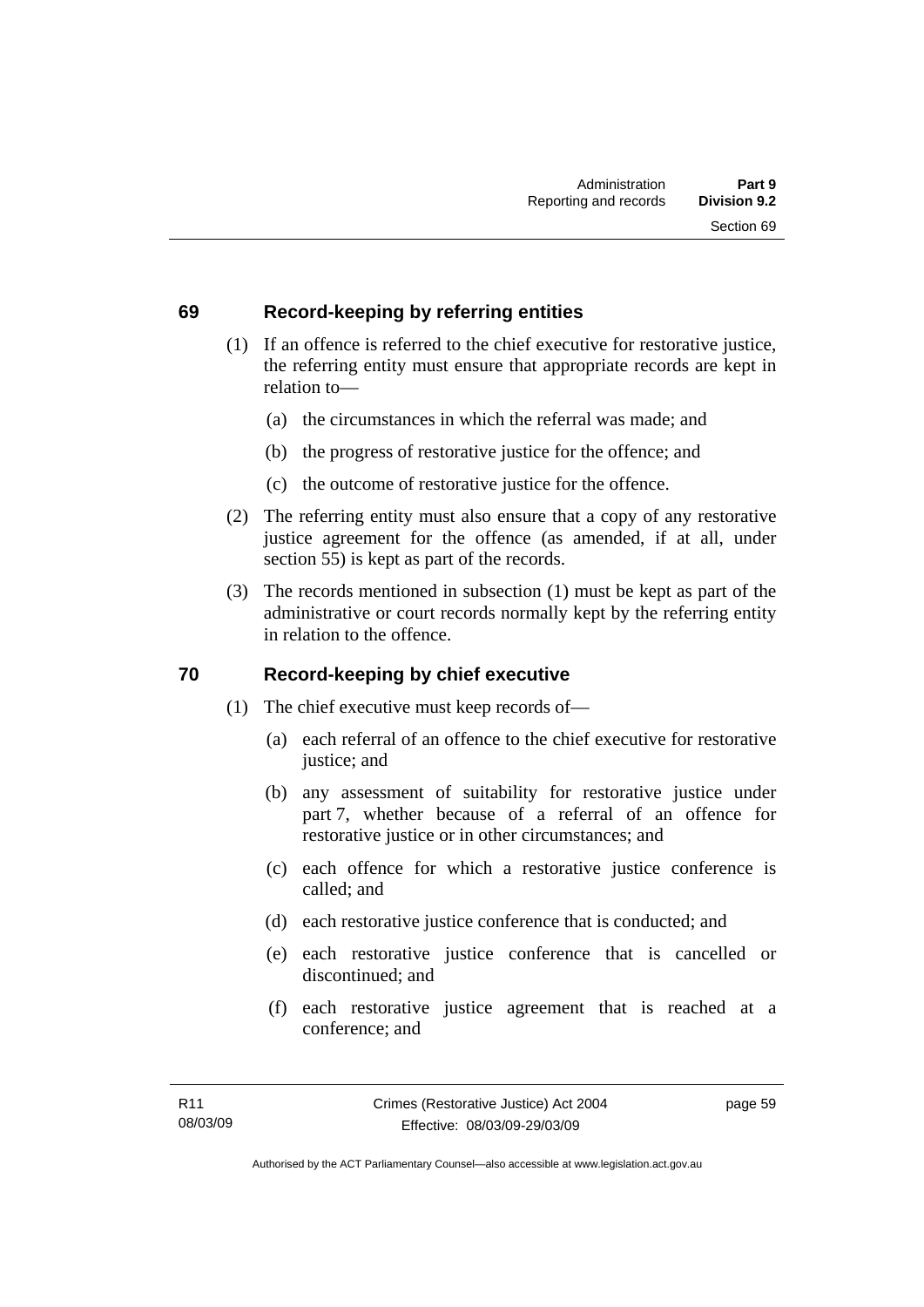- (g) the offender's compliance with each restorative justice agreement.
- (2) The records mentioned in subsection (1) (g) must be kept in consultation with the relevant referring entity.
- (3) A record of an offence for which a restorative justice agreement is reached must include a copy of the restorative justice agreement (as amended, if at all, under section 55).

## **71 Restorative justice database**

- (1) The chief executive must ensure that a database is kept of information in the records required to be kept under section 70 to enable research, analysis and evaluation of restorative justice.
- (2) The database must be kept as required by regulation.
- (3) A regulation made for this section—
	- (a) may allow access to the information in the database by anyone for research, analysis and evaluation of restorative justice; but
	- (b) must not allow access to the information in the database in any form that would allow the identity of anyone taking part in restorative justice to be worked out.

Authorised by the ACT Parliamentary Counsel—also accessible at www.legislation.act.gov.au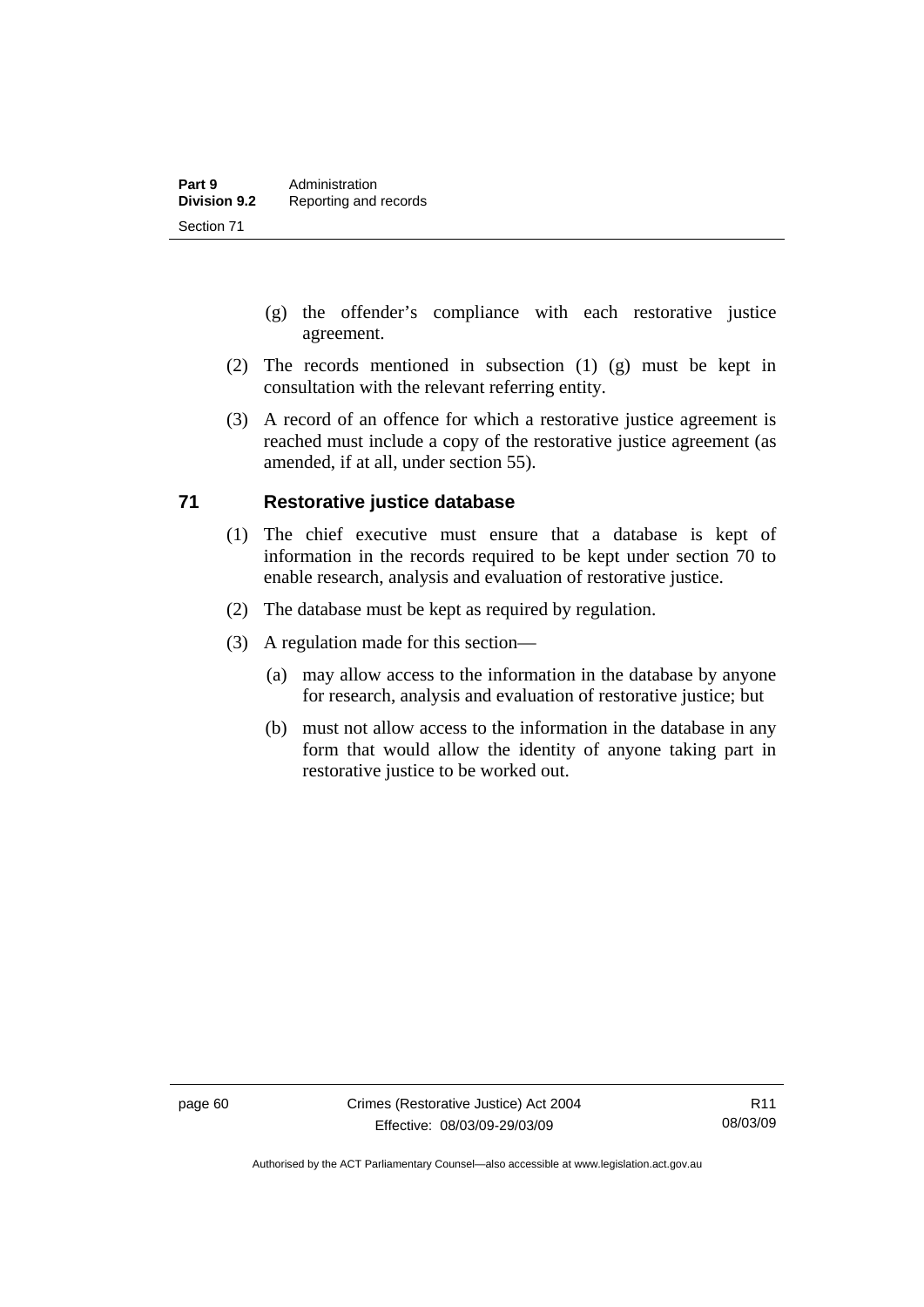## **Part 10 Miscellaneous**

## **72 Exercise of functions by chief executive**

- (1) This section applies if—
	- (a) section 23, section 57, section 58 or section 68 requires a chief executive, in the chief executive's capacity as responsible for a particular matter (the *first capacity*) to give a referral or report to a chief executive, in the chief executive's capacity as responsible for another matter (the *second capacity*); and
	- (b) a single chief executive acts in both the first and second capacities.
- (2) A chief executive mentioned in subsection (1) must ensure that administrative arrangements are made for a delegate of the chief executive in the first capacity to give the referral or report to a delegate of the chief executive in the second capacity who is a different person from the delegate in the first capacity.

#### **Example**

Pat has been found guilty of an offence but, without convicting Pat, the court makes a good behaviour order under the *Crimes (Sentencing) Act 2005*, section 17 (Non-conviction orders—general). The offence is referred for restorative justice by the chief executive (corrections).

After a restorative justice conference, Pat enters into a restorative justice agreement with the victim of the offence. Under the agreement, Pat promises to attend a rehabilitation program on a particular night of the week for 3 months. However, after 2 weeks, Pat breaches the agreement by stopping to attend the program.

The chief executive (restorative justice) becomes aware of the breach of the agreement. Under section 57 (2), the chief executive (restorative justice) must report the breach to the referring entity, the chief executive (corrections). However, the chief executive (restorative justice) is the same person as the chief executive (corrections).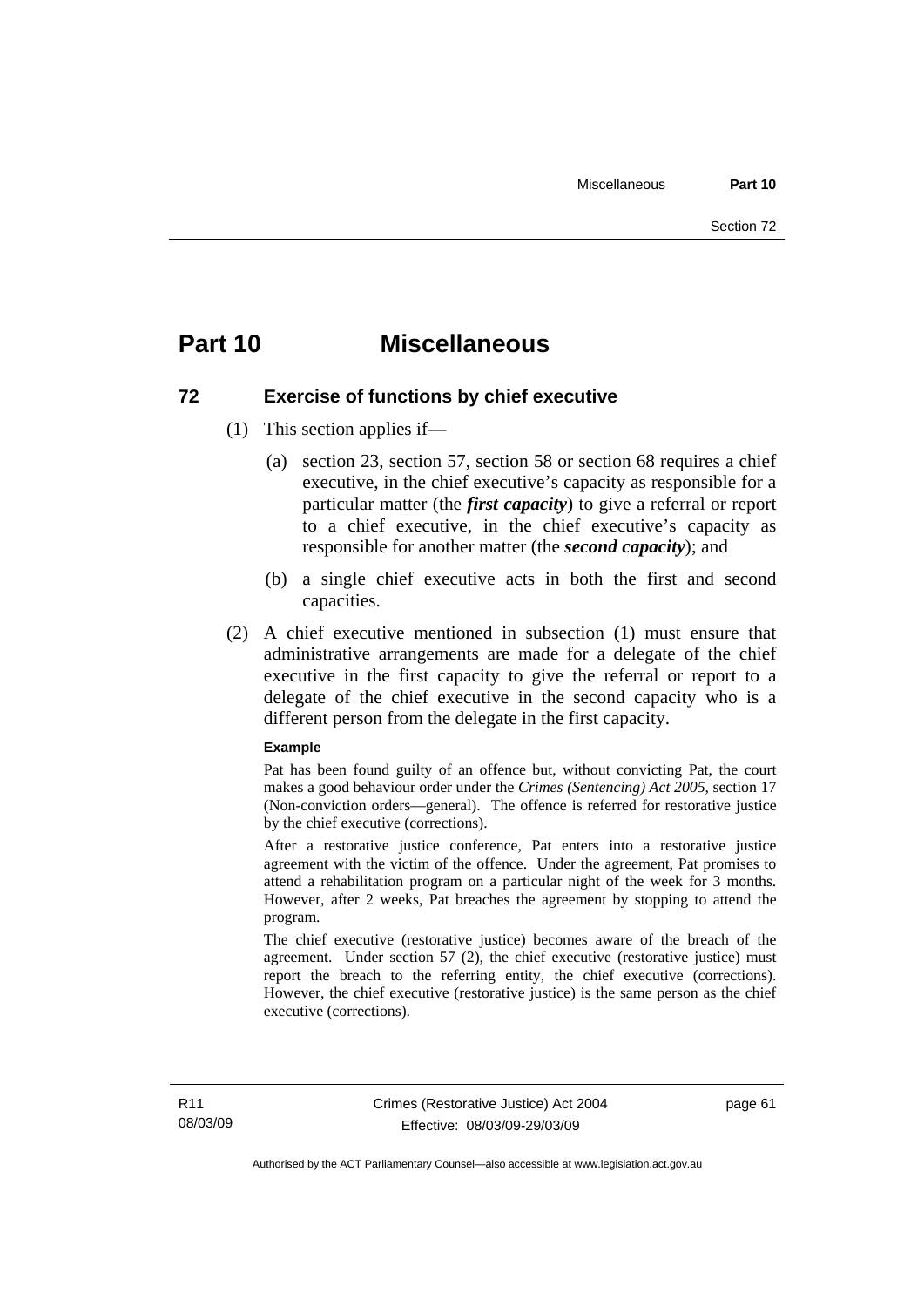#### **Part 10** Miscellaneous

Section 73

This section requires the chief executive to ensure that administrative arrangements are made for the report to be given by a delegate of the chief executive in the chief executive's capacity as administering this Act to someone else who is a delegate of the chief executive in the chief executive's capacity as administering sentence-related orders such as the order for Pat.

*Note* An example is part of the Act, is not exhaustive and may extend, but does not limit, the meaning of the provision in which it appears (see Legislation Act, s 126 and s 132).

## **73 Approved forms**

- (1) The Minister may, in writing, approve forms for this Act.
- (2) If the Minister approves a form for a particular purpose, the form must be used for that purpose.
	- *Note* For other provisions about forms, see the Legislation Act, s 255.
- (3) An approved form is a notifiable instrument.

*Note* A notifiable instrument must be notified under the Legislation Act.

### **74 Regulation-making power**

- (1) The Executive may make regulations for this Act.
	- *Note* A regulation must be notified, and presented to the Legislative Assembly, under the Legislation Act.
- (2) Without limiting subsection (1), a regulation may make provision in relation to the following:
	- (a) referring entities for table 22, item 6;
	- (b) the qualifications and experience of convenors, for section 40 (2) (a);
	- (c) the functions of convenors, for section 41 (1) (k);
	- (d) the keeping of a database of restorative justice information, for section 71.

Authorised by the ACT Parliamentary Counsel—also accessible at www.legislation.act.gov.au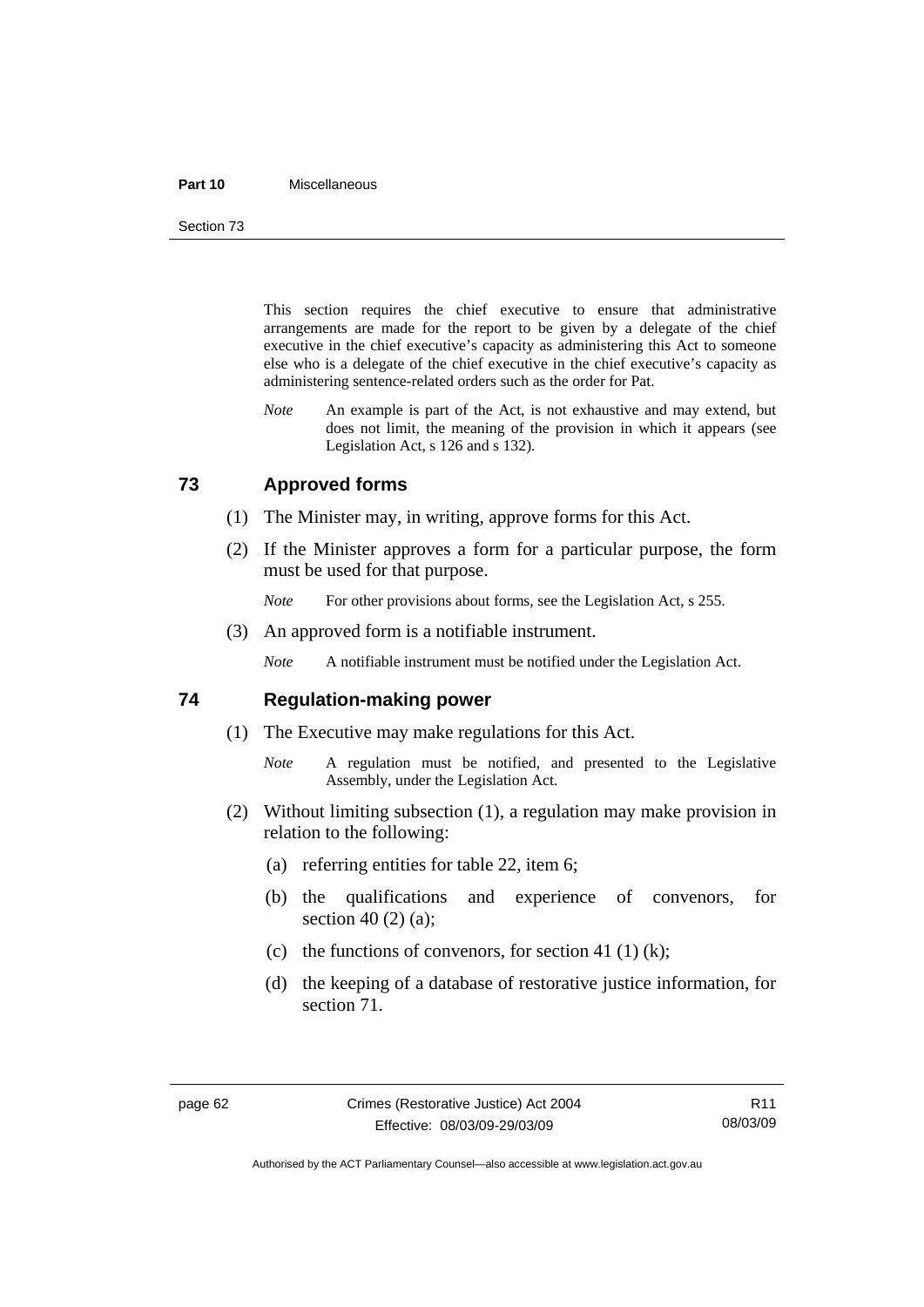# **Dictionary**

(see s 3)

*Note 1* The Legislation Act contains definitions and other provisions relevant to this Act.

*Note 2* For example, the Legislation Act, dict, pt 1 defines the following terms:

- ACT
- adult
- amend
- chief executive (see s 163)
- chief police officer
- child
- Childrens Court
- director of public prosecutions (or DPP)
- domestic partner (see s 169 (1))
- found guilty (of an offence)
- Legislative Assembly
- **Magistrates Court**
- property
- quarter
- sentence administration board
- sitting day
- Supreme Court
- the Territory.

*adult offender*—see section 12.

*chief executive (children and young people)*—see section 22 (2).

*chief executive (corrections)*—see section 22 (2).

*chief executive (restorative justice)*—see section 22 (2).

*Note* If this Act refers simply to *the chief executive*, this is a reference to the chief executive of the administrative unit responsible for the administration of this Act (see Legislation Act, s 163).

| R11      | Crimes (Restorative Justice) Act 2004 | page 63 |
|----------|---------------------------------------|---------|
| 08/03/09 | Effective: 08/03/09-29/03/09          |         |

Authorised by the ACT Parliamentary Counsel—also accessible at www.legislation.act.gov.au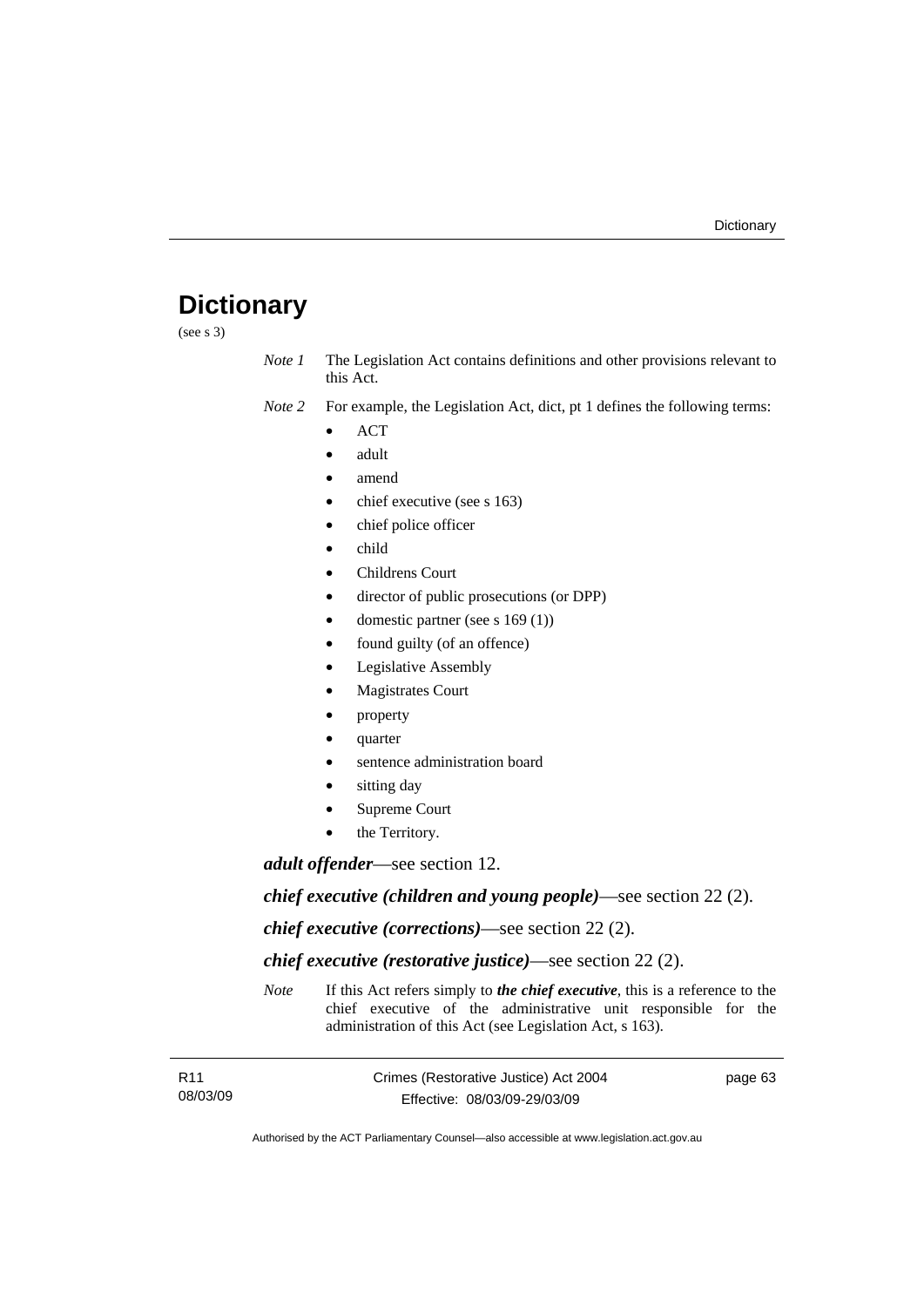*child victim*—see section 11.

*commission*, of an offence that is alleged to have been committed see section 12.

*convenor* means a person appointed as a convenor for part 8 (Restorative justice conferences and agreements) under section 40.

*court referral order*—see section 27 (2) (Referral during court proceeding).

*domestic violence offence*—see section 12.

*eligible offender*—see section 19.

*eligible parent*—see section 18.

*eligible victim*—see section 17.

*less serious offence*— see section 12.

*objects*, of this Act—see section 6.

*offence*—see section 12.

*offender*—see section 12.

*parent*—see section 11.

*personal characteristics*, of a victim, parent of a victim, or offender, for part 7 (Suitability for restorative justice)—see section 29.

*referred*—see section 10.

*referring entity*—

- (a) see section 22; but
- (b) for part 8 (Restorative justice conferences and agreements) see section 38; and
- (c) for division 9.2 (Reporting and records)—see section 67.

*required participant*, in a restorative justice conference, for part 8 (Restorative justice conferences and agreements)—see section 42.

page 64 Crimes (Restorative Justice) Act 2004 Effective: 08/03/09-29/03/09

R11 08/03/09

Authorised by the ACT Parliamentary Counsel—also accessible at www.legislation.act.gov.au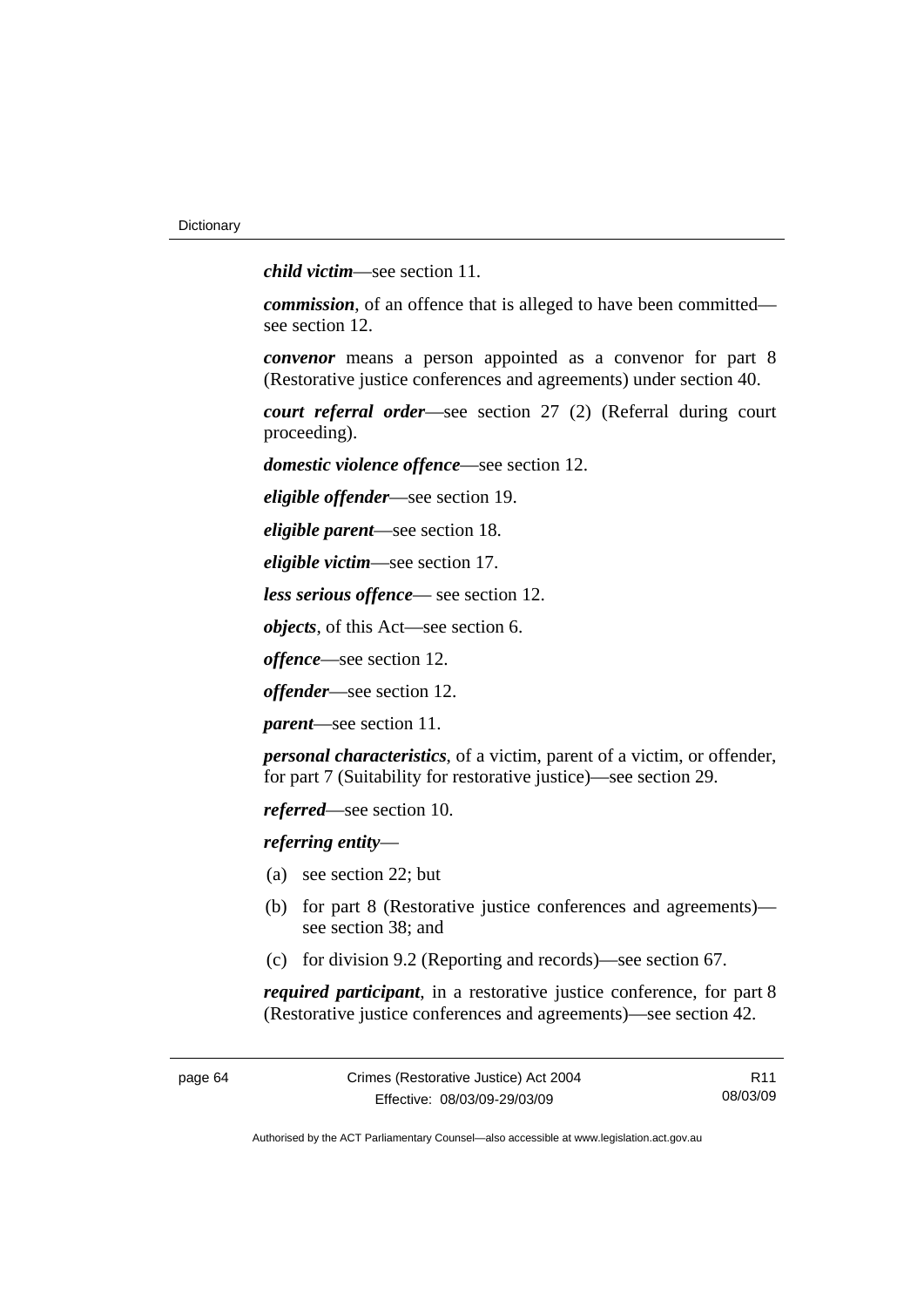*restorative justice*—see section 10.

*restorative justice agreement*—see section 50 (Agreement as object of conference).

*restorative justice conference* means a conference called for part 8 (Restorative justice conferences and agreements).

*restorative justice guidelines*—see section 61.

*section 24 referral conditions*—see section 24 (Referral power).

*sentence-related order*, for an offender who is found guilty of an offence—see section 13.

*serious offence*—see section 12.

*substitute participant*, for part 8 (Restorative justice conferences and agreements)—see section 43.

*suitable*—section 10.

*suitable parent*—see section 35.

*suitable victim*—see section 34.

*victim*—see section 11.

*young offender*—see section 12.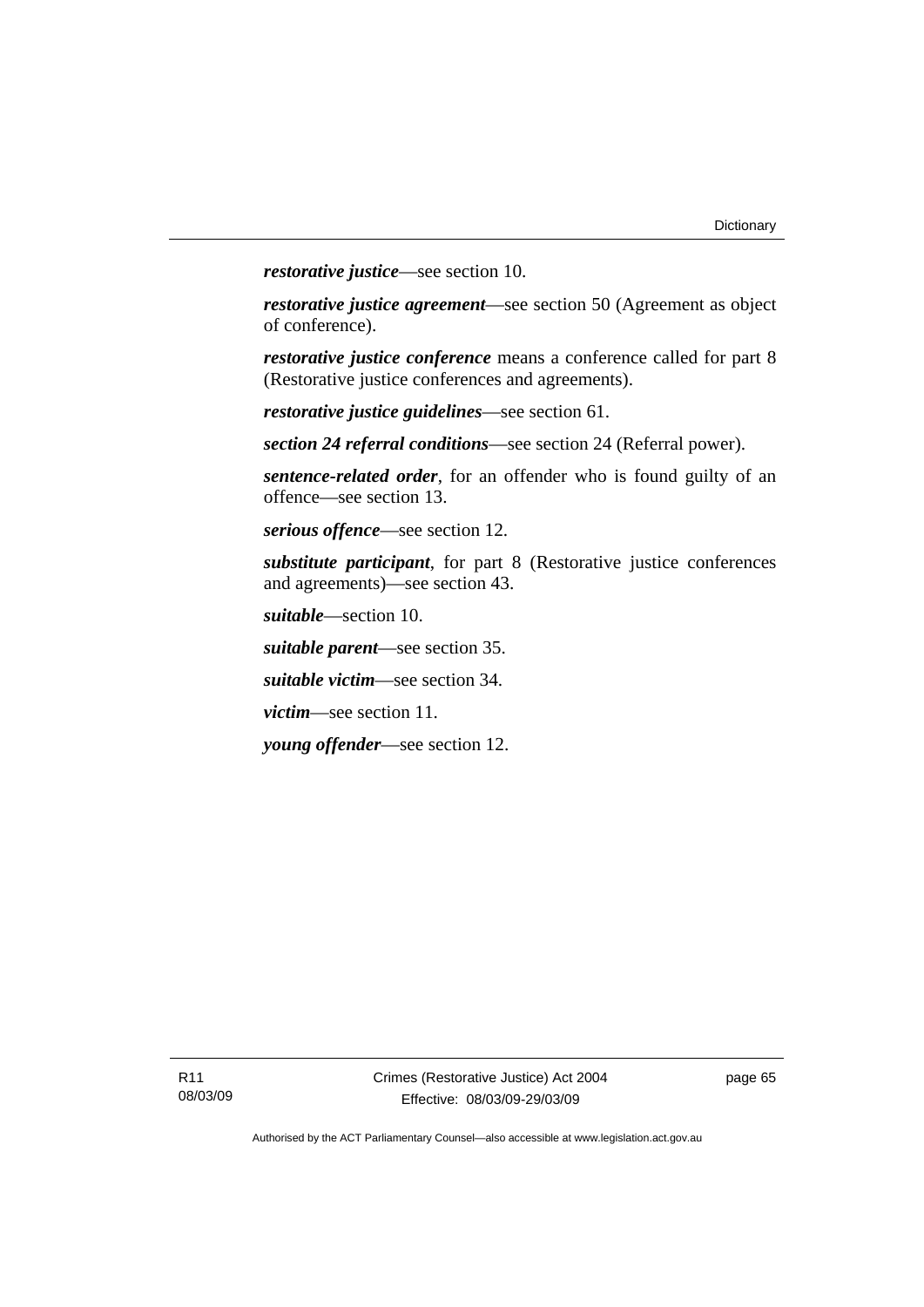1 About the endnotes

# **Endnotes**

# **1 About the endnotes**

Amending and modifying laws are annotated in the legislation history and the amendment history. Current modifications are not included in the republished law but are set out in the endnotes.

Not all editorial amendments made under the *Legislation Act 2001*, part 11.3 are annotated in the amendment history. Full details of any amendments can be obtained from the Parliamentary Counsel's Office.

Uncommenced amending laws and expiries are listed in the legislation history and the amendment history. These details are underlined. Uncommenced provisions and amendments are not included in the republished law but are set out in the last endnote.

If all the provisions of the law have been renumbered, a table of renumbered provisions gives details of previous and current numbering.

The endnotes also include a table of earlier republications.

| $am = amended$                               | $ord = ordinance$                           |  |  |
|----------------------------------------------|---------------------------------------------|--|--|
| $amdt = amendment$                           | $orig = original$                           |  |  |
| $ch = chapter$                               | $par = paragraph/subparagraph$              |  |  |
| $def = definition$                           | $pres = present$                            |  |  |
| $dict = dictionary$                          | $prev = previous$                           |  |  |
| disallowed = disallowed by the Legislative   | $(\text{prev}) = \text{previously}$         |  |  |
| Assembly                                     | $pt = part$                                 |  |  |
| $div = division$                             | $r = rule/subrule$                          |  |  |
| $exp = expires/expired$                      | $remum = renumbered$                        |  |  |
| $Gaz = gazette$                              | $reloc = relocated$                         |  |  |
| $hdg =$ heading                              | $R[X]$ = Republication No                   |  |  |
| $IA = Interpretation Act 1967$               | $RI = reissue$                              |  |  |
| $ins = inserted/added$                       | $s = section/subsection$                    |  |  |
| $LA =$ Legislation Act 2001                  | $sch = schedule$                            |  |  |
| $LR =$ legislation register                  | $sdiv = subdivision$                        |  |  |
| $LRA =$ Legislation (Republication) Act 1996 | $sub =$ substituted                         |  |  |
| $mod = modified/modification$                | SL = Subordinate Law                        |  |  |
| $o = order$                                  | underlining $=$ whole or part not commenced |  |  |
| $om = omitted/repealed$                      | or to be expired                            |  |  |
|                                              |                                             |  |  |

## **2 Abbreviation key**

page 66 Crimes (Restorative Justice) Act 2004 Effective: 08/03/09-29/03/09

R11 08/03/09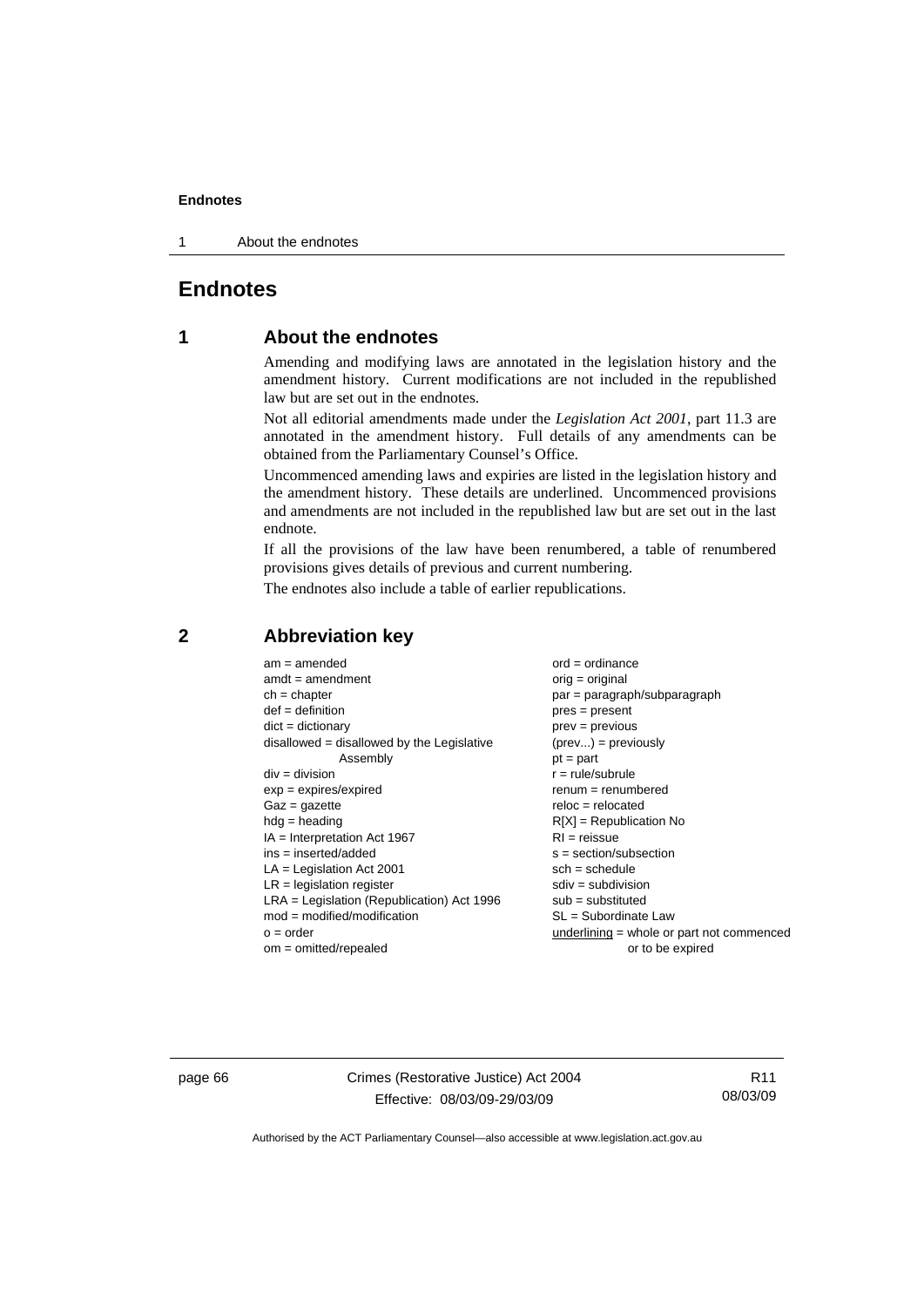## **3 Legislation history**

#### **Crimes (Restorative Justice) Act 2004 A2004-65**

notified LR 6 September 2004

s 1, s 2 commenced 6 September 2004 (LA s 75 (1))

remainder commenced 31 January 2005 (s 2 and CN2004-28)

as amended by

## **Domestic Violence and Protection Orders Amendment Act 2005 A2005-13 sch 1 pt 1.5**

notified LR 24 March 2005 s 1, s 2 commenced 24 March 2005 (LA s 75 (1)) sch 1 pt 1.5 commenced 25 March 2005 (s 2)

#### **Justice and Community Safety Legislation Amendment Act 2005 (No 4) A2005-60 sch 1 pt 1.12**

notified LR 1 December 2005

s 1, s 2 taken to have commenced 23 November 2005 (LA s 75 (2)) sch 1 pt 1.12 commenced 22 December 2005 (s 2 (4))

#### **Civil Unions Act 2006 A2006-22 sch 1 pt 1.8**

notified LR 19 May 2006 s 1, s 2 commenced 19 May 2006 (LA s 75 (1)) sch 1 pt 1.8 never commenced

*Note* Act repealed by disallowance 14 June 2006 (see Cwlth Gaz 2006 No S93)

## **Sentencing Legislation Amendment Act 2006 A2006-23 sch 1 pt 1.10**  notified LR 18 May 2006

s 1, s 2 commenced 18 May 2006 (LA s 75 (1)) sch 1 pt 1.10 commenced 2 June 2006 (s 2 (1) and see Crimes (Sentence Administration) Act 2005 A2005-59 s 2, Crimes (Sentencing) Act 2005 A2005-58, s 2 and LA s 79)

## **Statute Law Amendment Act 2007 A2007-3 sch 3 pt 3.26**  notified LR 22 March 2007

s 1, s 2 taken to have commenced 1 July 2006 (LA s 75 (2)) sch 3 pt 3.26 commenced 12 April 2007 (s 2 (1))

R11 08/03/09 page 67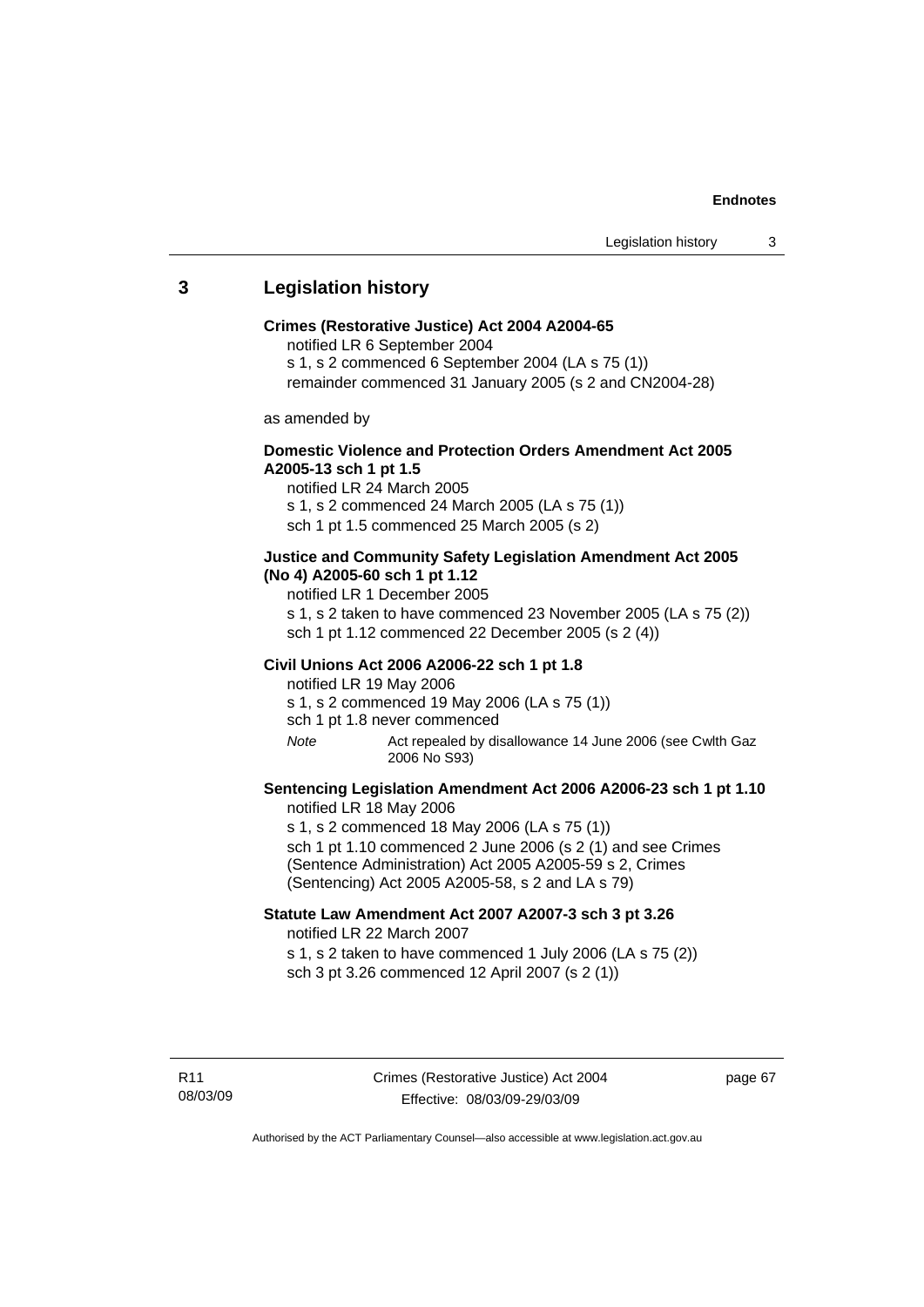4 Amendment history

## **Children and Young People (Consequential Amendments) Act 2008 A2008-20 sch 3 pt 3.8, sch 4 pt 4.10**

notified LR 17 July 2008

s 1, s 2 commenced 17 July 2008 (LA s 75 (1))

s 3 commenced 18 July 2008 (s 2 (1))

sch 3 pt 3.8 commenced 27 October 2008 (s 2 (4) and see Children and Young People Act 2008 A2008-19, s 2 and CN2008-13) sch 4 pt 4.10 commenced 27 February 2009 (s 2 (5) and see Children and Young People Act 2008 A2008-19, s 2 and CN2008-17 (and see CN2008-13))

## **Justice and Community Safety Legislation Amendment Act 2008 (No 2) A2008-22 sch 1 pt 1.3**

notified LR 8 July 2008

s 1, s 2 commenced 8 July 2008 (LA s 75 (1)) sch 1 pt 1.3 commenced 29 July 2008 (s 2)

## **Justice and Community Safety Legislation Amendment Act 2008 (No 3) A2008-29 sch 1 pt 1.6**

notified LR 13 August 2008

s 1, s 2 commenced 13 August 2008 (LA s 75 (1)) sch 1 pt 1.6 commenced 27 August 2008 (s 2)

#### **Court Legislation Amendment Act 2008 A2008-42 pt 2**

notified LR 8 September 2008

s 1, s 2 commenced 8 September 2008 (LA s 75 (1))

pt 2 commenced 8 March 2009 (s 2 and LA s 79)

## **Domestic Violence and Protection Orders Act 2008 A2008-46 sch 3 pt 3.5**

notified LR 10 September 2008 s 1, s 2 commenced 10 September 2008 (LA s 75 (1)) sch 3 pt 3.5 commences 30 March 2009 (s 2)

#### **4 Amendment history**

#### **Commencement**

s 2 om LA s 89 (4)

**Definitions—***child victim***,** *parent* **and** *victim* s 11 def *parent* am A2008-20 amdt 3.17

page 68 Crimes (Restorative Justice) Act 2004 Effective: 08/03/09-29/03/09

R11 08/03/09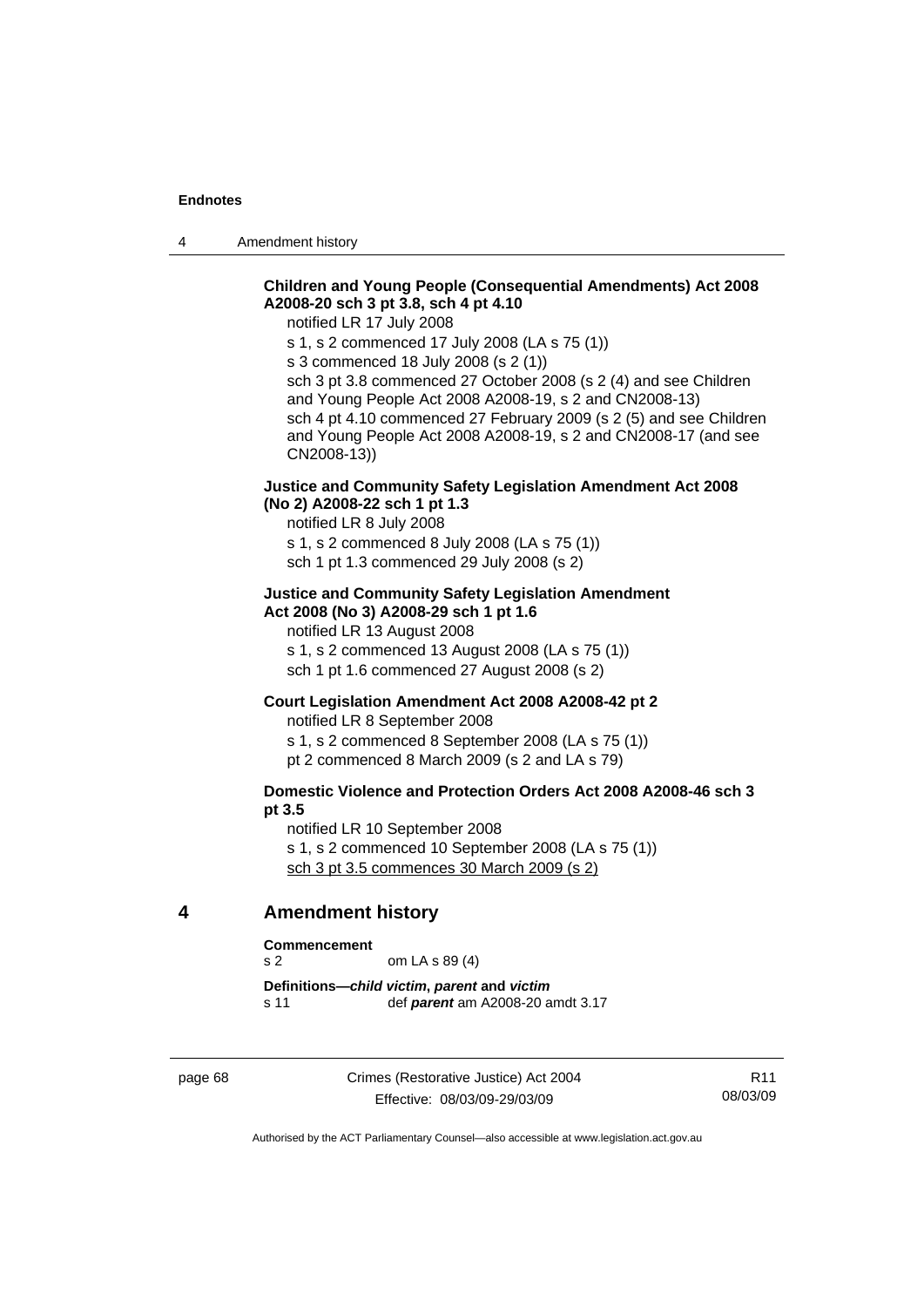Amendment history 4 **Definitions—offences and offenders**  s 12 def *domestic violence offence* am A2005-13 amdt 1.28; A2008-46 amdt 3.14 **Definition—***sentence-related order*  s 13 sub A2006-23 amdt 1.100; A2008-20 amdt 4.30 **Application of Act—young offenders and less serious offences**  s 14 (2)-(6) exp on the *phase 2 application day* (s 14 (4)) **Application of Act—generally**  s 15 (4)-(9) exp on the *phase 2 application day* (s 15 (8)) **Application of Act—domestic violence offences**  amdt 4.31, amdt 4.32; A2008-42 s 4 (5)-(10) exp on the *phase 2 application day* (s 27 (8))

s 16 (4)-(9) exp on the *phase 2 application day* (s 16 (7)) **Accepting responsibility for offences**  s 20 am A2006-23 amdt 1.101 **Referring entities**  s 22 am A2005-60 amdt 1.53; A2008-22 amdt 1.17; A2008-20 **Referral power**  s 24 am A2008-29 amdt 1.14 **Explanation of restorative justice**  s 25 am A2008-29 amdt 1.15, amdt 1.16 **Referral by DPP—domestic violence offences committed by young offenders**  s 26 (3)-(8) exp on the *phase 2 application day* (s 26 (6)) **Referral during court proceeding**  s 27 am A2008-29 amdt 1.17 **Court referral orders—reports**  s 28 am A2008-29 amdt 1.18 **Suitability—decision**  s 32 am A2008-29 amdt 1.19 **Explanation of restorative justice––before consent**  s 32A ins A2008-29 amdt 1.20 **Suitability—general considerations**  s 33 (3)-(8) exp on the *phase 2 application day* (s 33 (6)) **Definitions—pt 8**  s 37 def *referring entity* ins A2008-22 amdt 1.18 **Decision to call conference**  s 39 am A2008-22 amdt 1.19

R11 08/03/09 Crimes (Restorative Justice) Act 2004 Effective: 08/03/09-29/03/09 page 69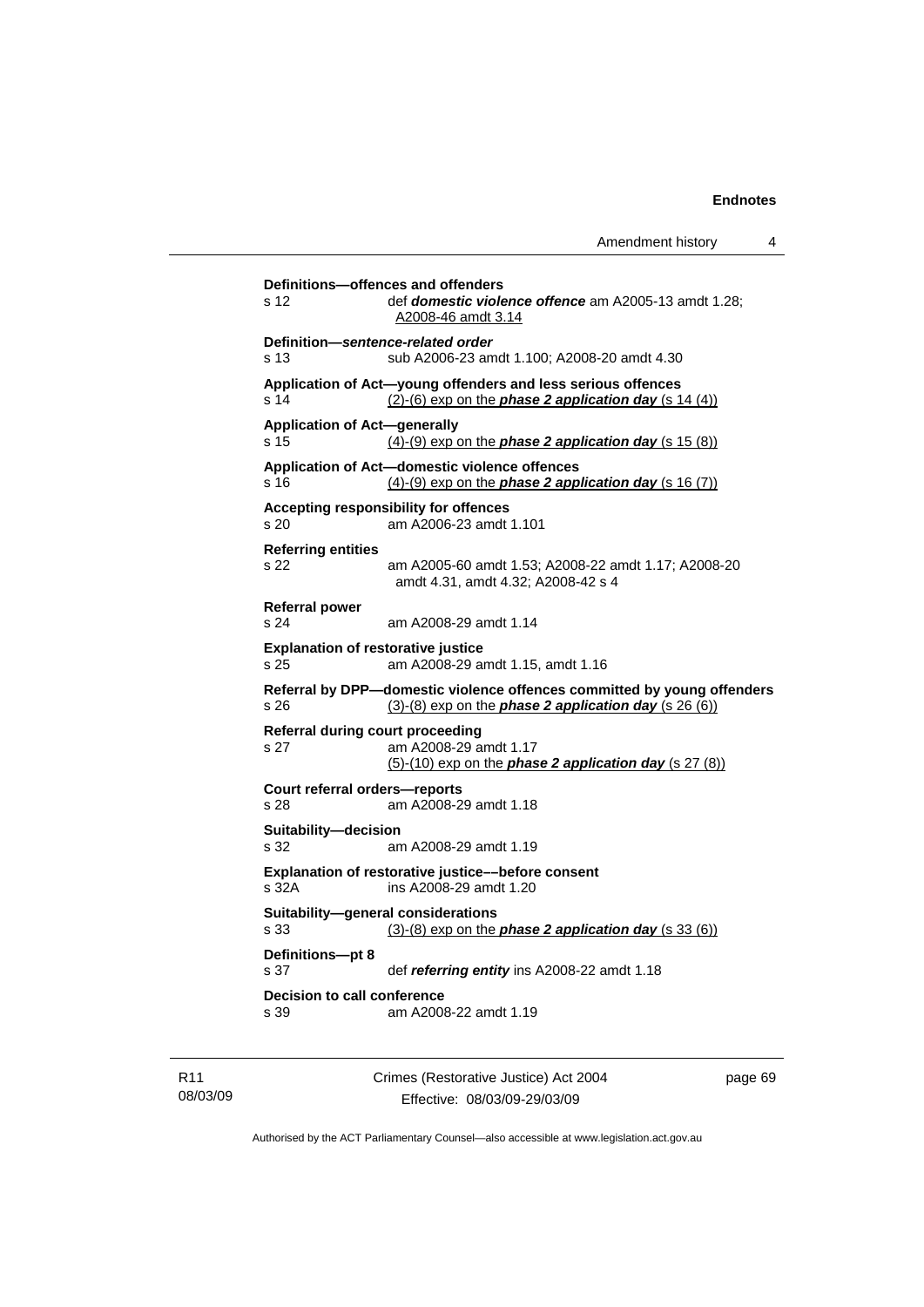| 5 | Earlier republications |
|---|------------------------|
|---|------------------------|

**Appointment of convenors**  s 40 am A2008-22 amdt 1.20, amdt 1.21; A2008-29 amdt 1.21 **Invited participants**  s 44 am A2006-22 amdt 1.28, amdt 1.29 (A2006-22 rep before commenced by disallowance (see Cwlth Gaz 2006 No S93)); A2007-3 amdt 3.135 **Amendment of agreement**  s 55 am A2006-23 amdt 1.102 **Exercise of functions by chief executive**  s 72 am A2006-23 amdt 1.103 **Ministerial reviews**  s 75 exp 1 July 2008 (s 75 (4) (LA s 88 declaration applies)) **Administrative Decisions (Judicial Review) Act 1989, schedule 1, new clause 9**  s 76 om LA s 89 (3) **Crimes Act 1900, section 342 (1) (u)**  s 77 om LA s 89 (3) **Crimes Act 1900, section 344 (1) (f)**  s 78 om LA s 89 (3) **Crimes Act 1900, section 364 (1) (k)**  s 79 om LA s 89 (3)

## **5 Earlier republications**

Some earlier republications were not numbered. The number in column 1 refers to the publication order.

Since 12 September 2001 every authorised republication has been published in electronic pdf format on the ACT legislation register. A selection of authorised republications have also been published in printed format. These republications are marked with an asterisk (\*) in column 1. Electronic and printed versions of an authorised republication are identical.

| <b>Republication</b><br>No and date | <b>Effective</b>              | Last<br>amendment<br>made by | <b>Republication</b><br>for |
|-------------------------------------|-------------------------------|------------------------------|-----------------------------|
| R <sub>1</sub><br>31 Jan 2005       | $31$ Jan 2005-<br>24 Mar 2005 | not amended                  | new Act                     |
|                                     |                               |                              |                             |

| page ru |  |
|---------|--|
|---------|--|

page 70 Crimes (Restorative Justice) Act 2004 Effective: 08/03/09-29/03/09

R11 08/03/09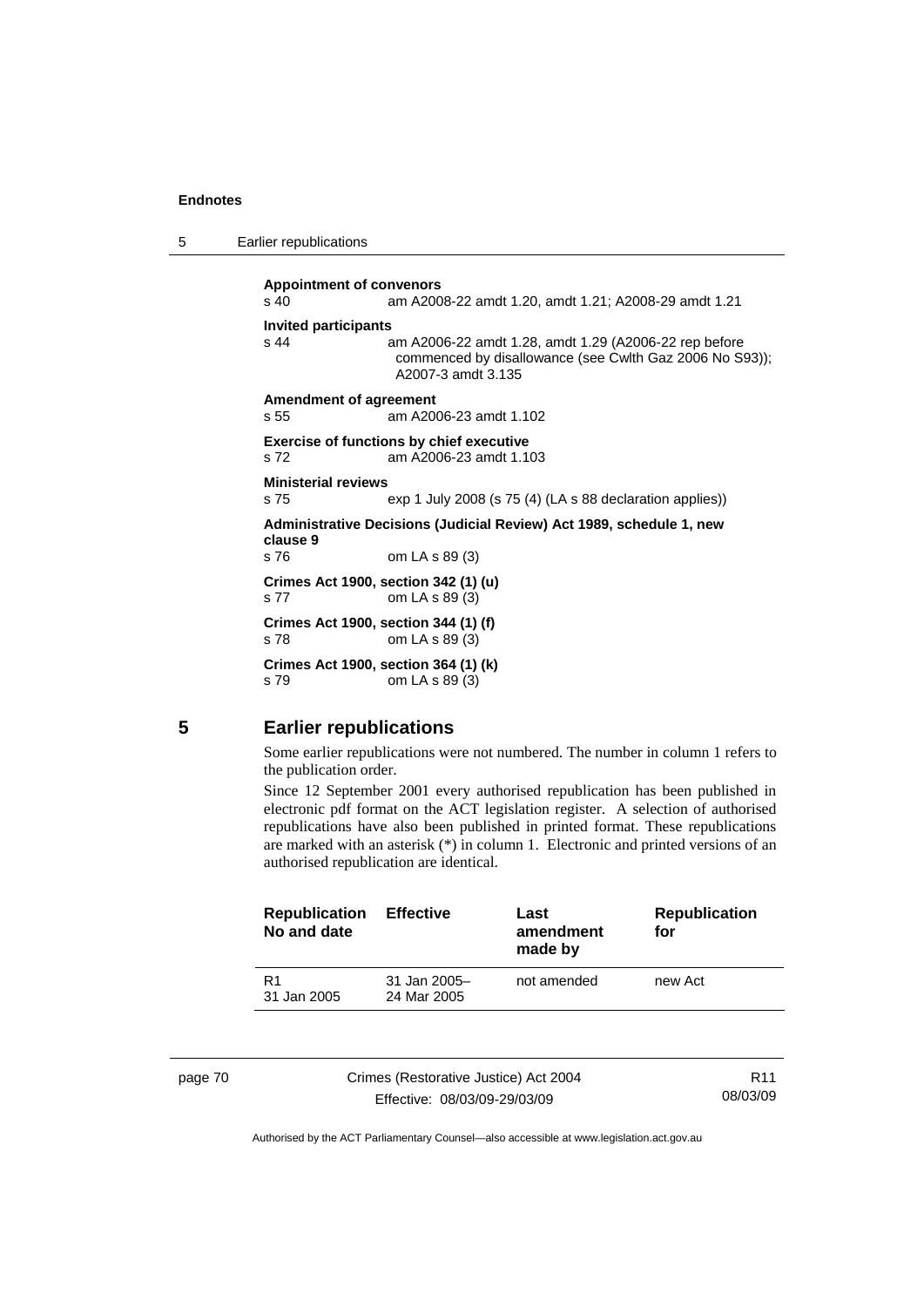Earlier republications 5

| <b>Republication</b><br>No and date | <b>Effective</b>             | Last<br>amendment<br>made by | <b>Republication</b><br>for |
|-------------------------------------|------------------------------|------------------------------|-----------------------------|
| R <sub>2</sub>                      | 25 Mar 2005-                 | A2005-13                     | amendments by               |
| 25 Mar 2005                         | 21 Dec 2005                  |                              | A2005-13                    |
| R <sub>3</sub>                      | 22 Dec 2005-                 | A2005-60                     | amendments by               |
| 22 Dec 2005                         | 1 June 2006                  |                              | A2005-60                    |
| R <sub>4</sub>                      | 2 June 2006-                 | A2006-23                     | amendments by               |
| 2 June 2006                         | 11 Apr 2007                  |                              | A2006-23                    |
| R <sub>5</sub>                      | 12 Apr 2007-                 | A2007-3                      | amendments by               |
| 12 Apr 2007                         | 1 July 2008                  |                              | A2007-3                     |
| R <sub>6</sub><br>2 July 2008       | 2 July 2008-<br>28 July 2008 | A2007-3                      | commenced expiry            |
| R7                                  | 29 July 2008-                | A2008-22                     | amendments by               |
| 29 July 2008                        | 26 Aug 2008                  |                              | A2008-22                    |
| R8                                  | 27 Aug 2008-                 | A2008-29                     | amendments by               |
| 27 Aug 2008                         | 26 Oct 2008                  |                              | A2008-29                    |
| R <sub>9</sub>                      | 27 Oct 2008-                 | A2008-46                     | amendments by               |
| 27 Oct 2008                         | 26 Feb 2009                  |                              | A2008-20                    |
| R <sub>10</sub>                     | 27 Feb 2009-                 | A2008-46                     | amendments by               |
| 27 Feb 2009                         | 7 Mar 2009                   |                              | A2008-20                    |

R11 08/03/09 page 71